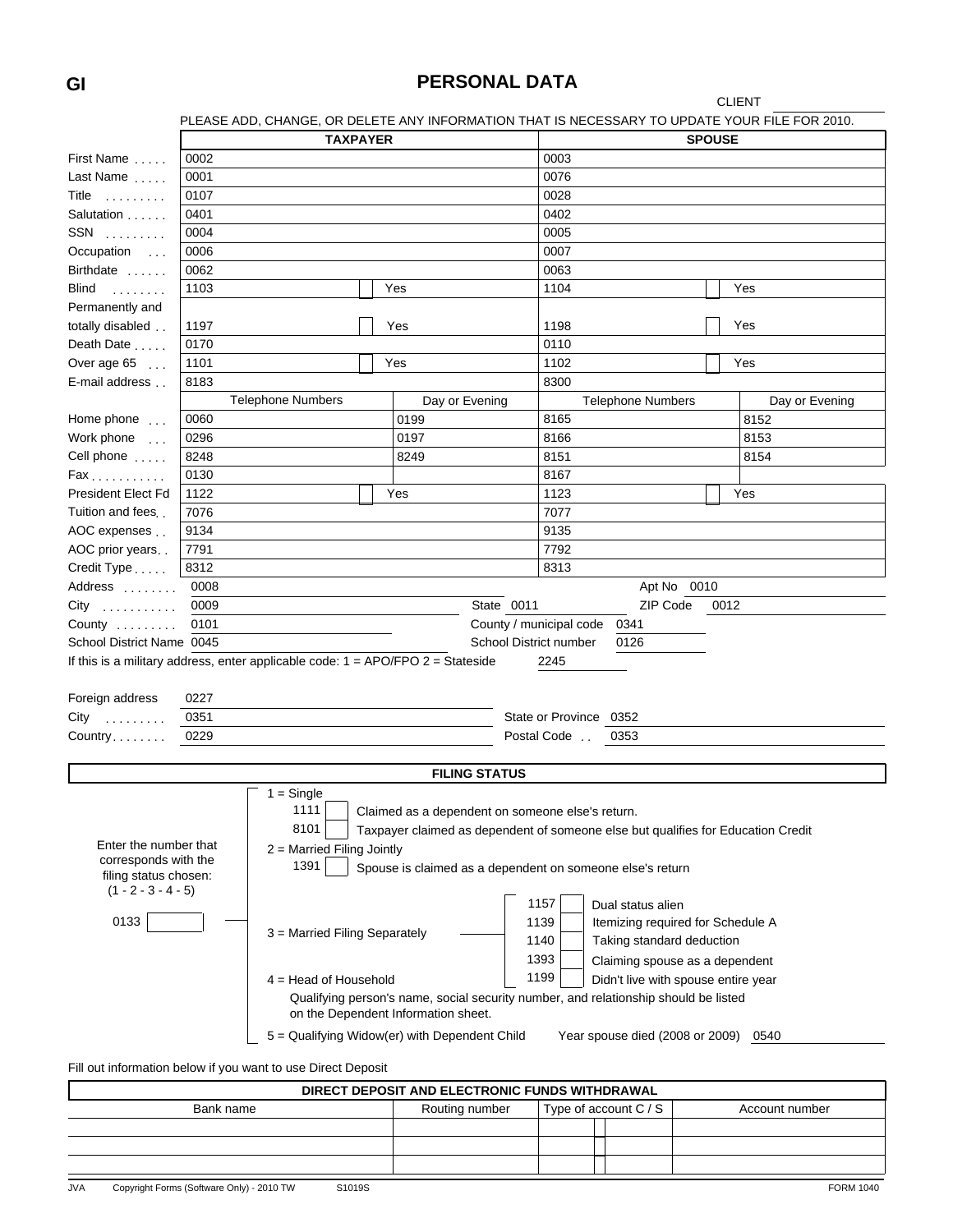### **DI DEPENDENT INFORMATION**

**CLIENT** 

PLEASE ADD, CHANGE, OR DELETE ANY INFORMATION THAT IS NECESSARY TO UPDATE YOUR FILE FOR 2010.

|                                                                                       | <b>DEPENDENT#1</b>                                                                                                       |  |                                                                              |  |          | <b>DEPENDENT#2</b> |  |          | <b>DEPENDENT#3</b> |                                                                                                            | <b>DEPENDENT#4</b> |         |  |          |  |          |
|---------------------------------------------------------------------------------------|--------------------------------------------------------------------------------------------------------------------------|--|------------------------------------------------------------------------------|--|----------|--------------------|--|----------|--------------------|------------------------------------------------------------------------------------------------------------|--------------------|---------|--|----------|--|----------|
| First Name & Initial.                                                                 |                                                                                                                          |  |                                                                              |  |          |                    |  |          |                    |                                                                                                            |                    |         |  |          |  |          |
| Last Name if Diff                                                                     |                                                                                                                          |  |                                                                              |  |          |                    |  |          |                    |                                                                                                            |                    |         |  |          |  |          |
| Birthdate                                                                             |                                                                                                                          |  |                                                                              |  |          |                    |  |          |                    |                                                                                                            |                    |         |  |          |  |          |
| Soc Sec Number                                                                        |                                                                                                                          |  |                                                                              |  |          |                    |  |          |                    |                                                                                                            |                    |         |  |          |  |          |
| Relationship                                                                          |                                                                                                                          |  |                                                                              |  |          |                    |  |          |                    |                                                                                                            |                    |         |  |          |  |          |
| Ownership Code                                                                        | Taxpayer                                                                                                                 |  | Spouse                                                                       |  | Taxpayer |                    |  | Spouse   |                    | Taxpayer                                                                                                   | Spouse             |         |  | Taxpayer |  | Spouse   |
| # Months in Home.                                                                     |                                                                                                                          |  |                                                                              |  |          |                    |  |          |                    |                                                                                                            |                    |         |  |          |  |          |
| Disabled                                                                              |                                                                                                                          |  | Yes                                                                          |  |          |                    |  | Yes      |                    |                                                                                                            | Yes                |         |  |          |  | Yes      |
| College Student                                                                       |                                                                                                                          |  | Yes                                                                          |  |          |                    |  | Yes      |                    |                                                                                                            | Yes                |         |  |          |  | Yes      |
| *Ineligible for CTC.                                                                  |                                                                                                                          |  | Yes                                                                          |  |          |                    |  | Yes      |                    |                                                                                                            | Yes                |         |  |          |  | Yes      |
| <b>Child Care Expense</b>                                                             |                                                                                                                          |  |                                                                              |  |          |                    |  |          |                    |                                                                                                            |                    |         |  |          |  |          |
| Tuition and Fees                                                                      |                                                                                                                          |  |                                                                              |  |          |                    |  |          |                    |                                                                                                            |                    |         |  |          |  |          |
| AOC Expenses                                                                          |                                                                                                                          |  |                                                                              |  |          |                    |  |          |                    |                                                                                                            |                    |         |  |          |  |          |
| ** Type of Educ Cr.                                                                   |                                                                                                                          |  |                                                                              |  |          |                    |  |          |                    |                                                                                                            |                    |         |  |          |  |          |
| AOC Prior Years                                                                       |                                                                                                                          |  |                                                                              |  |          |                    |  |          |                    |                                                                                                            |                    |         |  |          |  |          |
| *** Status Code                                                                       |                                                                                                                          |  |                                                                              |  |          |                    |  |          |                    |                                                                                                            |                    |         |  |          |  |          |
| $Insured$                                                                             |                                                                                                                          |  | Yes                                                                          |  |          |                    |  | Yes      |                    |                                                                                                            | Yes                |         |  |          |  | Yes      |
| Kidnapped                                                                             |                                                                                                                          |  | Yes                                                                          |  |          |                    |  | Yes      |                    |                                                                                                            | Yes                |         |  |          |  | Yes      |
|                                                                                       |                                                                                                                          |  |                                                                              |  |          |                    |  | CHILD #1 |                    | CHILD#2                                                                                                    |                    | CHILD#3 |  |          |  | CHILD #4 |
| 9. Is child the taxpayer's son, daughter, stepchild, foster child,                    |                                                                                                                          |  |                                                                              |  |          |                    |  |          |                    |                                                                                                            |                    |         |  |          |  |          |
| brother, sister, stepbrother, stepsister, or descendant of any                        |                                                                                                                          |  |                                                                              |  |          |                    |  |          |                    |                                                                                                            |                    |         |  |          |  |          |
|                                                                                       |                                                                                                                          |  |                                                                              |  | 9.       |                    |  |          |                    |                                                                                                            |                    |         |  |          |  |          |
| 10. Is either of the following true?                                                  |                                                                                                                          |  |                                                                              |  |          |                    |  |          |                    |                                                                                                            |                    |         |  |          |  |          |
| (1) Child is unmarried or                                                             |                                                                                                                          |  |                                                                              |  |          |                    |  |          |                    |                                                                                                            |                    |         |  |          |  |          |
| (2) Child is married and can be claimed as taxpayer's                                 |                                                                                                                          |  |                                                                              |  |          |                    |  |          |                    |                                                                                                            |                    |         |  |          |  |          |
|                                                                                       | dependent? (Yes / No)                                                                                                    |  |                                                                              |  | 10.      |                    |  |          |                    |                                                                                                            |                    |         |  |          |  |          |
| Did child live with taxpayer in U.S. for over half the year?<br>11.                   |                                                                                                                          |  |                                                                              |  |          |                    |  |          |                    |                                                                                                            |                    |         |  |          |  |          |
|                                                                                       |                                                                                                                          |  |                                                                              |  | 11.      |                    |  |          |                    |                                                                                                            |                    |         |  |          |  |          |
| 13a. Could any other person check Yes on lines 9 through 11                           |                                                                                                                          |  |                                                                              |  | a.       |                    |  |          |                    |                                                                                                            |                    |         |  |          |  |          |
| for the child? $(Yes / No)$                                                           |                                                                                                                          |  |                                                                              |  |          |                    |  |          |                    |                                                                                                            |                    |         |  |          |  |          |
| b. What is the child's relationship to the other person(s)?                           |                                                                                                                          |  |                                                                              |  | b.       |                    |  |          |                    |                                                                                                            |                    |         |  |          |  |          |
| c. If tie-breaker rules apply, would this child be treated as the                     |                                                                                                                          |  |                                                                              |  |          |                    |  |          |                    |                                                                                                            |                    |         |  |          |  |          |
| taxpayer's qualifying child? (Yes / No)                                               |                                                                                                                          |  |                                                                              |  | 13c.     |                    |  |          |                    |                                                                                                            |                    |         |  |          |  |          |
| Does the child have an SSN that allows him/her to work or<br>14.                      |                                                                                                                          |  |                                                                              |  |          |                    |  |          |                    |                                                                                                            |                    |         |  |          |  |          |
| is valid for EIC purposes? A qualifying child must have a                             |                                                                                                                          |  |                                                                              |  |          |                    |  |          |                    |                                                                                                            |                    |         |  |          |  |          |
| valid SSN for employment. If "Not Valid for Employment" is                            |                                                                                                                          |  |                                                                              |  |          |                    |  |          |                    |                                                                                                            |                    |         |  |          |  |          |
| printed on the card and the number was issued solely to                               |                                                                                                                          |  |                                                                              |  |          |                    |  |          |                    |                                                                                                            |                    |         |  |          |  |          |
| apply for or receive a federally funded benefit, the child is                         |                                                                                                                          |  |                                                                              |  |          |                    |  |          |                    |                                                                                                            |                    |         |  |          |  |          |
|                                                                                       |                                                                                                                          |  |                                                                              |  | 14.      |                    |  |          |                    |                                                                                                            |                    |         |  |          |  |          |
|                                                                                       |                                                                                                                          |  |                                                                              |  |          |                    |  |          |                    |                                                                                                            |                    |         |  |          |  |          |
| Number of children listed above who lived at home (default)                           |                                                                                                                          |  |                                                                              |  |          |                    |  |          |                    |                                                                                                            |                    |         |  | 2324     |  |          |
| Number of children listed above who did not live at home due to divorce or separation |                                                                                                                          |  |                                                                              |  |          |                    |  |          |                    |                                                                                                            |                    |         |  | 2286     |  |          |
| Number of other dependents listed above                                               |                                                                                                                          |  |                                                                              |  |          |                    |  |          |                    |                                                                                                            |                    |         |  | 2325     |  |          |
| * An entry in this box disallows Child Tax Credit for this child.                     |                                                                                                                          |  |                                                                              |  |          |                    |  |          |                    |                                                                                                            |                    |         |  |          |  |          |
| ** Type of Education Credit:                                                          |                                                                                                                          |  | AOC (can only be taken first four years), Lifetime, Tuition & Fees deduction |  |          |                    |  |          |                    |                                                                                                            |                    |         |  |          |  |          |
|                                                                                       |                                                                                                                          |  |                                                                              |  |          |                    |  |          |                    |                                                                                                            |                    |         |  |          |  |          |
| *** Status Codes: $0 =$ Claimed                                                       | $1 = Not claiming child this year$                                                                                       |  |                                                                              |  |          |                    |  |          |                    | 5 = Not claimed but qualifies for both EIC and HOH<br>$6$ = Not claimed but qualifies for both EIC and DCB |                    |         |  |          |  |          |
|                                                                                       | $2$ = Not claimed but child qualifies for EIC                                                                            |  |                                                                              |  |          |                    |  |          |                    | 7 = Not claimed but qualifies for HOH and DCB                                                              |                    |         |  |          |  |          |
|                                                                                       | 3 = Not claimed but qualifying child for Head of Household<br>4 = Not claimed but qualifies for Depn Care Benefits (DCB) |  |                                                                              |  |          |                    |  |          |                    | $8 =$ Not claimed but qualifies for all three<br>9 = Claimed but ineligible for EIC                        |                    |         |  |          |  |          |

#### JVA Copyright Forms (Software Only) - 2010 TW S1018S DEPENDENTS

**NOTES:**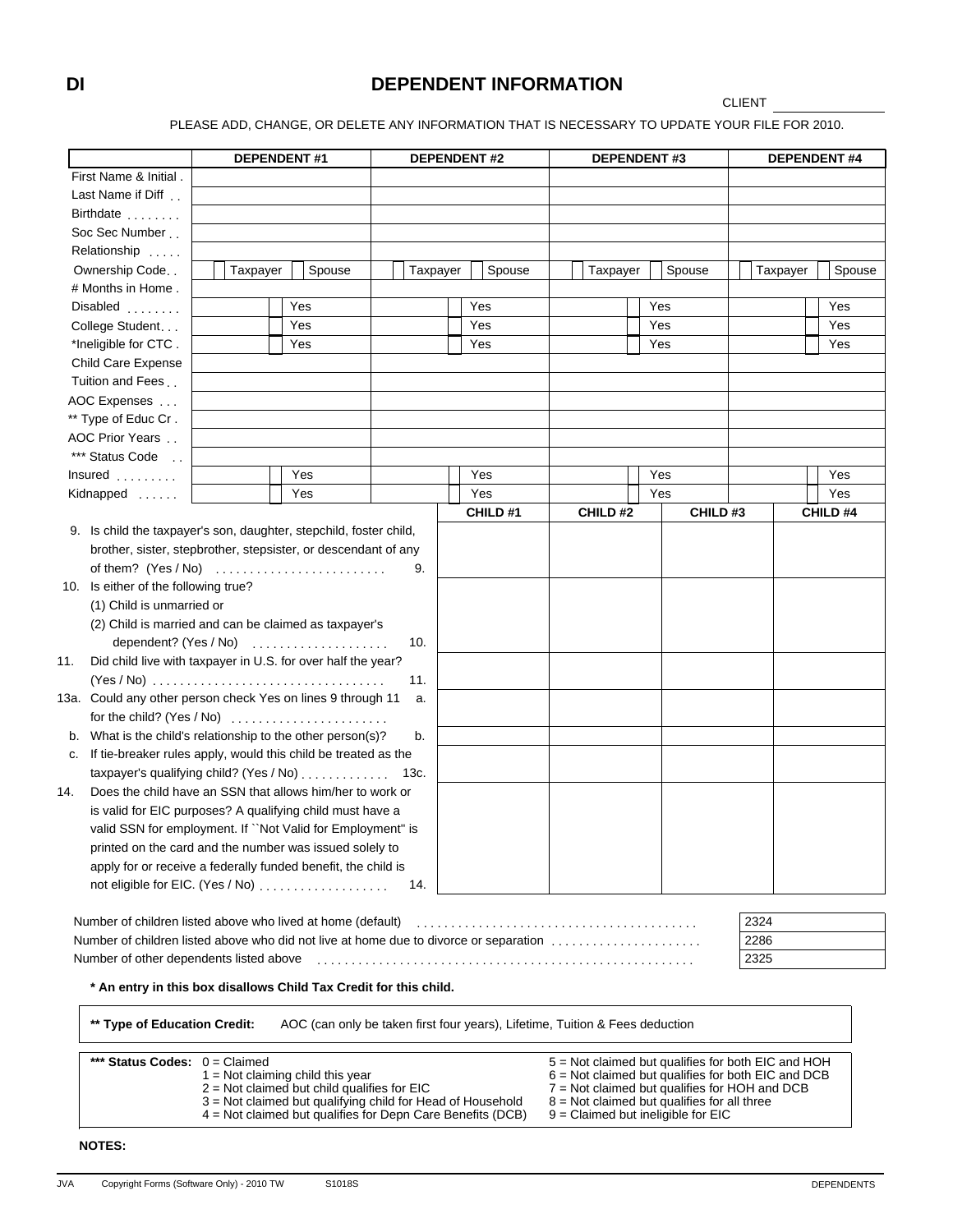### **W2 WAGES, SALARIES, TIPS, ETC.**

CLIENT

#### PLEASE ENTER ALL PERTINENT 2010 INFORMATION. LAST YEAR'S AMOUNTS ARE PROVIDED FOR YOUR REFERENCE IN THE SHADED AREAS.

| <b>WAGE AND TAX STATEMENT</b>                                                                     |      |                    |                                          |                                     |      |                               |                 |                      |     |  |  |  |  |
|---------------------------------------------------------------------------------------------------|------|--------------------|------------------------------------------|-------------------------------------|------|-------------------------------|-----------------|----------------------|-----|--|--|--|--|
| Taxpayer or spouse?                                                                               | 8208 |                    | Employer identification no.              |                                     | 8207 |                               |                 |                      |     |  |  |  |  |
| Employer name                                                                                     | 8204 |                    |                                          |                                     |      |                               | Foreign address | 8235                 | Yes |  |  |  |  |
| Employer street address.                                                                          | 8205 |                    |                                          |                                     |      |                               |                 |                      |     |  |  |  |  |
| Employer city                                                                                     | 8197 |                    |                                          | 8198<br><b>State</b>                |      | ZIP code                      | 8199            |                      |     |  |  |  |  |
| Control number                                                                                    | 8209 |                    |                                          |                                     |      |                               |                 |                      |     |  |  |  |  |
|                                                                                                   |      |                    | 2009 AMOUNTS                             |                                     |      |                               |                 |                      |     |  |  |  |  |
| 1. Wages, tips, other compensation                                                                | 7301 |                    |                                          | 12a. Code                           |      | 8227                          | Amt             | 7291                 |     |  |  |  |  |
| 2. Federal income tax withheld                                                                    | 7302 |                    |                                          | b. $Code \ldots$ .                  |      | 8228                          | Amt             | 7292                 |     |  |  |  |  |
| 3. Social security wages                                                                          | 7303 |                    |                                          | c. Code                             |      | 8229                          | Amt 7293        |                      |     |  |  |  |  |
| 4. Social security tax withheld                                                                   | 7304 |                    |                                          | d. $Code \ldots$ .                  |      | 8230                          | Amt             | 7294                 |     |  |  |  |  |
| 5. Medicare wages and tips                                                                        | 7305 |                    |                                          | 13. Statutory empl to Sch C #       |      | 8222                          |                 |                      |     |  |  |  |  |
| 6. Medicare tax withheld                                                                          | 7306 |                    |                                          | Retirement plan?                    |      | 8226                          |                 | Yes                  |     |  |  |  |  |
| 7. Social security tips.                                                                          | 7307 |                    |                                          |                                     |      | Third-party sick pay?         |                 | 8225                 | Yes |  |  |  |  |
| 8. Allocated tips                                                                                 | 7308 |                    |                                          | 14. Other                           | 8213 |                               | Amt             | 7313                 |     |  |  |  |  |
| 9. Advance EIC payments                                                                           | 7309 |                    |                                          | Other                               | 8214 |                               | Amt             | 7314                 |     |  |  |  |  |
| 10. Dependent care benefits                                                                       | 7310 |                    |                                          | Other                               | 8215 |                               | Amt             | 7315                 |     |  |  |  |  |
| 11. Non-qualified plans                                                                           | 7311 |                    |                                          | Other                               | 8216 |                               | Amt             | 7316                 |     |  |  |  |  |
| 15                                                                                                |      | 16                 | 17                                       | 18                                  |      | 19                            |                 | 20                   |     |  |  |  |  |
| State Employer I.D. Number<br>State                                                               |      | <b>State Wages</b> | State Tax Withheld                       | Local Wages                         |      | Local Tax Withheld            |                 | <b>Locality Name</b> |     |  |  |  |  |
|                                                                                                   |      |                    |                                          |                                     |      |                               |                 |                      |     |  |  |  |  |
| 1<br>////////////////////                                                                         |      |                    |                                          | 1111111111111                       |      | /////////////                 |                 | ///////////////      |     |  |  |  |  |
| 2                                                                                                 |      |                    |                                          |                                     |      |                               |                 |                      |     |  |  |  |  |
| Corrected Form W-2?<br>Clergy Form W-2<br>Yes<br>8224<br>1448<br>Yes<br>.                         |      |                    |                                          |                                     |      |                               |                 |                      |     |  |  |  |  |
| Non-standard indicator?<br>Suppress Clergy self-employment tax<br>Yes<br>8223<br>Yes<br>1452<br>. |      |                    |                                          |                                     |      |                               |                 |                      |     |  |  |  |  |
|                                                                                                   |      |                    |                                          |                                     |      |                               |                 |                      |     |  |  |  |  |
| $W-2#$                                                                                            |      |                    |                                          |                                     |      |                               |                 |                      |     |  |  |  |  |
| <b>WAGE AND TAX STATEMENT</b>                                                                     |      |                    |                                          |                                     |      |                               |                 |                      |     |  |  |  |  |
| Taxpayer or spouse?                                                                               | 8208 |                    | Employer identification no.              |                                     | 8207 |                               |                 |                      |     |  |  |  |  |
| Employer name                                                                                     | 8204 |                    |                                          |                                     |      | Foreign address               |                 | 8235                 | Yes |  |  |  |  |
| Employer street address.                                                                          | 8205 |                    |                                          |                                     |      |                               |                 |                      |     |  |  |  |  |
| Employer city                                                                                     | 8197 |                    | <b>State</b><br>8198<br>ZIP code<br>8199 |                                     |      |                               |                 |                      |     |  |  |  |  |
| Control number                                                                                    | 8209 |                    |                                          |                                     |      |                               |                 |                      |     |  |  |  |  |
|                                                                                                   |      |                    | 2009 AMOUNTS                             |                                     |      |                               |                 |                      |     |  |  |  |  |
| 1. Wages, tips, other compensation                                                                | 7301 |                    |                                          | 12a. Code                           |      | 8227                          | Amt 7291        |                      |     |  |  |  |  |
| 2. Federal income tax withheld                                                                    | 7302 |                    |                                          | b. Code                             |      | 8228                          | Amt 7292        |                      |     |  |  |  |  |
| 3. Social security wages                                                                          | 7303 |                    |                                          | c. Code                             |      | 8229                          | Amt 7293        |                      |     |  |  |  |  |
| 4. Social security tax withheld                                                                   | 7304 |                    |                                          |                                     |      |                               |                 |                      |     |  |  |  |  |
| 5. Medicare wages and tips                                                                        |      |                    |                                          | d. $Code \ldots$ .                  |      | 8230                          | Amt 7294        |                      |     |  |  |  |  |
|                                                                                                   | 7305 |                    |                                          |                                     |      | 13. Statutory empl to Sch C # |                 | 8222                 |     |  |  |  |  |
| 6. Medicare tax withheld                                                                          | 7306 |                    |                                          | Retirement plan?                    |      | 8226                          |                 | Yes                  |     |  |  |  |  |
| 7. Social security tips                                                                           | 7307 |                    |                                          |                                     |      | Third-party sick pay?         |                 | 8225                 | Yes |  |  |  |  |
| 8. Allocated tips                                                                                 | 7308 |                    |                                          | 14. Other                           | 8213 |                               | Amt             | 7313                 |     |  |  |  |  |
| 9. Advance EIC payments                                                                           | 7309 |                    |                                          | Other                               | 8214 |                               | Amt             | 7314                 |     |  |  |  |  |
| 10. Dependent care benefits                                                                       | 7310 |                    |                                          | Other                               | 8215 |                               | Amt 7315        |                      |     |  |  |  |  |
|                                                                                                   | 7311 |                    |                                          | Other                               | 8216 |                               | Amt             | 7316                 |     |  |  |  |  |
| 11. Non-qualified plans<br>15                                                                     |      | 16                 | 17                                       | 18                                  |      | 19                            |                 | 20                   |     |  |  |  |  |
| State Employer I.D. Number<br>State                                                               |      | <b>State Wages</b> | State Tax Withheld                       | Local Wages                         |      | Local Tax Withheld            |                 | <b>Locality Name</b> |     |  |  |  |  |
|                                                                                                   |      |                    |                                          |                                     |      |                               |                 |                      |     |  |  |  |  |
| $\mathbf{1}$<br>////////////////////                                                              |      |                    |                                          | /////////////                       |      | /////////////                 |                 | '/////////////       |     |  |  |  |  |
| $\overline{2}$                                                                                    |      |                    |                                          |                                     |      |                               |                 |                      |     |  |  |  |  |
| Corrected Form W-2?<br>.                                                                          |      | Yes<br>8224        |                                          | Clergy Form W-2                     |      |                               |                 | 1448                 | Yes |  |  |  |  |
| Non-standard indicator?<br>.                                                                      |      | 8223<br>Yes        |                                          | Suppress Clergy self-employment tax |      |                               |                 | 1452                 | Yes |  |  |  |  |

**W-2#**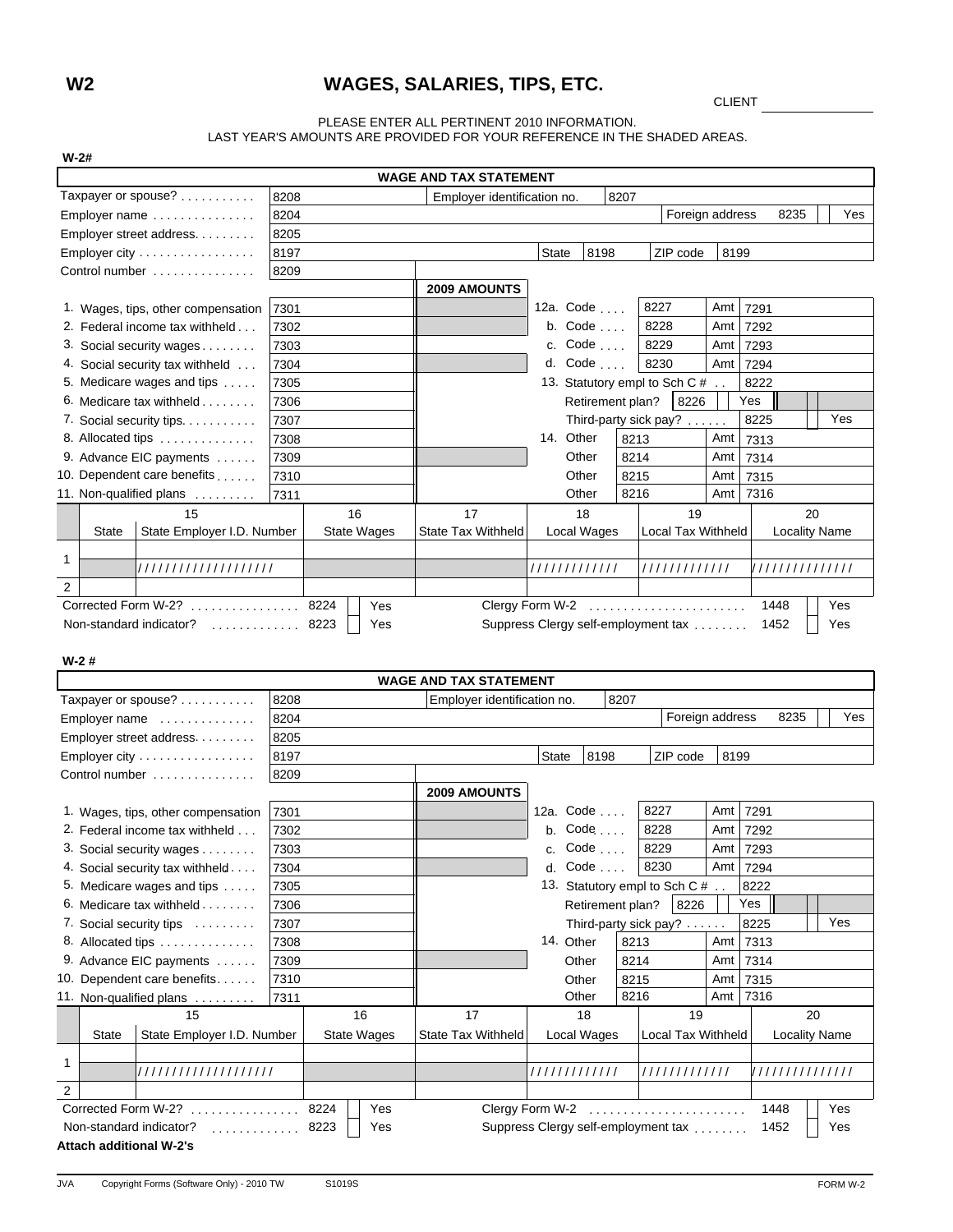### **B INTEREST AND ORDINARY DIVIDEND INCOME**

CLIENT

#### PLEASE ADD, CHANGE, OR DELETE ANY INFORMATION THAT IS NECESSARY TO UPDATE YOUR FILE FOR 2010. LAST YEAR'S AMOUNTS ARE PROVIDED FOR YOUR REFERENCE IN THE SHADED AREAS.

| <b>INTEREST FROM BANKS, SAVINGS, ETC.</b>                |              |                                 |                                      |                           |                              |
|----------------------------------------------------------|--------------|---------------------------------|--------------------------------------|---------------------------|------------------------------|
| Description                                              | Τ<br>or<br>S | Ordinary<br>Interest<br>(Box 1) | U.S. Gov't<br>Obligations<br>(Box 3) | Municipal<br><b>Bonds</b> | 2009 TOTAL<br><b>AMOUNTS</b> |
|                                                          |              |                                 |                                      |                           |                              |
|                                                          |              |                                 |                                      |                           |                              |
|                                                          |              |                                 |                                      |                           |                              |
|                                                          |              |                                 |                                      |                           |                              |
|                                                          |              |                                 |                                      |                           |                              |
|                                                          |              |                                 |                                      |                           |                              |
|                                                          |              |                                 |                                      |                           |                              |
|                                                          |              |                                 |                                      |                           |                              |
|                                                          |              |                                 |                                      |                           |                              |
|                                                          |              |                                 |                                      |                           |                              |
| Total Federal withholding from all Form 1099-INT (Box 4) |              |                                 | 2402                                 |                           |                              |

|                      |            | SELLER-FINANCED MORTGAGE INTEREST | 2010 AMOUNTS | 2009 AMOUNTS |
|----------------------|------------|-----------------------------------|--------------|--------------|
| Name $\ldots \ldots$ |            |                                   |              |              |
| Address              |            |                                   |              |              |
| City state zip       |            |                                   |              |              |
| <b>ID Number</b>     | <b>SSN</b> | <b>FEIN</b>                       |              |              |
| $Name \dots \dots$   |            |                                   |              |              |
| Address              |            |                                   |              |              |
| City state zip       |            |                                   |              |              |
| <b>ID Number</b>     | <b>SSN</b> | <b>FEIN</b>                       |              |              |
| $Name \dots \dots$   |            |                                   |              |              |
| Address              |            |                                   |              |              |
| City state zip       |            |                                   |              |              |
| <b>ID Number</b>     | <b>SSN</b> | <b>FEIN</b>                       |              |              |

|                 |              |                                          | <b>ORDINARY DIVIDENDS</b>                 |                           |                           |                                           |                                  |
|-----------------|--------------|------------------------------------------|-------------------------------------------|---------------------------|---------------------------|-------------------------------------------|----------------------------------|
| Description     | т<br>or<br>S | Ordinary<br><b>Dividends</b><br>(Box 1a) | Qualified<br><b>Dividends</b><br>(Box 1b) | U.S. Gov't<br>Obligations | Municipal<br><b>Bonds</b> | Total<br><b>Capital Gains</b><br>(Box 2a) | Nontaxable<br>Federal<br>(Box 3) |
|                 |              |                                          |                                           |                           |                           |                                           |                                  |
|                 |              |                                          |                                           |                           |                           |                                           |                                  |
|                 |              |                                          |                                           |                           |                           |                                           |                                  |
|                 |              |                                          |                                           |                           |                           |                                           |                                  |
|                 |              |                                          |                                           |                           |                           |                                           |                                  |
|                 |              |                                          |                                           |                           |                           |                                           |                                  |
|                 |              |                                          |                                           |                           |                           |                                           |                                  |
|                 |              |                                          |                                           |                           |                           |                                           |                                  |
|                 |              |                                          |                                           |                           |                           |                                           |                                  |
|                 |              |                                          |                                           |                           |                           |                                           |                                  |
|                 |              |                                          |                                           |                           |                           |                                           |                                  |
|                 |              |                                          |                                           |                           |                           |                                           |                                  |
|                 |              |                                          |                                           |                           | 2276                      |                                           |                                  |
|                 |              |                                          |                                           |                           |                           |                                           |                                  |
|                 |              |                                          |                                           |                           | 2010 AMOUNTS              |                                           | 2009 AMOUNTS                     |
| Foreign account |              |                                          |                                           | 1112                      | Yes                       |                                           | <b>Yes</b>                       |
|                 |              |                                          |                                           | 0069                      |                           |                                           |                                  |

Foreign trust 1147 Yes Yes . . . . . . . . . . . . . . . . . . . . . . . . . . . . . . . . . . . . . . . . . . . . . . . . . . . . . . .

EF ONLY: Accrued market discount 3263 . . . . . . . . . . . . . . . . . . . . . . . . . . . . . . . . . . . . . .

**NEW**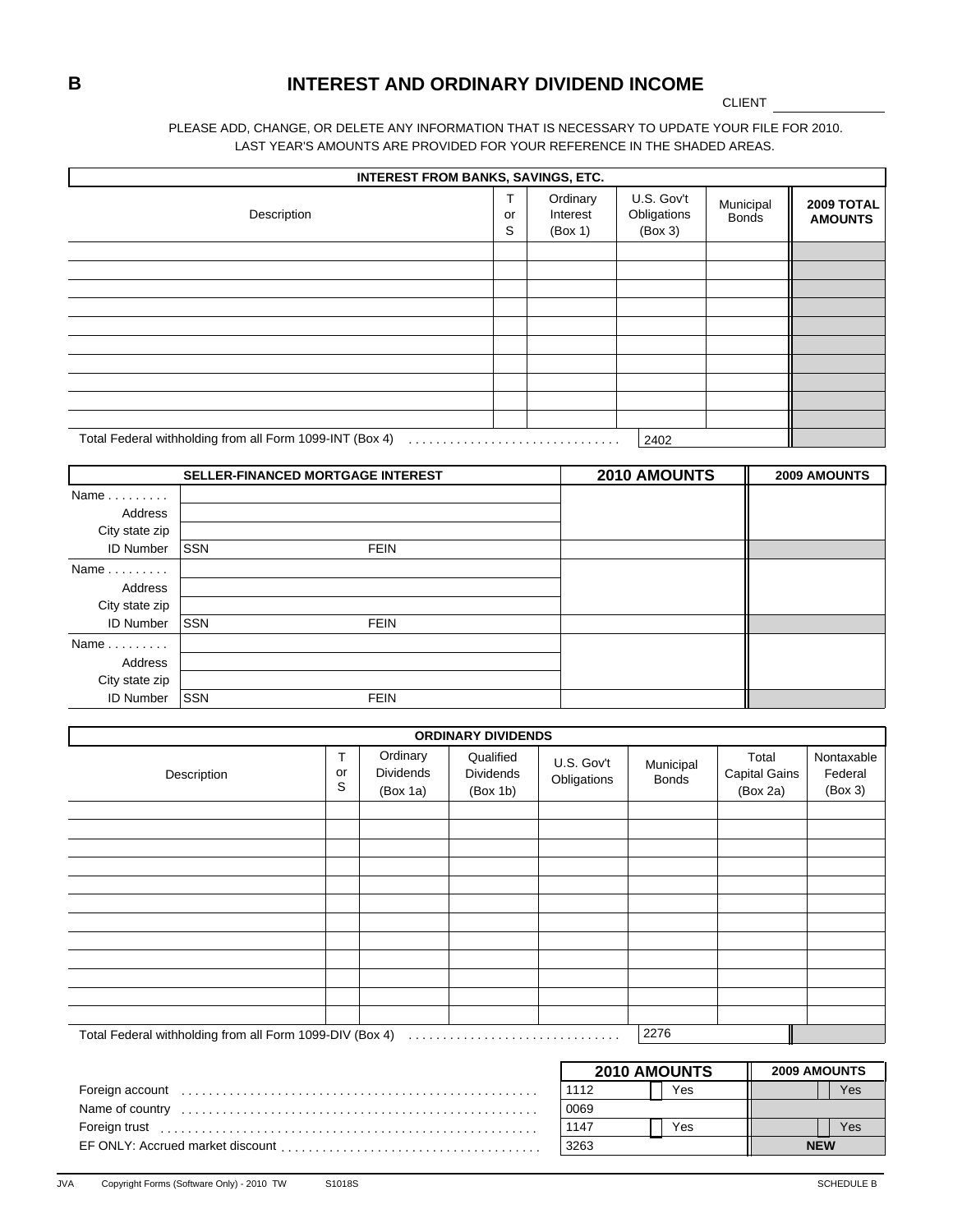# **B INTEREST INCOME, CONT'D**

CLIENT

#### PLEASE ADD, CHANGE, OR DELETE ANY INFORMATION THAT IS NECESSARY TO UPDATE YOUR FILE TO 2010. LAST YEAR'S AMOUNTS ARE PROVIDED FOR YOUR REFERENCE IN THE SHADED AREAS.

| <b>INTEREST FROM BANKS, SAVINGS, ETC.</b> |                                          |                                 |                                      |                    |                               |  |  |  |  |  |  |
|-------------------------------------------|------------------------------------------|---------------------------------|--------------------------------------|--------------------|-------------------------------|--|--|--|--|--|--|
| Description                               | $\top$<br>$\mathsf{or}\,$<br>$\mathsf S$ | Ordinary<br>Interest<br>(Box 1) | U.S. Gov't<br>Obligations<br>(Box 3) | Municipal<br>Bonds | <b>2009 TOTAL<br/>AMOUNTS</b> |  |  |  |  |  |  |
|                                           |                                          |                                 |                                      |                    |                               |  |  |  |  |  |  |
|                                           |                                          |                                 |                                      |                    |                               |  |  |  |  |  |  |
|                                           |                                          |                                 |                                      |                    |                               |  |  |  |  |  |  |
|                                           |                                          |                                 |                                      |                    |                               |  |  |  |  |  |  |
|                                           |                                          |                                 |                                      |                    |                               |  |  |  |  |  |  |
|                                           |                                          |                                 |                                      |                    |                               |  |  |  |  |  |  |
|                                           |                                          |                                 |                                      |                    |                               |  |  |  |  |  |  |
|                                           |                                          |                                 |                                      |                    |                               |  |  |  |  |  |  |
|                                           |                                          |                                 |                                      |                    |                               |  |  |  |  |  |  |
|                                           |                                          |                                 |                                      |                    |                               |  |  |  |  |  |  |
|                                           |                                          |                                 |                                      |                    |                               |  |  |  |  |  |  |
|                                           |                                          |                                 |                                      |                    |                               |  |  |  |  |  |  |
|                                           |                                          |                                 |                                      |                    |                               |  |  |  |  |  |  |
|                                           |                                          |                                 |                                      |                    |                               |  |  |  |  |  |  |
|                                           |                                          |                                 |                                      |                    |                               |  |  |  |  |  |  |
|                                           |                                          |                                 |                                      |                    |                               |  |  |  |  |  |  |
|                                           |                                          |                                 |                                      |                    |                               |  |  |  |  |  |  |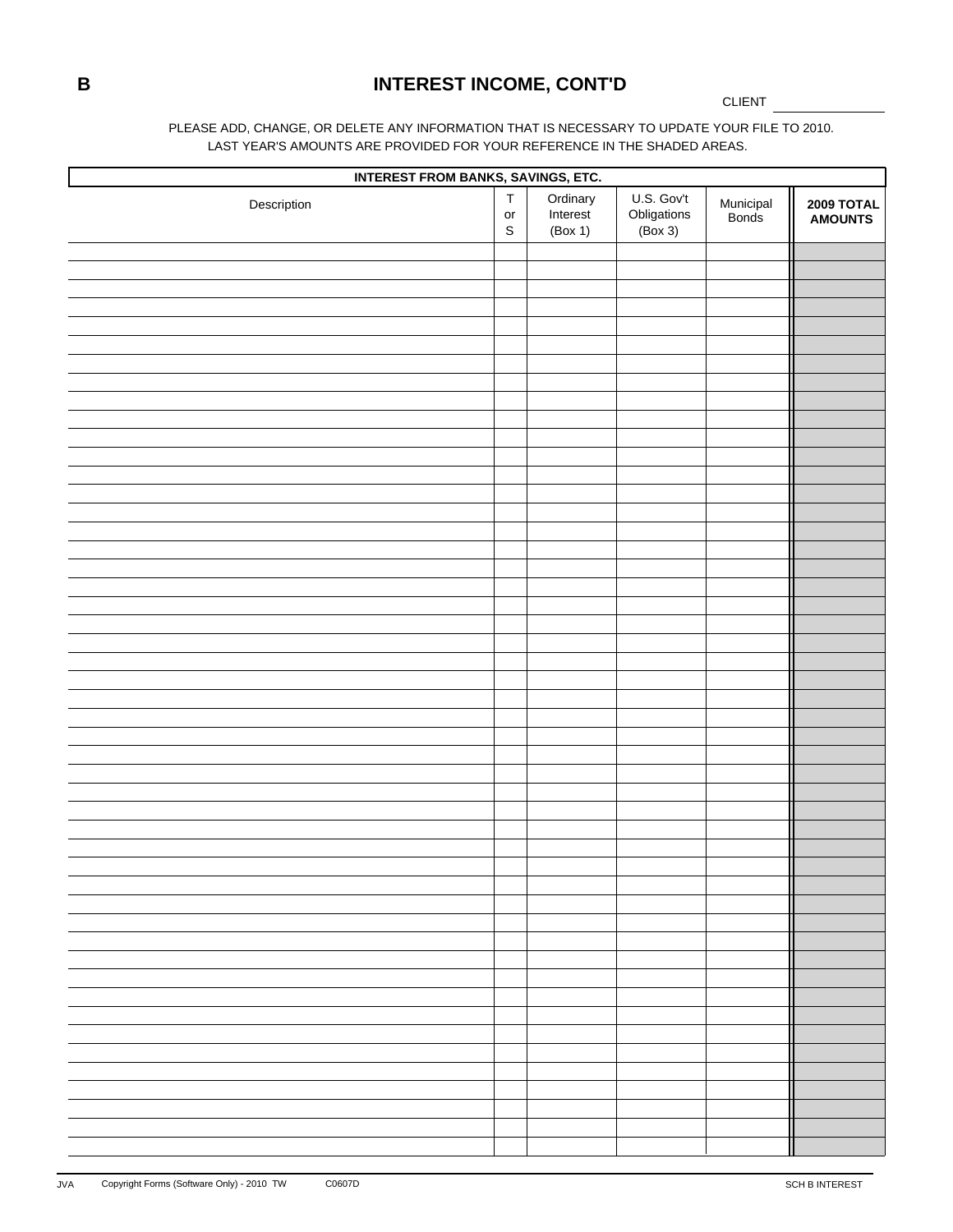# **B ORDINARY DIVIDEND INCOME (cont.)**

CLIENT

### PLEASE ADD, CHANGE, OR DELETE ANY INFORMATION THAT IS NECESSARY TO UPDATE YOUR FILE FOR 2010.

| ORDINARY DIVIDENDS |                                                 |                                   |                                    |                           |                           |                                    |                                                |  |  |  |  |  |
|--------------------|-------------------------------------------------|-----------------------------------|------------------------------------|---------------------------|---------------------------|------------------------------------|------------------------------------------------|--|--|--|--|--|
| Description        | $\top$<br>$\mathop{\mathsf{or}}$<br>$\mathbb S$ | Ordinary<br>Dividends<br>(Box 1a) | Qualified<br>Dividends<br>(Box 1b) | U.S. Gov't<br>Obligations | Municipal<br><b>Bonds</b> | Total<br>Capital Gains<br>(Box 2a) | Nondividend<br><b>Distributions</b><br>(Box 3) |  |  |  |  |  |
|                    |                                                 |                                   |                                    |                           |                           |                                    |                                                |  |  |  |  |  |
|                    |                                                 |                                   |                                    |                           |                           |                                    |                                                |  |  |  |  |  |
|                    |                                                 |                                   |                                    |                           |                           |                                    |                                                |  |  |  |  |  |
|                    |                                                 |                                   |                                    |                           |                           |                                    |                                                |  |  |  |  |  |
|                    |                                                 |                                   |                                    |                           |                           |                                    |                                                |  |  |  |  |  |
|                    |                                                 |                                   |                                    |                           |                           |                                    |                                                |  |  |  |  |  |
|                    |                                                 |                                   |                                    |                           |                           |                                    |                                                |  |  |  |  |  |
|                    |                                                 |                                   |                                    |                           |                           |                                    |                                                |  |  |  |  |  |
|                    |                                                 |                                   |                                    |                           |                           |                                    |                                                |  |  |  |  |  |
|                    |                                                 |                                   |                                    |                           |                           |                                    |                                                |  |  |  |  |  |
|                    |                                                 |                                   |                                    |                           |                           |                                    |                                                |  |  |  |  |  |
|                    |                                                 |                                   |                                    |                           |                           |                                    |                                                |  |  |  |  |  |
|                    |                                                 |                                   |                                    |                           |                           |                                    |                                                |  |  |  |  |  |
|                    |                                                 |                                   |                                    |                           |                           |                                    |                                                |  |  |  |  |  |
|                    |                                                 |                                   |                                    |                           |                           |                                    |                                                |  |  |  |  |  |
|                    |                                                 |                                   |                                    |                           |                           |                                    |                                                |  |  |  |  |  |
|                    |                                                 |                                   |                                    |                           |                           |                                    |                                                |  |  |  |  |  |
|                    |                                                 |                                   |                                    |                           |                           |                                    |                                                |  |  |  |  |  |
|                    |                                                 |                                   |                                    |                           |                           |                                    |                                                |  |  |  |  |  |
|                    |                                                 |                                   |                                    |                           |                           |                                    |                                                |  |  |  |  |  |
|                    |                                                 |                                   |                                    |                           |                           |                                    |                                                |  |  |  |  |  |
|                    |                                                 |                                   |                                    |                           |                           |                                    |                                                |  |  |  |  |  |
|                    |                                                 |                                   |                                    |                           |                           |                                    |                                                |  |  |  |  |  |
|                    |                                                 |                                   |                                    |                           |                           |                                    |                                                |  |  |  |  |  |
|                    |                                                 |                                   |                                    |                           |                           |                                    |                                                |  |  |  |  |  |
|                    |                                                 |                                   |                                    |                           |                           |                                    |                                                |  |  |  |  |  |
|                    |                                                 |                                   |                                    |                           |                           |                                    |                                                |  |  |  |  |  |
|                    |                                                 |                                   |                                    |                           |                           |                                    |                                                |  |  |  |  |  |
|                    |                                                 |                                   |                                    |                           |                           |                                    |                                                |  |  |  |  |  |
|                    |                                                 |                                   |                                    |                           |                           |                                    |                                                |  |  |  |  |  |
|                    |                                                 |                                   |                                    |                           |                           |                                    |                                                |  |  |  |  |  |
|                    |                                                 |                                   |                                    |                           |                           |                                    |                                                |  |  |  |  |  |
|                    |                                                 |                                   |                                    |                           |                           |                                    |                                                |  |  |  |  |  |
|                    |                                                 |                                   |                                    |                           |                           |                                    |                                                |  |  |  |  |  |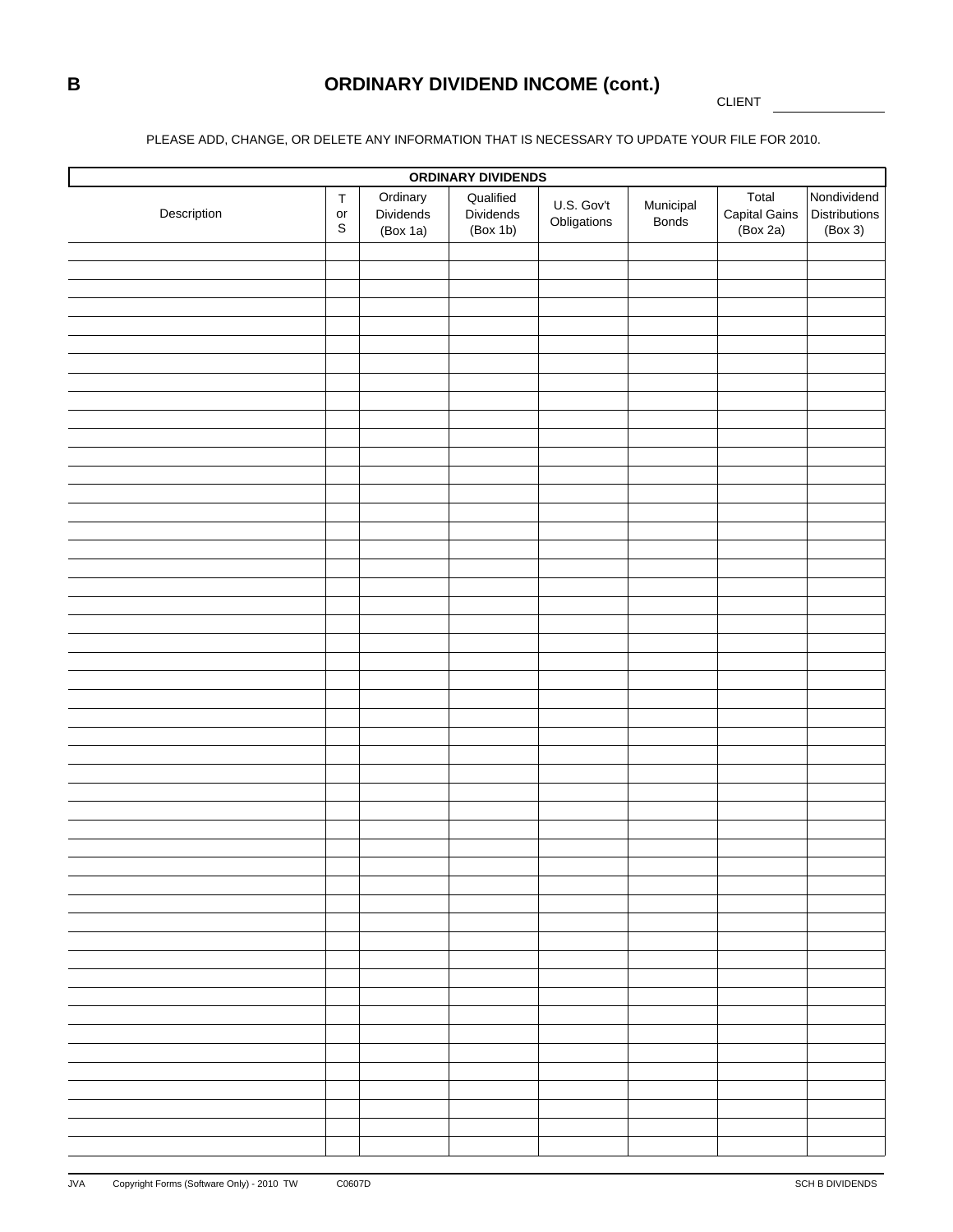### **C BUSINESS INCOME**

CLIENT

PLEASE ADD, CHANGE, OR DELETE ANY INFORMATION THAT IS NECESSARY TO UPDATE YOUR FILE FOR 2010. LAST YEAR'S AMOUNTS ARE PROVIDED FOR YOUR REFERENCE IN THE SHADED AREAS.

|    | <b>GENERAL INFORMATION</b>                                                                 |                |      | 2010 AMOUNTS |    |            | <b>2009 AMOUNTS</b> |  |  |
|----|--------------------------------------------------------------------------------------------|----------------|------|--------------|----|------------|---------------------|--|--|
|    | Ownership code (T=Taxpayer, S=Spouse, J=Joint)                                             |                |      | 0510         |    |            |                     |  |  |
|    | Clergy Schedule C (all contains and contains a set of the contact of the clergy Schedule C |                |      | 1450         |    | Yes        |                     |  |  |
|    | If Joint Schedule C, taxpayer's ownership percentage                                       |                |      | 0501         |    | %          |                     |  |  |
|    | Community property for self-employment purposes                                            |                |      | 1492         |    | Yes        |                     |  |  |
|    |                                                                                            |                | 0309 |              |    |            |                     |  |  |
|    | A. Principal business activity                                                             | 4345           |      |              |    |            |                     |  |  |
|    | Principal busn including product or svc A.                                                 | 0022           |      |              |    |            |                     |  |  |
| В. | Principal business code<br>В.                                                              | 0023           |      |              |    |            |                     |  |  |
| C. | Business name                                                                              | 0024           |      |              |    |            |                     |  |  |
| D. | Business street address                                                                    | 0025           |      |              |    |            |                     |  |  |
|    | D.<br>Business city, state, ZIP code                                                       | 0026           |      |              |    |            |                     |  |  |
|    |                                                                                            |                |      |              | E. | 0031       |                     |  |  |
| F. | <b>ACCOUNTING METHOD</b>                                                                   | Accrual method |      | 1126         |    | Yes        |                     |  |  |
|    | $\leftarrow$<br>IF NOT CASH                                                                |                |      | 1127         |    | <b>Yes</b> |                     |  |  |
|    |                                                                                            |                |      |              |    |            |                     |  |  |
|    | G. Were you a "material participant" in the operation of this business?                    | G.             |      | 1242         |    | No.        |                     |  |  |
|    | H. Is this the first Schedule C filed for this business?                                   | Η.             |      | 1290         |    | Yes        |                     |  |  |

| <b>PARTI</b><br><b>INCOME</b>                       |      | <b>2010 AMOUNTS</b> |  |  |  |  |  |
|-----------------------------------------------------|------|---------------------|--|--|--|--|--|
| 1. Gross receipts or sales                          | 2261 |                     |  |  |  |  |  |
| Amount is earnings received as a statutory employee | 1291 | Yes                 |  |  |  |  |  |
| 2. Returns and allowances                           | 2262 |                     |  |  |  |  |  |
| Other income                                        | 2237 |                     |  |  |  |  |  |

|     | <b>PART II</b><br><b>EXPENSES</b>                                                  | 2010 AMOUNTS | 2009 AMOUNTS |
|-----|------------------------------------------------------------------------------------|--------------|--------------|
|     | 8. Advertising<br>8.                                                               | 2473         |              |
| 9.  | Car and truck expenses (see vehicle depreciation organizer)<br>9.                  | 2477         |              |
| 10. | 10.                                                                                | 2478         |              |
| 11. | 11.                                                                                | 2475         |              |
| 12. | 12.                                                                                | 2479         |              |
| 13. | Depreciation and section 179 expense deduction (see depreciation organizer)<br>13. | 2480         |              |
| 14. | 14.                                                                                | 2482         |              |
| 15. | 15.                                                                                | 2484         |              |
|     | 16. Interest: Mortgage interest (paid to banks, etc.)                              | 2474         |              |
|     | 16.                                                                                | 2495         |              |
| 17. | 17.                                                                                | 2487         |              |
| 18. | 18.                                                                                | 2488         |              |
| 19. | 19.                                                                                | 2489         |              |
|     | 20. Rent or lease: Vehicles, machinery, and equipment                              | 2476         |              |
|     | 20.                                                                                | 2491         |              |
| 21. | 21.                                                                                | 2492         |              |
| 22. | 22.                                                                                | 2493         |              |
| 23. | 23.                                                                                | 2494         |              |
|     |                                                                                    | 2496         |              |
|     | Meals and entertainment subject to 50% limitation                                  | 2673         |              |
|     | Meals and entertainment<br>24.                                                     | 2672         |              |
| 25. | 25.                                                                                | 2497         |              |
| 26. | 26.                                                                                | 2498         |              |
| 30. | Expenses for busn use of home (see 8829 organizer or attach explanation)<br>30.    | 2437         |              |
|     | 32.                                                                                | 2644         |              |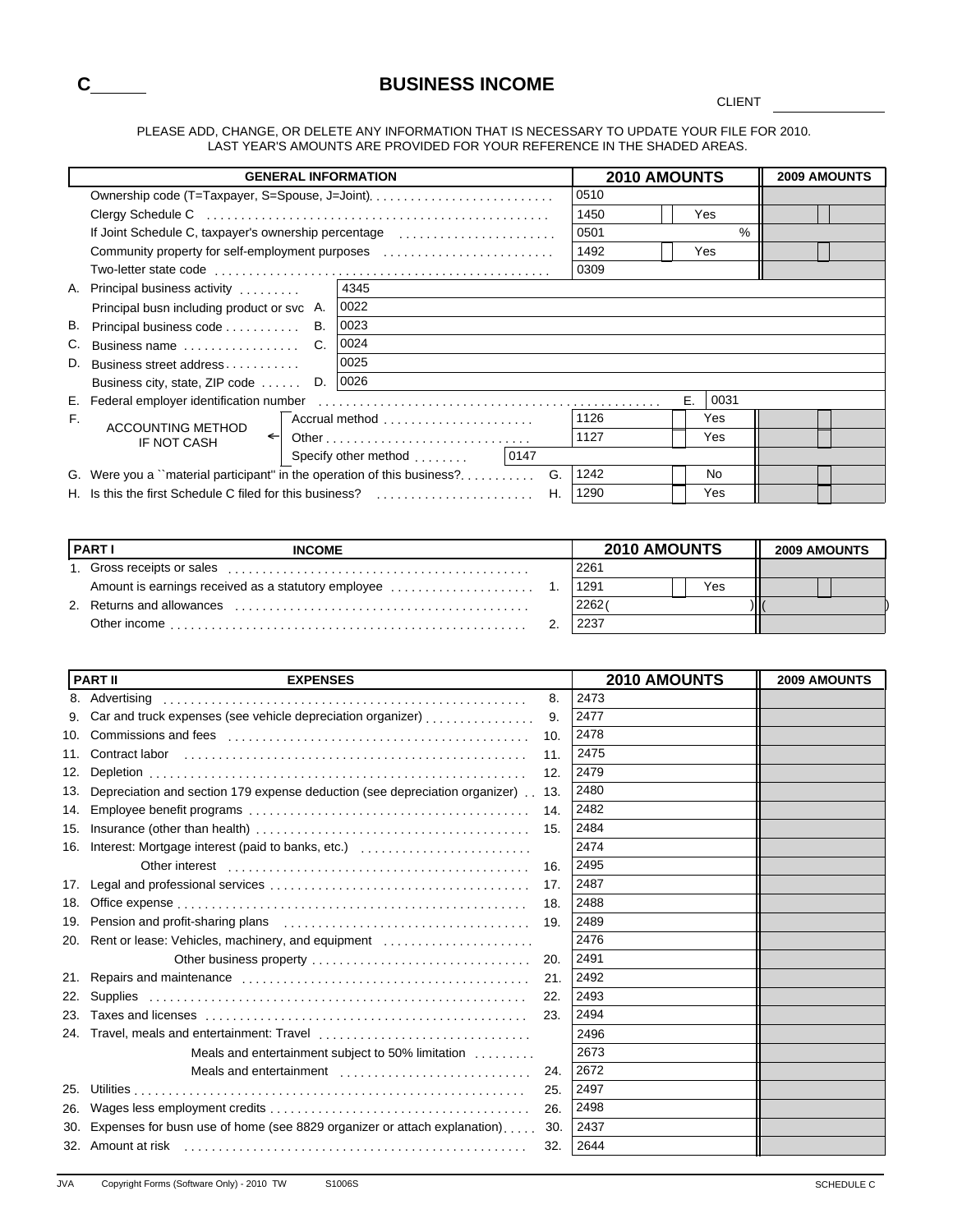

**CLIENT** 

#### PLEASE ADD, CHANGE, OR DELETE ANY INFORMATION THAT IS NECESSARY TO UPDATE YOUR FILE FOR 2010. LAST YEAR'S AMOUNTS ARE PROVIDED FOR YOUR REFERENCE IN THE SHADED AREAS.

|     | <b>PART III</b>                                        | <b>COST OF GOODS SOLD</b>                                              |     | <b>2010 AMOUNTS</b> |     | <b>2009 AMOUNTS</b> |
|-----|--------------------------------------------------------|------------------------------------------------------------------------|-----|---------------------|-----|---------------------|
|     |                                                        | Lower of cost or market $\ldots, \ldots, \ldots, \ldots$               |     | 1155                | Yes |                     |
| 33. | <b>INVENTORY METHOD</b><br>$\leftarrow$<br>IF NOT COST | Other $\ldots \ldots \ldots \ldots \ldots \ldots \ldots \ldots \ldots$ |     | 1156                | Yes |                     |
|     |                                                        | Specify other method $\ldots \ldots \ldots$ 33. 0280                   |     |                     |     |                     |
|     |                                                        | 34. Was there any change in inventory method?                          | 34. | 1144                | Yes |                     |
|     |                                                        |                                                                        | 35. | 2263                |     |                     |
|     |                                                        |                                                                        | 36. | 2265                |     |                     |
|     |                                                        |                                                                        |     | 2266                |     |                     |
|     |                                                        |                                                                        |     | 2267                |     |                     |
|     |                                                        |                                                                        | 38. | 2268                |     |                     |
|     |                                                        |                                                                        | 39. | 2269                |     |                     |
|     |                                                        |                                                                        |     | 2264                |     |                     |

|     | <b>PART IV</b><br><b>INFORMATION ABOUT YOUR VEHICLE</b>            |     | <b>2010 AMOUNTS</b> |     | <b>2009 AMOUNTS</b> |  |
|-----|--------------------------------------------------------------------|-----|---------------------|-----|---------------------|--|
| 43. |                                                                    |     | 0065                |     |                     |  |
| 44. |                                                                    |     | 2857                | MI  |                     |  |
|     |                                                                    |     | 2461                | MI  |                     |  |
|     |                                                                    | 44. | 2486                | MI  |                     |  |
|     | 45. Was this vehicle available for use during off-duty hours?  45. |     | 1245                | Yes |                     |  |
|     | 46. Was another vehicle available for personal use?                | 46. | 1163                | Yes |                     |  |
|     | 47. Is there evidence to support your deduction?                   |     | 1292                | No  |                     |  |
|     |                                                                    |     | 1267                | No  |                     |  |

| <b>PART V</b> | <b>EXPENSES</b> | 2010 AMOUNTS | 2009 AMOUNTS |
|---------------|-----------------|--------------|--------------|
|               | Other expenses: |              |              |
|               |                 | 2418         |              |
|               |                 | 2499         |              |
|               |                 | 3576         |              |
|               |                 | 2490         |              |
|               |                 | 2629         |              |
|               |                 |              |              |
|               |                 |              |              |
|               |                 |              |              |
|               |                 |              |              |
|               |                 |              |              |
|               |                 |              |              |
|               |                 |              |              |
|               |                 |              |              |
|               |                 |              |              |
|               |                 |              |              |
|               |                 |              |              |
|               |                 |              |              |
|               |                 |              |              |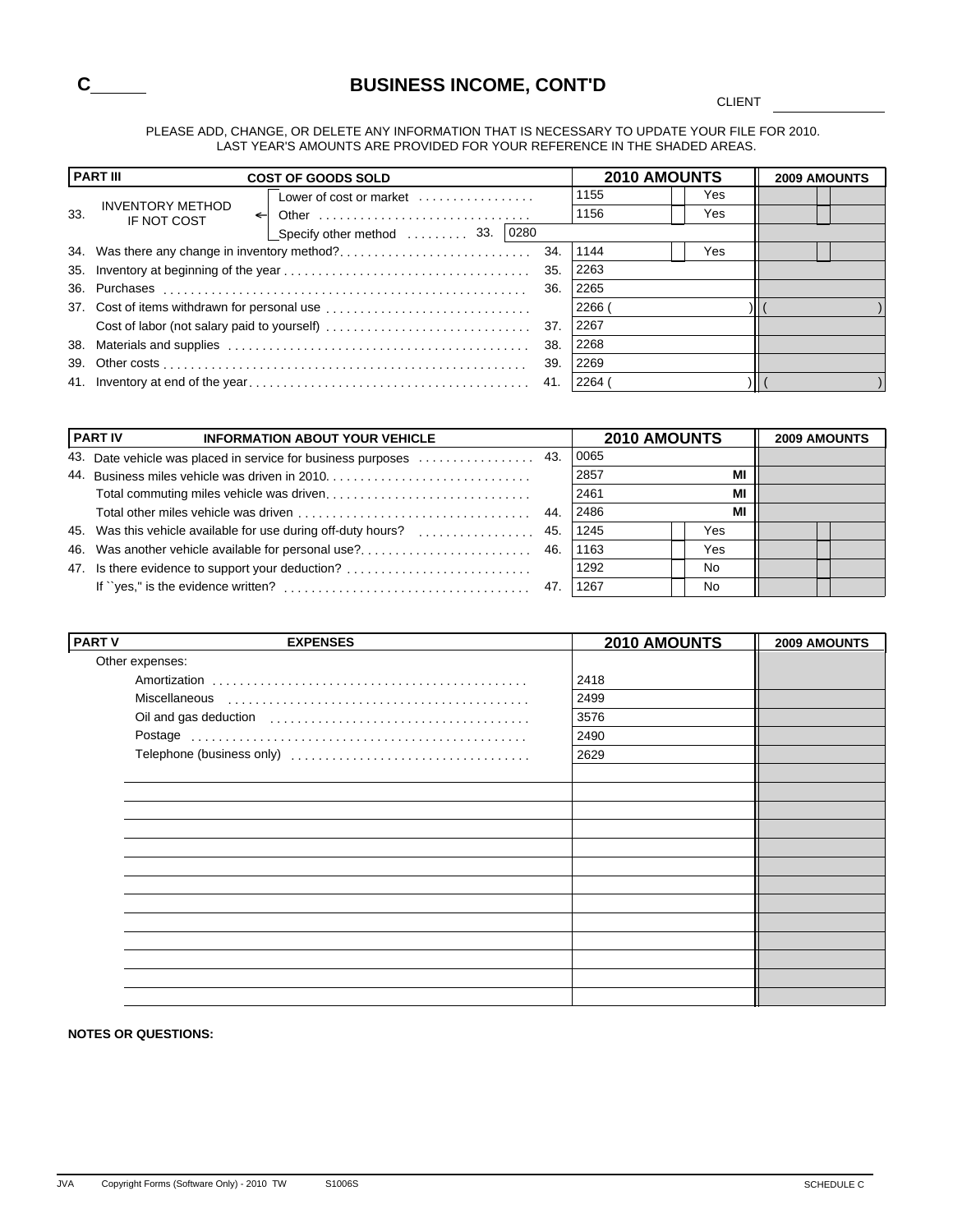### **8829 BUSINESS USE OF HOME EXPENSES**

CLIENT

PLEASE ADD, CHANGE, OR DELETE ANY INFORMATION THAT IS NECESSARY TO UPDATE YOUR FILE FOR 2010. LAST YEAR'S AMOUNTS ARE PROVIDED FOR YOUR REFERENCE IN THE SHADED AREAS.

| <b>PART OF HOME USED FOR BUSINESS</b>                                                         | <b>2010 AMOUNTS</b> | <b>2009 AMOUNTS</b> |  |  |
|-----------------------------------------------------------------------------------------------|---------------------|---------------------|--|--|
| Spouse's Form 8829 (for Married Filing Separate split return only),                           |                     | 1469                |  |  |
| 1. Home area used regularly and exclusively for business, regularly for day care,             |                     |                     |  |  |
| or for storage of inventory or product samples                                                |                     | 3477                |  |  |
| $\overline{2}$                                                                                |                     | 3497                |  |  |
| 4. Total hours this facility was used for day care<br>4.                                      |                     | 3498                |  |  |
| 5. Total hours available for use (if used for day care that was started or stopped this year) |                     | 2583                |  |  |
| 5.                                                                                            |                     | 3869                |  |  |

|                                            | <b>DEDUCTION DESTINATION</b>                                                       | <b>2010 AMOUNTS</b>                                          | <b>2009 AMOUNTS</b> |  |
|--------------------------------------------|------------------------------------------------------------------------------------|--------------------------------------------------------------|---------------------|--|
| Home expense deduction is associated with: |                                                                                    |                                                              |                     |  |
|                                            |                                                                                    | $=$ Schedule C $=$ 2 = Schedule F $=$ 3 = Form 2106 $\ldots$ | 0566                |  |
|                                            |                                                                                    | Which multiple of the form or schedule selected above?       | 3553                |  |
|                                            | For Sch C / K-1 Only: Net gain or loss from business use of home plus gain or loss |                                                              |                     |  |
|                                            |                                                                                    | from business shown on Schedule D or Form 4797               | 2950                |  |
|                                            | For Schedule F Only: Business expenses that are NOT from business use              |                                                              |                     |  |
|                                            | of the home                                                                        |                                                              | 2857                |  |
|                                            | <b>For Form 2106 Only:</b> Employee net income (Form W-2 wages less other business |                                                              |                     |  |
|                                            | expenses)                                                                          |                                                              | 3489                |  |

|    | <b>ALLOWABLE DEDUCTION</b>                                                            | <b>DIRECT EXPENSES</b> |                     | <b>INDIRECT EXPENSES</b> |                           |  |
|----|---------------------------------------------------------------------------------------|------------------------|---------------------|--------------------------|---------------------------|--|
|    |                                                                                       |                        | <b>2010 AMOUNTS</b> | <b>2009 AMOUNTS</b>      | 2010 AMOUNTS 2009 AMOUNTS |  |
| 9. |                                                                                       |                        | 3179                |                          | 3182                      |  |
|    | 10. Deductible mortgage interest                                                      |                        | 3180                |                          | 3183                      |  |
|    | Qualified mortgage insurance premium                                                  | 10.                    | 2941                |                          | 2942                      |  |
|    | 11. Real estate taxes                                                                 | 11.                    | 3181                |                          | 3184                      |  |
|    | 16. Excess mortgage interest                                                          | 16.                    | 3241                |                          | 3469                      |  |
|    | 17. Insurance                                                                         | 17.                    | 3242                |                          | 3450                      |  |
|    |                                                                                       | 18.                    | 3808                |                          | 3933                      |  |
|    |                                                                                       |                        | 3243                |                          | 3468                      |  |
|    |                                                                                       | 20.                    | 3244                |                          | 2707                      |  |
|    |                                                                                       |                        |                     |                          | 2721                      |  |
|    |                                                                                       |                        |                     | 24.                      | 2722                      |  |
|    |                                                                                       |                        |                     | 28.                      | 3246                      |  |
|    | 30. Carryover of excess casualty losses and depreciation from 2009 Form 8829, line 43 |                        |                     | 30.                      | 3134                      |  |

| <b>DEPRECIATION OF HOME</b>                                                                | <b>2010 AMOUNTS</b> | <b>2009 AMOUNTS</b> |
|--------------------------------------------------------------------------------------------|---------------------|---------------------|
| 36. Smaller of home's adjusted basis or fair market value (see depreciation organizer) 36. | -3247               |                     |
| 37. Value of land included in home's adjusted basis or fair market value  37.              | 3248                |                     |
| Date business use began                                                                    |                     |                     |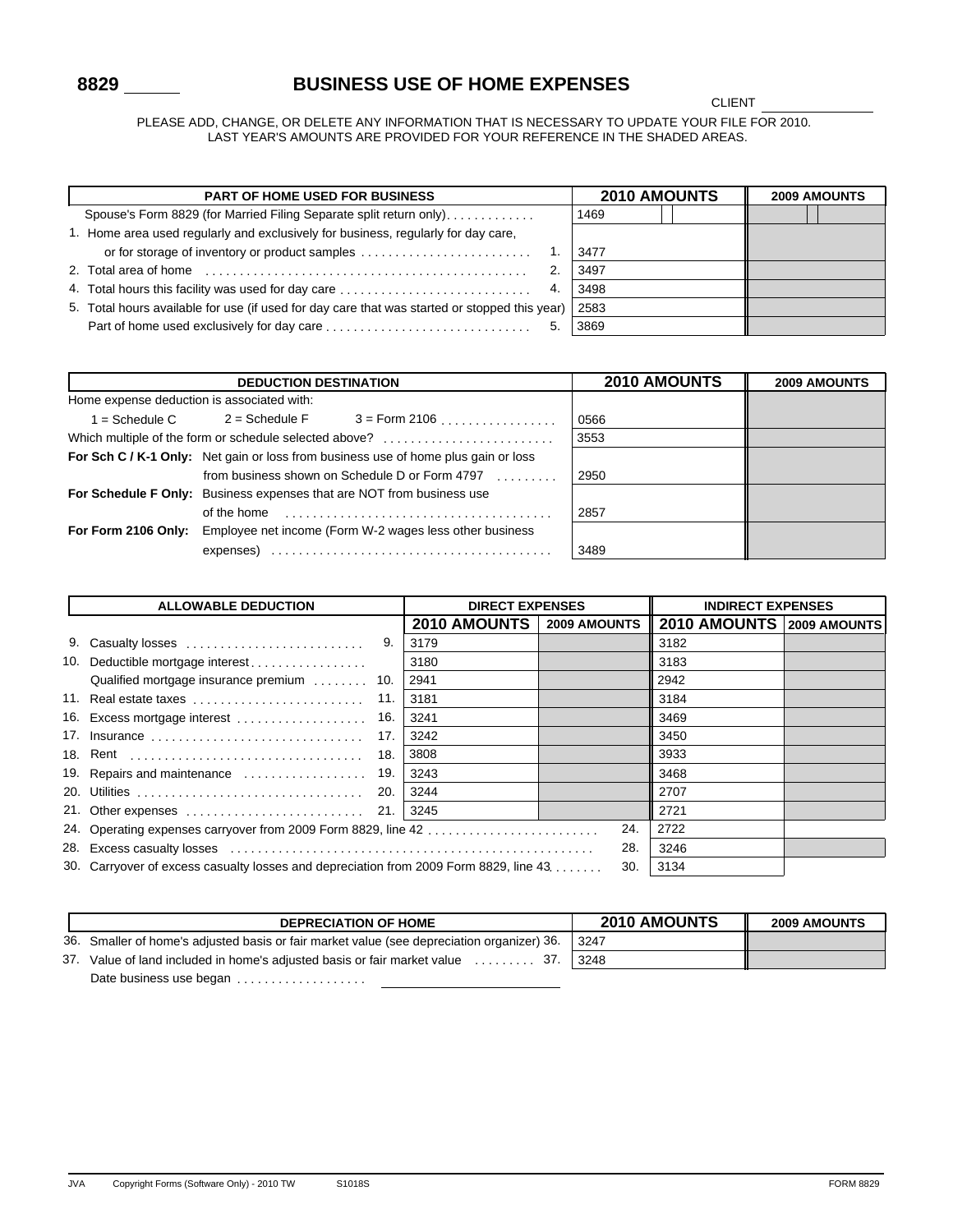### **D CAPITAL GAINS AND LOSSES**

CLIENT

IF YOU SOLD ANY STOCKS, BONDS, OR OTHER PROPERTY IN 2010, PLEASE LIST THE APPLICABLE INFORMATION FOR EACH SALE BELOW.

| Description of Property                                                                          | No. of $\frac{1}{6}$<br>Shares $\frac{1}{5}$ | Date     | Date Sold | Term | Gross       | Cost or     | AMT Cost/Basis St Cost / Basis |                |
|--------------------------------------------------------------------------------------------------|----------------------------------------------|----------|-----------|------|-------------|-------------|--------------------------------|----------------|
|                                                                                                  |                                              | Acquired |           |      | Sales Price | Other Basis | (if different)                 | (if different) |
|                                                                                                  |                                              |          |           |      |             |             |                                |                |
|                                                                                                  |                                              |          |           |      |             |             |                                |                |
|                                                                                                  |                                              |          |           |      |             |             |                                |                |
|                                                                                                  |                                              |          |           |      |             |             |                                |                |
|                                                                                                  |                                              |          |           |      |             |             |                                |                |
|                                                                                                  |                                              |          |           |      |             |             |                                |                |
|                                                                                                  |                                              |          |           |      |             |             |                                |                |
|                                                                                                  |                                              |          |           |      |             |             |                                |                |
|                                                                                                  |                                              |          |           |      |             |             |                                |                |
|                                                                                                  |                                              |          |           |      |             |             |                                |                |
|                                                                                                  |                                              |          |           |      |             |             |                                |                |
|                                                                                                  |                                              |          |           |      |             |             |                                |                |
|                                                                                                  |                                              |          |           |      |             |             |                                |                |
|                                                                                                  |                                              |          |           |      |             |             |                                |                |
|                                                                                                  |                                              |          |           |      |             |             |                                |                |
|                                                                                                  |                                              |          |           |      |             |             |                                |                |
|                                                                                                  |                                              |          |           |      |             |             |                                |                |
|                                                                                                  |                                              |          |           |      |             |             |                                |                |
|                                                                                                  |                                              |          |           |      |             |             |                                |                |
|                                                                                                  |                                              |          |           |      |             |             |                                |                |
|                                                                                                  |                                              |          |           |      |             |             |                                |                |
|                                                                                                  |                                              |          |           |      |             |             |                                |                |
|                                                                                                  |                                              |          |           |      |             |             |                                |                |
|                                                                                                  |                                              |          |           |      |             |             |                                |                |
|                                                                                                  |                                              |          |           |      |             |             |                                |                |
|                                                                                                  |                                              |          |           |      |             |             |                                |                |
|                                                                                                  |                                              |          |           |      |             |             |                                |                |
|                                                                                                  |                                              |          |           |      |             |             |                                |                |
|                                                                                                  |                                              |          |           |      |             |             |                                |                |
|                                                                                                  |                                              |          |           |      |             |             |                                |                |
|                                                                                                  |                                              |          |           |      |             |             |                                |                |
|                                                                                                  |                                              |          |           |      |             |             |                                |                |
|                                                                                                  |                                              |          |           |      |             |             |                                |                |
|                                                                                                  |                                              |          |           |      |             |             |                                |                |
|                                                                                                  |                                              |          |           |      |             |             |                                |                |
|                                                                                                  |                                              |          |           |      |             |             |                                |                |
|                                                                                                  |                                              |          |           |      |             |             |                                |                |
|                                                                                                  |                                              |          |           |      |             |             |                                |                |
|                                                                                                  |                                              |          |           |      |             |             |                                |                |
|                                                                                                  |                                              |          |           |      |             |             |                                |                |
|                                                                                                  |                                              |          |           |      |             |             |                                |                |
|                                                                                                  |                                              |          |           |      |             |             |                                |                |
|                                                                                                  |                                              |          |           |      |             |             |                                |                |
|                                                                                                  |                                              |          |           |      |             |             |                                |                |
|                                                                                                  |                                              |          |           |      |             |             |                                |                |
|                                                                                                  |                                              |          |           |      |             |             |                                |                |
|                                                                                                  |                                              |          |           |      |             |             |                                |                |
|                                                                                                  |                                              |          |           |      |             |             |                                |                |
|                                                                                                  |                                              |          |           |      |             |             |                                |                |
|                                                                                                  |                                              |          |           |      |             |             |                                |                |
|                                                                                                  |                                              |          |           |      |             |             |                                |                |
| Short-term capital loss carryover from 2009 Schedule D Capital Loss Carryover Worksheet, line 8. |                                              |          |           |      |             |             | $\frac{1}{2}370($              |                |
|                                                                                                  |                                              |          |           |      |             |             |                                |                |
| Long-term capital loss carryover from 2009 Schedule D Capital Loss Carryover Worksheet, line 13  |                                              |          |           |      |             |             | $\overline{2}372($             |                |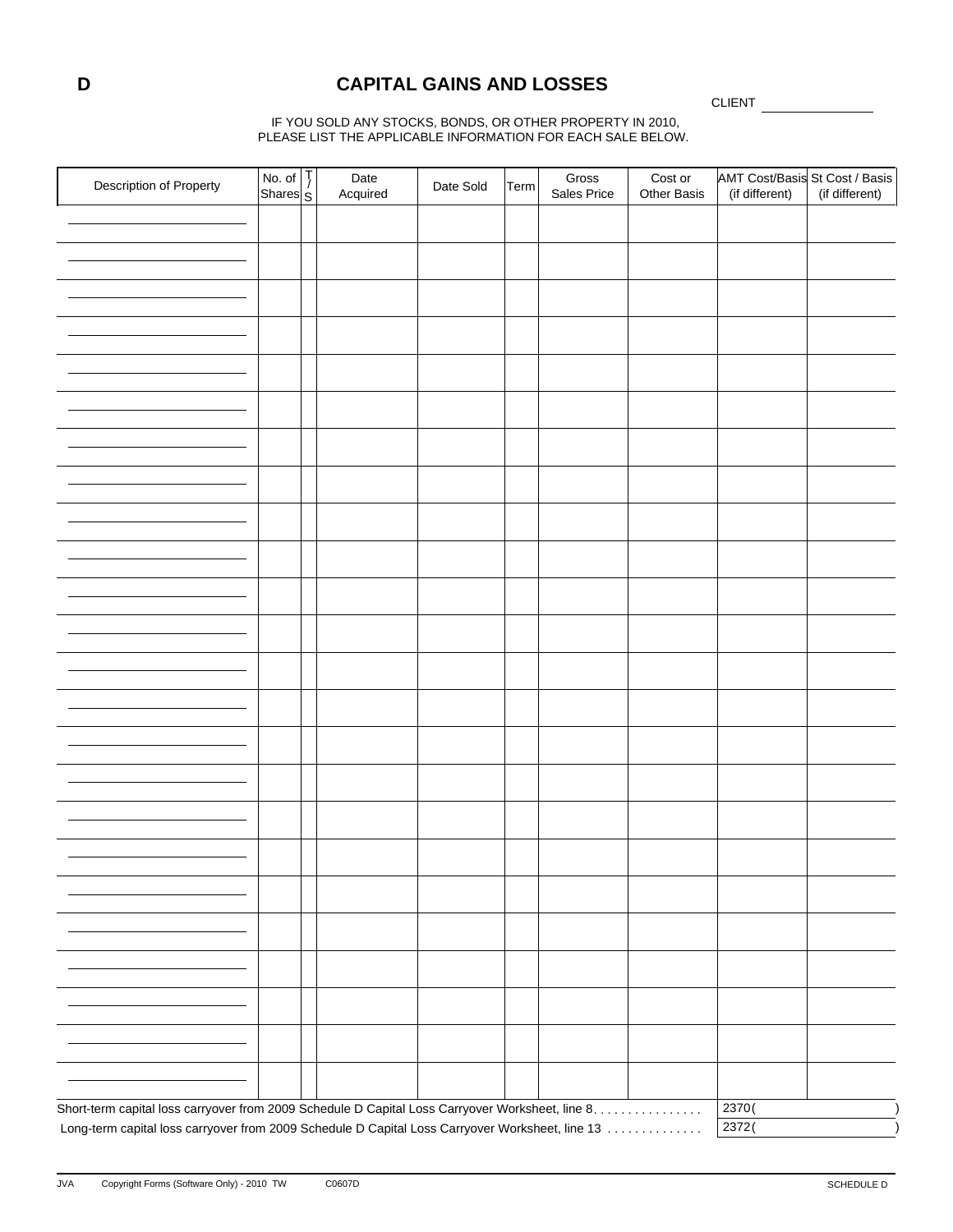### **1099R PENSIONS AND ANNUITIES**

CLIENT

#### PLEASE ENTER ALL PERTINENT 2010 INFORMATION. LAST YEAR'S AMOUNTS ARE PROVIDED FOR YOUR REFERENCE IN THE SHADED AREAS.

|  | 1099R # |  |
|--|---------|--|
|--|---------|--|

| 1099R#                                  |      |     |                                                                                  |              |                                            |           |      |      |  |
|-----------------------------------------|------|-----|----------------------------------------------------------------------------------|--------------|--------------------------------------------|-----------|------|------|--|
|                                         |      |     | DISTRIBUTIONS FROM PENSIONS, ANNUITIES, RETIREMENT OR PROFIT-SHARING PLANS, ETC. |              |                                            |           |      |      |  |
| Taxpayer or Spouse                      | 8208 |     | Payer's federal identification no.                                               |              |                                            | 8207      |      |      |  |
| Payer's name                            | 8204 |     |                                                                                  |              |                                            |           |      |      |  |
| Payer's street address                  | 8205 |     |                                                                                  |              |                                            |           |      |      |  |
| Payer's city                            | 8197 |     |                                                                                  | <b>State</b> | 8198                                       | ZIP code  | 8199 |      |  |
| Account number                          | 8209 |     |                                                                                  |              | Foreign address                            |           | 8235 | Yes  |  |
|                                         |      |     | <b>2009 AMOUNTS</b>                                                              |              | 7. Distribution code                       |           | 8211 |      |  |
| Gross distribution<br>1.                | 7301 |     |                                                                                  |              | IRA/SEP/SIMPLE 8225                        |           | Yes  |      |  |
| 2a. Taxable amount                      | 7303 |     |                                                                                  |              | Distrib rolled over $1 = IRA$ , $2 = Roth$ |           |      | 8210 |  |
| 2b. Tax amount not determined           | 8223 | Yes |                                                                                  |              | 8. Other                                   |           | 8212 |      |  |
| Total distribution?                     | 8224 | Yes |                                                                                  |              | Percent of other                           |           | 8213 |      |  |
| Qualified Charitable Dist (QCD)         | 7797 |     |                                                                                  |              | 9a. Percent of total distribution          |           | 8214 |      |  |
| Qual health svgs acct funding           | 7937 |     |                                                                                  |              | 9b. Total employee contrib                 |           | 7307 |      |  |
| Insurance premium - retired             |      |     |                                                                                  |              | 10. Name of state                          | 8217      |      |      |  |
| public safety officer                   | 7938 |     |                                                                                  |              | State tax withheld 7314                    |           |      |      |  |
| 3. Capital gain (included in box 2a)    | 7304 |     |                                                                                  |              | 11. Payer's state I.D. number:             |           |      |      |  |
| Federal income tax withheld<br>4.       | 7302 |     |                                                                                  |              | 8216                                       |           |      |      |  |
| Employee contrib or ins prem.<br>5.     | 7305 |     |                                                                                  |              | 12. State distribution                     |           | 7313 |      |  |
| Net unrealized appreciation<br>6.       | 7306 |     |                                                                                  |              | 13. Local tax withheld                     |           | 7316 |      |  |
|                                         |      |     |                                                                                  |              | 14. Name of locality                       |           | 8218 |      |  |
| Disability is earned income?            | 8226 | Yes |                                                                                  |              | 15. Local distribution                     |           | 7315 |      |  |
|                                         |      |     | SIMPLIFIED GENERAL RULE (Not IRA, SEP, or SIMPLE)                                |              |                                            |           |      |      |  |
| Cost in plan at starting date           | 7309 |     |                                                                                  |              | Amount recd tax-free after 1986            |           | 7310 |      |  |
| Age at starting date                    | 8231 |     |                                                                                  |              | # mos payments made this year              |           | 8232 |      |  |
| Annuity starting date                   | 8234 |     |                                                                                  |              | Using Table 1 or Table 2                   |           | 8233 |      |  |
|                                         |      |     |                                                                                  |              |                                            |           |      |      |  |
| 1099R#                                  |      |     |                                                                                  |              |                                            |           |      |      |  |
|                                         |      |     | DISTRIBUTIONS FROM PENSIONS, ANNUITIES, RETIREMENT OR PROFIT-SHARING PLANS, ETC. |              |                                            |           |      |      |  |
| Taxpayer or Spouse                      | 8208 |     | Payer's federal identification no.                                               |              |                                            | 8207      |      |      |  |
| Payer's name                            | 8204 |     |                                                                                  |              |                                            |           |      |      |  |
| Payer's street address                  | 8205 |     |                                                                                  |              |                                            |           |      |      |  |
| Payer's city                            | 8197 |     |                                                                                  | <b>State</b> | 8198                                       | ZIP code  | 8199 |      |  |
| Account number                          | 8209 |     |                                                                                  |              | Foreign address                            |           | 8235 | Yes  |  |
|                                         |      |     | <b>2009 AMOUNTS</b>                                                              |              | 7. Distribution code                       | $\sim$    | 8211 |      |  |
| 1. Gross distribution                   | 7301 |     |                                                                                  |              | IRA/SEP/SIMPLE 8225                        |           | Yes  |      |  |
| 2a. Taxable amount                      | 7303 |     |                                                                                  |              | Distrib rolled over $1 = IRA$ , $2 = Roth$ |           | 8210 |      |  |
| 2b. Tax amount not determined           | 8224 | Yes |                                                                                  |              | 8. Other                                   |           | 8212 |      |  |
| Total distribution?                     | 8223 | Yes |                                                                                  |              | Percent of other                           |           | 8213 |      |  |
| Qualified Charitable Dist (QCD)         | 7797 |     |                                                                                  |              | 9a. Percent of total distribution          |           | 8214 |      |  |
| Qual health svgs acct funding           | 7937 |     |                                                                                  |              | 9b. Total employee contrib.                |           | 7307 |      |  |
| Insurance premium - retired             |      |     |                                                                                  |              | 10. Name of state                          | 8217      |      |      |  |
| public safety officer                   | 7938 |     |                                                                                  |              | State tax withheld 7314                    |           |      |      |  |
| Capital gain (included in box 2a)<br>3. | 7304 |     |                                                                                  |              | 11. Payer's state I.D. number:             |           |      |      |  |
| Federal income tax withheld<br>4.       | 7302 |     |                                                                                  |              | 8216                                       |           |      |      |  |
| Employee contrib or ins prem<br>5.      | 7305 |     |                                                                                  |              | 12. State distribution                     | 1.1.1.1.1 | 7313 |      |  |
| Net unrealized appreciation<br>6.       | 7306 |     |                                                                                  |              | 13. Local tax withheld                     |           | 7316 |      |  |
|                                         |      |     |                                                                                  |              | 14. Name of locality                       |           | 8218 |      |  |
| Disability is earned income?            | 8226 | Yes |                                                                                  |              | 15. Local distribution                     |           | 7315 |      |  |
|                                         |      |     |                                                                                  |              |                                            |           |      |      |  |
|                                         |      |     | SIMPLIFIED GENERAL RULE (Not IRA, SEP, or SIMPLE)                                |              |                                            |           | 7310 |      |  |
| Cost in plan at starting date           | 7309 |     |                                                                                  |              | Amount recd tax-free after 1986            |           |      |      |  |
| Age at starting date                    | 8231 |     |                                                                                  |              | # mos payments made this year              |           | 8232 |      |  |
| Annuity starting date                   | 8234 |     |                                                                                  |              | Using Table 1 or Table 2                   |           | 8233 |      |  |

**ATTACH ANY ADDITIONAL 1099-R'S**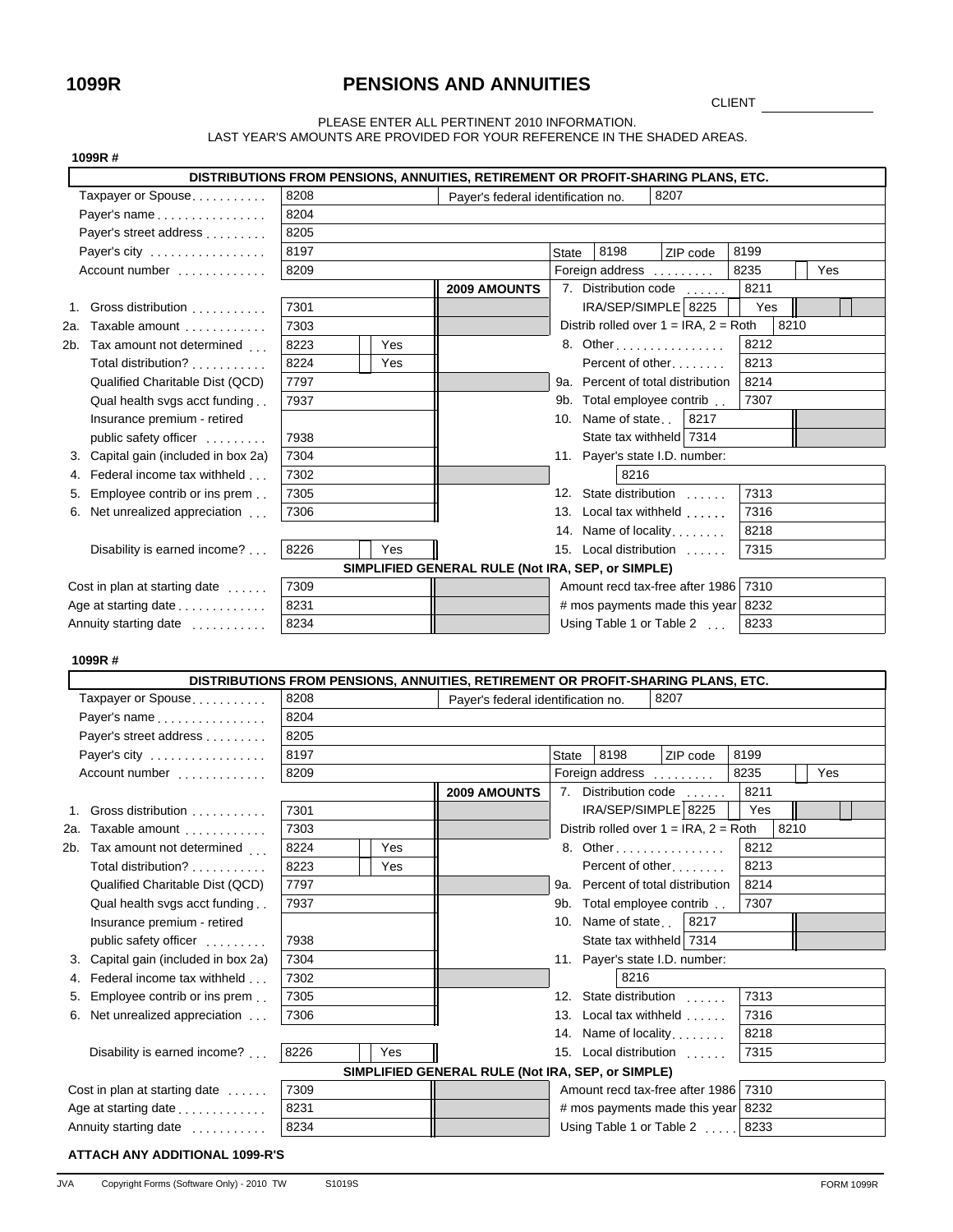### **8606 NONDEDUCTIBLE IRAs**

**CLIENT** 

PLEASE ADD, CHANGE, OR DELETE ANY INFORMATION THAT IS NECESSARY TO UPDATE YOUR FILE FOR 2010. LAST YEAR'S AMOUNTS ARE PROVIDED FOR YOUR REFERENCE IN THE SHADED AREAS.

|    |                                                                                           | NONDEDUCTIBLE CONTRIBUTIONS TO TRADITIONAL IRAs and DISTRIBUTIONS FROM TRADITIONAL, SEP, AND SIMPLE IRAS |                     |                     |                     |  |  |  |  |
|----|-------------------------------------------------------------------------------------------|----------------------------------------------------------------------------------------------------------|---------------------|---------------------|---------------------|--|--|--|--|
|    |                                                                                           | <b>TAXPAYER</b>                                                                                          | <b>SPOUSE</b>       |                     |                     |  |  |  |  |
|    |                                                                                           | <b>2010 AMOUNTS</b>                                                                                      | <b>2009 AMOUNTS</b> | <b>2010 AMOUNTS</b> | <b>2009 AMOUNTS</b> |  |  |  |  |
|    | 1. Nondeductible traditional IRA contributions for 2010.                                  | 2814                                                                                                     |                     | 2820                |                     |  |  |  |  |
|    | 2. Total traditional IRA basis for 2009 and prior years                                   | 2815                                                                                                     |                     | 2821                |                     |  |  |  |  |
| 4. | IRA contributions made from 01/01/2011 to 04/15/2011                                      | 2813                                                                                                     |                     | 2819                |                     |  |  |  |  |
|    | 6. Total value of ALL traditional, SEP, and SIMPLE IRAs                                   | 2812                                                                                                     |                     | 2818                |                     |  |  |  |  |
|    | Outstanding rollovers                                                                     | 2787                                                                                                     |                     | 2790                |                     |  |  |  |  |
|    | 7. Total distributions received from traditional, SEP, and                                | 2816                                                                                                     |                     | 2822                |                     |  |  |  |  |
| 8. | Total amount converted from traditional, SEP, and<br>SIMPLE IRAs to Roth IRAs during 2010 | 7220                                                                                                     |                     | 7228                |                     |  |  |  |  |
|    | Recharacterizations (amounts, if any, reconverted<br>to traditional, SEP, or SIMPLE IRAs) | 7221                                                                                                     |                     | 7229                |                     |  |  |  |  |

|     | 2010 CONVERSIONS FROM TRADITIONAL, SEP, OR SIMPLE IRAS TO ROTH IRAS |       |  |     |            |                                                     |  |  |
|-----|---------------------------------------------------------------------|-------|--|-----|------------|-----------------------------------------------------|--|--|
|     |                                                                     |       |  |     |            | 2010 AMOUNTS 2009 AMOUNTS 2010 AMOUNTS 2009 AMOUNTS |  |  |
|     | 17. Basis of net conversions to Roth IRAs                           | 17222 |  |     |            | 7230                                                |  |  |
| 19. | Elect to report entire amount in 2010 (rather than                  |       |  |     |            |                                                     |  |  |
|     | half in 2011 and half in 2012) $\ldots$ , $\ldots$                  | 1599  |  | Yes | <b>NEW</b> |                                                     |  |  |

|     | <b>ROLLOVERS FROM QUALIFIED RETIREMENT PLANS TO ROTH IRAS</b>                                                |                     |                     |                     |                     |  |  |  |
|-----|--------------------------------------------------------------------------------------------------------------|---------------------|---------------------|---------------------|---------------------|--|--|--|
|     |                                                                                                              | <b>2010 AMOUNTS</b> | <b>2009 AMOUNTS</b> | <b>2010 AMOUNTS</b> | <b>2009 AMOUNTS</b> |  |  |  |
| 21. | Rollovers from qualified retirement plans to Roth IRAs<br>in 2010 (do not include amounts later recharacter- |                     | <b>NEW</b>          |                     | <b>NEW</b>          |  |  |  |
|     | ized to traditional IRAs in 2010 or 2011) $\ldots$                                                           | 9217                |                     | 9214                |                     |  |  |  |
| 22. |                                                                                                              | 9215                | <b>NEW</b>          | 9216                | <b>NEW</b>          |  |  |  |
|     | Elect to report entire taxable amount in 2010 (rather<br>than half in 2011 and half in 2012)                 | 1600<br>Yes         | <b>NEW</b>          |                     |                     |  |  |  |

|     | <b>DISTRIBUTIONS FROM ROTH IRAS</b>                     |      |  |                                          |                     |  |  |  |  |
|-----|---------------------------------------------------------|------|--|------------------------------------------|---------------------|--|--|--|--|
|     |                                                         |      |  | 2010 AMOUNTS 2009 AMOUNTS   2010 AMOUNTS | <b>2009 AMOUNTS</b> |  |  |  |  |
| 26. | Total Roth IRA distributions received in 2010 including |      |  |                                          |                     |  |  |  |  |
|     | first-time homebuyer distributions                      | 7223 |  | 7231                                     |                     |  |  |  |  |
| 27. | Qualified first-time homebuyer expenses                 | 7649 |  | 7650                                     |                     |  |  |  |  |
| 29. | Basis in Roth IRA contributions                         | 7270 |  | 7263                                     |                     |  |  |  |  |
|     |                                                         | 7262 |  | 7267                                     |                     |  |  |  |  |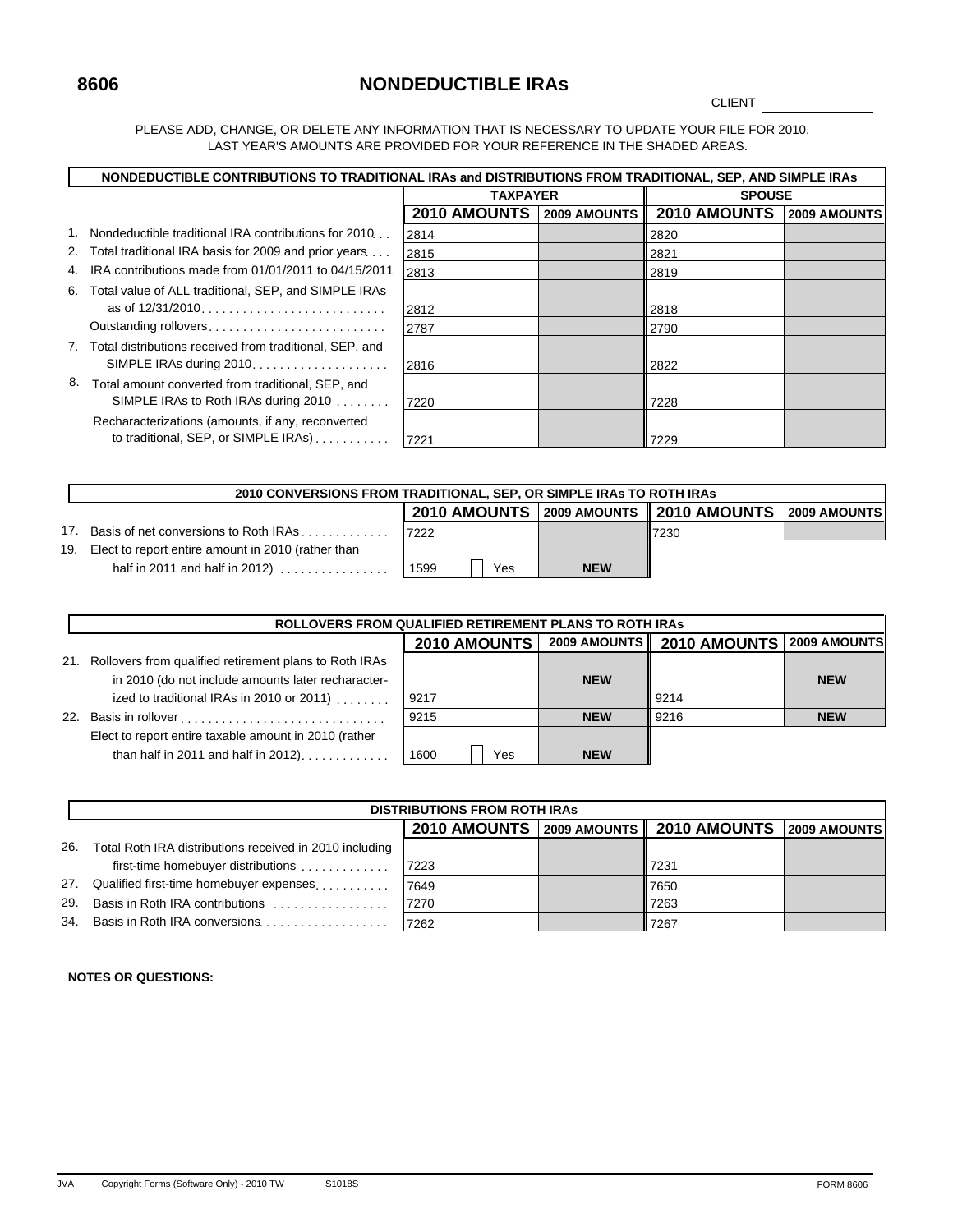### **E1 INCOME OR LOSS FROM RENTAL REAL ESTATE**

CLIENT

٦

PLEASE ADD, CHANGE, OR DELETE ANY INFORMATION THAT IS NECESSARY TO UPDATE YOUR FILE FOR 2010. LAST YEAR'S AMOUNTS ARE PROVIDED FOR YOUR REFERENCE IN THE SHADED AREAS.

|     | <b>DESCRIPTION</b>                                              |                                   |                                                                       |              |              | <b>LOCATION</b>                     |                                                            |                                                                    |  |  |
|-----|-----------------------------------------------------------------|-----------------------------------|-----------------------------------------------------------------------|--------------|--------------|-------------------------------------|------------------------------------------------------------|--------------------------------------------------------------------|--|--|
|     | 1. Property description                                         | 0092                              |                                                                       |              | 0051         |                                     |                                                            |                                                                    |  |  |
|     | City.                                                           | 0532                              |                                                                       |              | <b>State</b> | 0533                                | Zip code                                                   | 0534                                                               |  |  |
|     | Type of activity*:                                              | 0306                              |                                                                       |              |              |                                     | * 1 - Passive rental real estate with active participation |                                                                    |  |  |
|     |                                                                 | 2 - Passive rental real estate    |                                                                       |              |              | 3 - Real estate professional        |                                                            |                                                                    |  |  |
|     |                                                                 | 4 - Nonpassive rental real estate |                                                                       |              |              |                                     | 5 - Land lease (nonpassive investment income)              | 7 - Not rented for profit (related party for less than FMV rental) |  |  |
|     | 8 - Vacation home                                               |                                   | 6 - Self-rental to business in which taxpayer materially participated |              |              | 9 - Royalty (portfolio, nonpassive) |                                                            |                                                                    |  |  |
|     |                                                                 |                                   |                                                                       |              |              |                                     |                                                            |                                                                    |  |  |
|     |                                                                 |                                   |                                                                       |              |              | 2010 AMOUNTS                        |                                                            | 2009 AMOUNTS                                                       |  |  |
|     | Ownership code $(T = Taxpayer; S = Spouse; J = Joint)$          |                                   |                                                                       |              | 0075         |                                     |                                                            |                                                                    |  |  |
|     |                                                                 |                                   |                                                                       |              | 0068         |                                     |                                                            |                                                                    |  |  |
|     |                                                                 |                                   |                                                                       |              | 1261         | Yes                                 |                                                            |                                                                    |  |  |
|     |                                                                 |                                   |                                                                       |              | 1175         | Yes                                 |                                                            |                                                                    |  |  |
|     |                                                                 |                                   |                                                                       |              | 0070         |                                     |                                                            |                                                                    |  |  |
|     |                                                                 |                                   |                                                                       |              | 8377         |                                     |                                                            |                                                                    |  |  |
|     | 2. Personally used for 14 days or 10% of total rental days      |                                   |                                                                       | 2.           | 1190         | Yes                                 |                                                            |                                                                    |  |  |
|     |                                                                 |                                   |                                                                       |              | 9875         |                                     |                                                            |                                                                    |  |  |
|     |                                                                 |                                   |                                                                       |              | 9876         |                                     |                                                            |                                                                    |  |  |
|     |                                                                 |                                   |                                                                       |              |              |                                     |                                                            |                                                                    |  |  |
|     |                                                                 | <b>INCOME</b>                     |                                                                       |              |              | 2010 AMOUNTS                        |                                                            | <b>2009 AMOUNTS</b>                                                |  |  |
|     |                                                                 |                                   |                                                                       | 3.           | 2876         |                                     |                                                            |                                                                    |  |  |
|     |                                                                 |                                   |                                                                       | 4.           | 2873         |                                     |                                                            |                                                                    |  |  |
|     |                                                                 |                                   |                                                                       |              |              |                                     |                                                            |                                                                    |  |  |
|     |                                                                 | <b>EXPENSES</b>                   | <b>DIRECT EXPENSES</b>                                                |              |              |                                     | <b>INDIRECT EXPENSES</b>                                   |                                                                    |  |  |
|     |                                                                 |                                   | 2010 AMOUNTS                                                          | 2009 AMOUNTS |              |                                     | 2010 AMOUNTS                                               | 2009 AMOUNTS                                                       |  |  |
|     | 5. Advertising                                                  | 5.                                | 3344<br>3345                                                          |              |              | 9886<br>9887                        |                                                            | <b>NEW</b><br><b>NEW</b>                                           |  |  |
|     | 6. Auto expense (see vehicle deprec organizer)                  |                                   | 3316                                                                  |              |              | 9888                                |                                                            | <b>NEW</b>                                                         |  |  |
|     | Other travel expenses                                           | 6.<br>7.                          | 3346                                                                  |              |              | 9889                                |                                                            | <b>NEW</b>                                                         |  |  |
|     | 7. Cleaning and maintenance<br>8. Commissions                   | 8.                                | 3347                                                                  |              |              | 9890                                |                                                            | <b>NEW</b>                                                         |  |  |
|     |                                                                 | 9.                                | 3348                                                                  |              |              | 9891                                |                                                            | <b>NEW</b>                                                         |  |  |
|     | 9. Insurance<br>10. Legal and other professional fees           | 10.                               | 3349                                                                  |              |              | 9892                                |                                                            | <b>NEW</b>                                                         |  |  |
|     |                                                                 | 11.                               | 3350                                                                  |              |              | 9893                                |                                                            | <b>NEW</b>                                                         |  |  |
|     | 11. Management fees<br>12. Mortgage interest paid to banks, etc | 12.                               | 3351                                                                  |              |              | 9894                                |                                                            | <b>NEW</b>                                                         |  |  |
|     | Qualified mortgage insurance                                    |                                   | 9901                                                                  |              | <b>NEW</b>   | 9895                                |                                                            | <b>NEW</b>                                                         |  |  |
|     | 13. Other interest                                              | 13.                               | 3352                                                                  |              |              | 9896                                |                                                            | <b>NEW</b>                                                         |  |  |
|     | 14. Repairs                                                     | 14.                               | 3353                                                                  |              |              | 9897                                |                                                            | <b>NEW</b>                                                         |  |  |
|     | 15. Supplies                                                    | 15.                               | 3354                                                                  |              |              | 9898                                |                                                            | <b>NEW</b>                                                         |  |  |
|     | 16. Taxes                                                       | 16.                               | 3355                                                                  |              |              | 9899                                |                                                            | <b>NEW</b>                                                         |  |  |
|     | 17. Utilities                                                   | 17.                               | 3356                                                                  |              |              | 9900                                |                                                            | <b>NEW</b>                                                         |  |  |
|     | 18. Other expenses:                                             |                                   |                                                                       |              |              |                                     |                                                            |                                                                    |  |  |
|     |                                                                 |                                   |                                                                       |              |              |                                     |                                                            | <b>NEW</b>                                                         |  |  |
|     |                                                                 |                                   |                                                                       |              |              |                                     |                                                            | <b>NEW</b>                                                         |  |  |
|     |                                                                 |                                   |                                                                       |              |              |                                     |                                                            | <b>NEW</b>                                                         |  |  |
|     |                                                                 |                                   |                                                                       |              |              |                                     |                                                            | <b>NEW</b>                                                         |  |  |
|     | Amortization (see depreciation organizer)                       |                                   | 3361                                                                  |              |              | 9902                                |                                                            | <b>NEW</b>                                                         |  |  |
|     | Office in home deduction                                        |                                   | 9962                                                                  |              | <b>NEW</b>   | 9903                                |                                                            | <b>NEW</b>                                                         |  |  |
|     | Oil and gas deduction                                           | 18.                               | 3573                                                                  |              |              | 9904                                |                                                            | <b>NEW</b>                                                         |  |  |
| 20. | Depreciation expense (see deprec organizer)                     |                                   | 2879                                                                  |              |              | 9905                                |                                                            | <b>NEW</b>                                                         |  |  |
|     | Depletion (see depreciation organizer)                          | 20.                               | 3570                                                                  |              |              | 9906                                |                                                            | <b>NEW</b>                                                         |  |  |

#### **ADDITIONAL EXPENSES**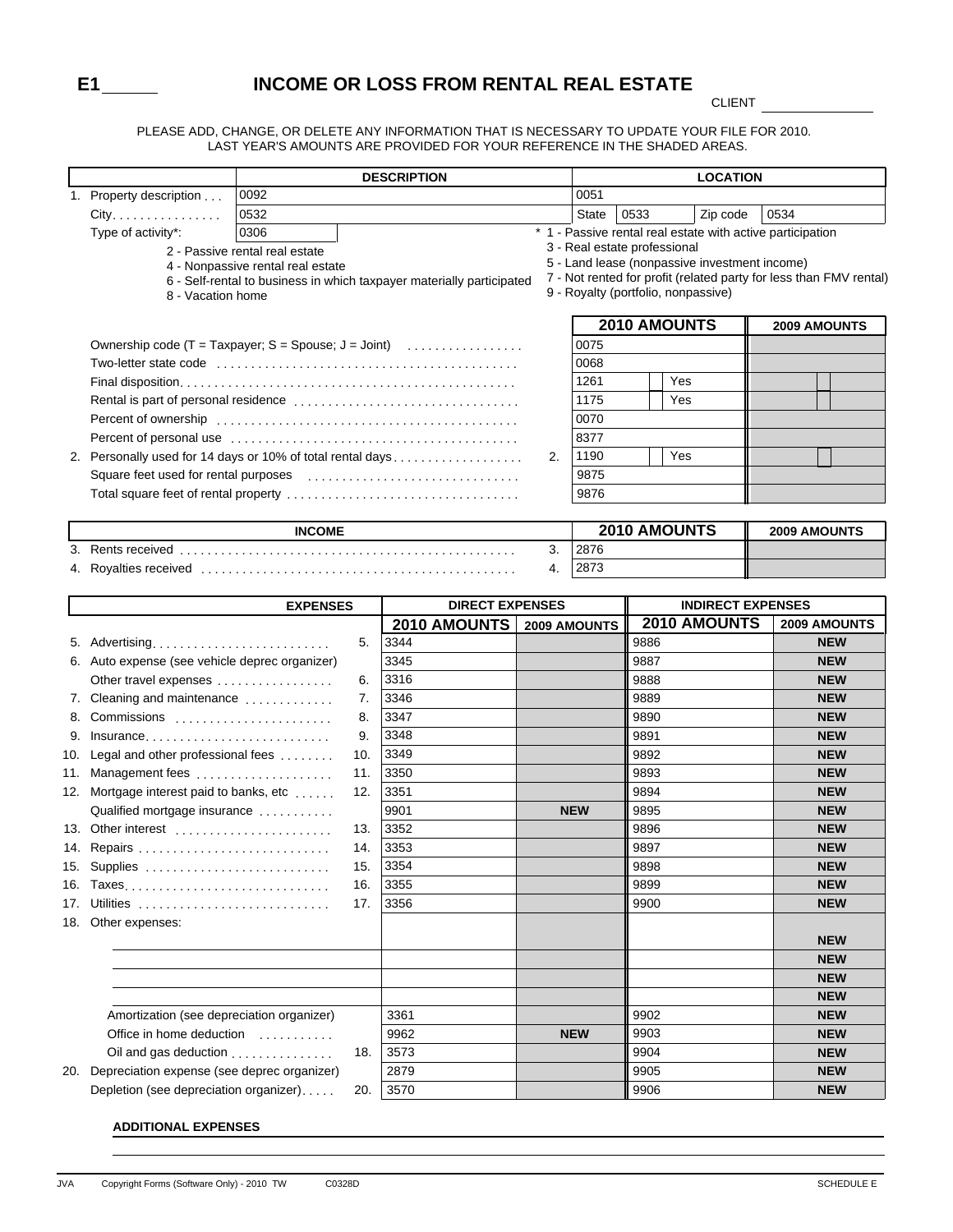# **E1 INCOME OR LOSS FROM RENTAL REAL ESTATE, CONT'D**

CLIENT

PLEASE ADD, CHANGE, OR DELETE ANY INFORMATION THAT IS NECESSARY TO UPDATE YOUR FILE FOR 2010. LAST YEAR'S AMOUNTS ARE PROVIDED FOR YOUR REFERENCE IN THE SHADED AREAS.

| <b>PRIOR YEAR UNALLOWED LOSSES</b>                 | <b>2010 AMOUNTS</b> | <b>2009 AMOUNTS</b> |
|----------------------------------------------------|---------------------|---------------------|
|                                                    | 2925                |                     |
|                                                    | 2580                |                     |
| State                                              | 3144 (              |                     |
| Alt min prior year operating losses (if different) | 9917 (              |                     |

#### **VACATION HOME CARRYOVERS ONLY**

| 7384 |  |
|------|--|
| 7385 |  |
| 7386 |  |

#### **E2**

| INCOME (LOSS) FROM REAL ESTATE MORTGAGE INVESTMENT CONDUITS     | <b>2010 AMOUNTS</b> | <b>2009 AMOUNTS</b> |
|-----------------------------------------------------------------|---------------------|---------------------|
|                                                                 |                     |                     |
| Ownership code $(T = Taxpower; S = Spouse; J = Joint)$          |                     |                     |
|                                                                 |                     |                     |
| Excess inclusion from Schedules Q (Form 1066), line 2c          |                     |                     |
| Taxable income (net loss) from Schedules Q (Form 1066), line 1b |                     |                     |
|                                                                 |                     |                     |

| <b>SUMMARY</b>                                                                                                        | 2010 AMOUNTS | <b>2009 AMOUNTS</b> |
|-----------------------------------------------------------------------------------------------------------------------|--------------|---------------------|
|                                                                                                                       | 2840         |                     |
| Reconciliation for Real Estate Professionals:                                                                         |              |                     |
| Net income or (loss) reported anywhere on tax return from material<br>participation under passive activity loss rules | 2280         |                     |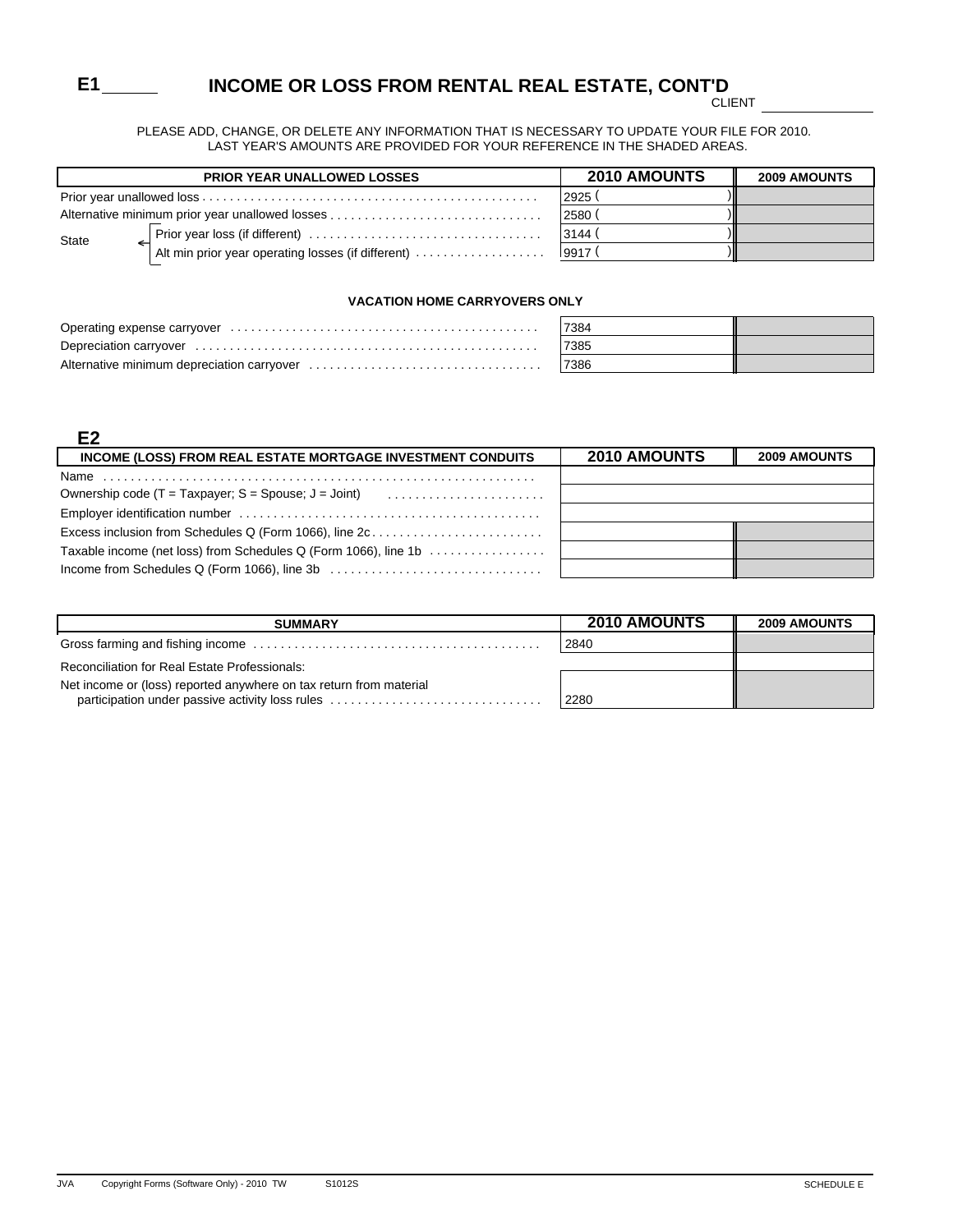# **1 MISCELLANEOUS INCOME AND ADJUSTMENTS**

CLIENT

PLEASE ADD, CHANGE, OR DELETE ANY INFORMATION THAT IS NECESSARY TO UPDATE YOUR FILE FOR 2010. LAST YEAR'S AMOUNTS ARE PROVIDED FOR YOUR REFERENCE IN THE SHADED AREAS.

|     |                  | <b>MISCELLANEOUS INCOME</b>                           | <b>2010 AMOUNTS</b> |                 |      |               | <b>2009 AMOUNTS</b> |               |  |
|-----|------------------|-------------------------------------------------------|---------------------|-----------------|------|---------------|---------------------|---------------|--|
|     |                  |                                                       |                     | <b>TAXPAYER</b> |      | <b>SPOUSE</b> | <b>TAXPAYER</b>     | <b>SPOUSE</b> |  |
|     |                  | Taxable scholarship / fellowship income<br>7.         | 2252                |                 |      |               |                     |               |  |
| 10. | IF YOU           | Deducted 2009 state/local sales tax                   | 1023                | Yes             |      | Yes           |                     |               |  |
|     | ITEMIZED         | State tax refund                                      | 2337                |                 |      |               |                     |               |  |
|     | LAST             | 2009 state and local taxes                            | 3499                |                 |      |               |                     |               |  |
|     | YEAR             | 2009 itemized deductions<br>10.                       | 2297                |                 |      |               |                     |               |  |
| 11. | Alimony received | 11.                                                   | 2115                |                 | 2573 |               |                     |               |  |
| 19. |                  | Unemployment compensation received                    | 2435                |                 | 2569 |               |                     |               |  |
|     |                  | Repaid unemployment compensation 19.                  | 2929                |                 |      |               |                     |               |  |
| 20. |                  | Social security benefits received                     | 2247                |                 | 2389 |               |                     |               |  |
|     | <b>SOCIAL</b>    | Medicare premiums withheld                            | 3544                |                 | 3545 |               |                     |               |  |
|     |                  | SECURITY $\leftarrow$ Medicare prescription drug prem | 3415                |                 | 3416 |               |                     |               |  |
|     | <b>BENEFITS</b>  | Tier 1 Railroad retirement received                   | 2992                |                 | 2993 |               |                     |               |  |
|     |                  | Federal withholding<br>20.                            | 2598                |                 | 2599 |               |                     |               |  |
| 21. |                  | Net operating loss carryover<br>21.                   | 2537                |                 |      |               |                     |               |  |
|     | Other income:    | SE?<br>T/S                                            |                     | <b>ST</b>       |      | <b>ST</b>     |                     |               |  |
|     |                  |                                                       |                     |                 |      |               |                     |               |  |
|     |                  |                                                       |                     |                 |      |               |                     |               |  |

|     | <b>ADJUSTMENTS TO INCOME</b>               |     |      |     |           | <b>2010 AMOUNTS</b> |     |           | 2009 AMOUNTS |  |
|-----|--------------------------------------------|-----|------|-----|-----------|---------------------|-----|-----------|--------------|--|
| 23. | Educator expenses                          | 23. | 2594 |     |           | 3625                |     |           |              |  |
| 25. | Health savings account deduction           | 25. | 2830 |     |           |                     |     |           |              |  |
| 26. | Moving expenses                            | 26. | 2340 |     |           |                     |     |           |              |  |
| 28. | Self-employed SEP, SIMPLE, and qual plans  | 28. | 7621 |     |           | 7622                |     |           |              |  |
| 29. | Self-employed health insurance             |     | 2420 |     |           | 2421                |     |           |              |  |
|     | Health insurance premium from S Corp       | 29. | 2832 |     |           | 2834                |     |           |              |  |
| 30. | Penalty on early withdrawal of savings     | 30. | 2519 |     |           |                     |     |           |              |  |
| 31. | Alimony paid                               | 31. | 2251 |     |           |                     |     |           |              |  |
|     | <b>SSN</b><br>Recipient's Name             |     |      |     | <b>ST</b> |                     |     | <b>ST</b> |              |  |
|     |                                            |     |      |     |           |                     |     |           |              |  |
|     |                                            |     |      |     |           |                     |     |           |              |  |
|     |                                            |     |      |     |           |                     |     |           |              |  |
| 32. | Payments to your IRA (see 8606 organizer). |     | 2518 |     |           | 2514                |     |           |              |  |
|     | Covered by employer's retirement plan      | 32. | 1124 | Yes |           | 1161                | Yes |           |              |  |
| 33. | Student loan interest deduction            | 33. | 2333 |     |           | 2848                |     |           |              |  |
| 34. | Tuition and fees deduction                 | 34. | 2595 |     |           |                     |     |           |              |  |
| 35. | Domestic production activities             | 35. | 2849 |     |           |                     |     |           |              |  |
| 36. | Jury duty pay given to employer $\ldots$ , |     | 3212 |     |           |                     |     |           |              |  |
|     | Other adjustments:                         | T/S |      |     | <b>ST</b> |                     |     | <b>ST</b> |              |  |
|     |                                            |     |      |     |           |                     |     |           |              |  |
|     |                                            |     |      |     |           |                     |     |           |              |  |
|     |                                            |     |      |     |           |                     |     |           |              |  |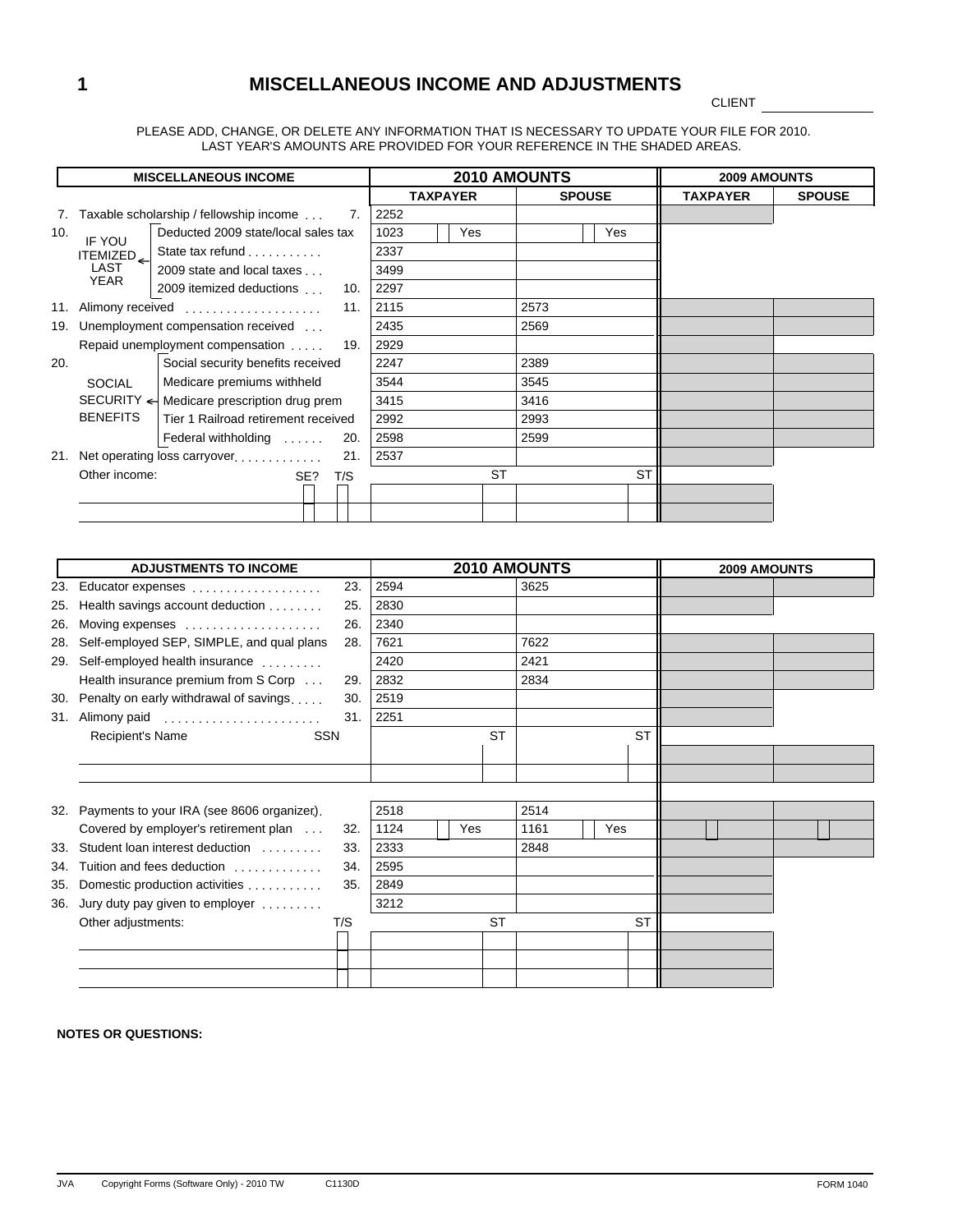### **A ITEMIZED DEDUCTIONS**

#### CLIENT

PLEASE ADD, CHANGE, OR DELETE ANY INFORMATION THAT IS NECESSARY TO UPDATE YOUR FILE FOR 2010. LAST YEAR'S AMOUNTS ARE PROVIDED FOR YOUR REFERENCE IN THE SHADED AREAS.

|                                           | <b>MEDICAL AND DENTAL EXPENSES</b>                                                                                                        |      | 2010 AMOUNTS                                          |               |                | 2009 AMOUNTS |
|-------------------------------------------|-------------------------------------------------------------------------------------------------------------------------------------------|------|-------------------------------------------------------|---------------|----------------|--------------|
|                                           |                                                                                                                                           |      | <b>TAXPAYER</b>                                       | <b>SPOUSE</b> |                |              |
|                                           | 1. Prescription medicines and drugs                                                                                                       | 2345 |                                                       |               |                |              |
| Medical insurance premiums (Medicare      |                                                                                                                                           |      |                                                       |               |                |              |
|                                           | premiums are entered with Social Security)                                                                                                | 2344 |                                                       |               |                |              |
|                                           | Medical miles driven in 2010                                                                                                              | 2548 | MI                                                    |               | MI             |              |
|                                           | Taxpayer's amount                                                                                                                         | 3730 |                                                       |               |                |              |
| <b>LONG TERM</b>                          |                                                                                                                                           | 3731 |                                                       |               |                |              |
| $CARE \leftarrow$                         | Spouse's amount                                                                                                                           |      |                                                       |               |                |              |
| <b>PREMIUMS</b>                           | Dependent's amount<br>1.                                                                                                                  | 3732 |                                                       |               |                |              |
|                                           | Dependent's birth date: 0046                                                                                                              |      |                                                       |               |                |              |
| Doctors, dentists, nurses, and hospitals: |                                                                                                                                           |      |                                                       |               |                |              |
|                                           |                                                                                                                                           |      |                                                       |               |                |              |
|                                           |                                                                                                                                           |      |                                                       |               |                |              |
|                                           |                                                                                                                                           |      |                                                       |               |                |              |
|                                           |                                                                                                                                           |      |                                                       |               |                |              |
|                                           |                                                                                                                                           |      |                                                       |               |                |              |
|                                           |                                                                                                                                           |      |                                                       |               |                |              |
|                                           |                                                                                                                                           |      |                                                       |               |                |              |
|                                           | <b>TAXES PAID</b>                                                                                                                         |      | 2010 AMOUNTS                                          |               |                | 2009 AMOUNTS |
|                                           | 5. Additional state and local income taxes<br>5.                                                                                          | 2347 |                                                       |               |                |              |
|                                           | 6. Real estate taxes (state and local) (not land held for investment)                                                                     | 2946 |                                                       |               |                |              |
|                                           | Foreign real estate taxes<br>6.                                                                                                           | 2836 |                                                       |               |                |              |
|                                           | 7. Personal property taxes (includes DMV tax based on value)<br>7.                                                                        | 2348 |                                                       |               |                |              |
|                                           | 8. Foreign income taxes paid<br>8.                                                                                                        | 3280 |                                                       |               |                |              |
| Other taxes:                              |                                                                                                                                           |      |                                                       |               |                |              |
|                                           |                                                                                                                                           |      |                                                       |               |                |              |
|                                           |                                                                                                                                           |      |                                                       |               |                |              |
|                                           |                                                                                                                                           |      |                                                       |               |                |              |
|                                           |                                                                                                                                           |      |                                                       |               |                |              |
| <b>INTEREST PAID</b>                      |                                                                                                                                           |      | 2010 AMOUNTS                                          |               |                | 2009 AMOUNTS |
|                                           | 10. Home mortgage interest and points reported on Form 1098<br>10.                                                                        | 2357 |                                                       |               |                |              |
|                                           |                                                                                                                                           |      |                                                       |               | T, S, J        |              |
|                                           |                                                                                                                                           |      |                                                       |               |                |              |
|                                           | Address                                                                                                                                   |      |                                                       |               |                |              |
|                                           | City, state, zip                                                                                                                          |      |                                                       |               |                |              |
|                                           | SSN                                                                                                                                       |      |                                                       |               |                |              |
| 11. HOME MORTGAGE                         | <b>FEIN</b>                                                                                                                               |      | Amount                                                |               |                |              |
| <b>INTEREST</b>                           | Second name                                                                                                                               |      |                                                       |               | T, S, J        |              |
| <b>PAID</b>                               | Address                                                                                                                                   |      |                                                       |               | ᄂ              |              |
| TO AN INDIVIDUAL <<br>NOT REPORTED        | City, state, zip<br><u>and the state of the state of the state of the state of the state of the state of the state of the state of th</u> |      |                                                       |               |                |              |
| ON                                        | SSN                                                                                                                                       |      |                                                       |               |                |              |
| <b>FORM 1098</b>                          | <b>FEIN</b><br><u> Albanya di Barat di Barat di Barat di Barat di Barat di Barat di Barat di Barat di Barat di Barat di Barat d</u>       |      | Amount                                                |               |                |              |
|                                           | Third name $\ldots$ .                                                                                                                     |      |                                                       |               | <b>T, S, J</b> |              |
|                                           | Address                                                                                                                                   |      |                                                       |               |                |              |
|                                           | City, state, zip                                                                                                                          |      | <u> 1989 - Johann Stein, fransk politik (f. 1989)</u> |               |                |              |
|                                           | SSN                                                                                                                                       |      |                                                       |               |                |              |
|                                           | <b>FEIN</b>                                                                                                                               |      | Amount                                                |               |                |              |
| Details:                                  |                                                                                                                                           |      |                                                       |               |                |              |
|                                           |                                                                                                                                           |      |                                                       |               |                |              |
|                                           |                                                                                                                                           | 2353 |                                                       |               |                |              |
|                                           | 13. Qualified mortgage insurance premiums  13.                                                                                            | 3258 |                                                       |               |                |              |
|                                           | 14. Deductible investment interest<br>14.                                                                                                 | 2356 |                                                       |               |                |              |

**NOTES OR QUESTIONS:** (For points, please give details on refinance, terms, and dates.)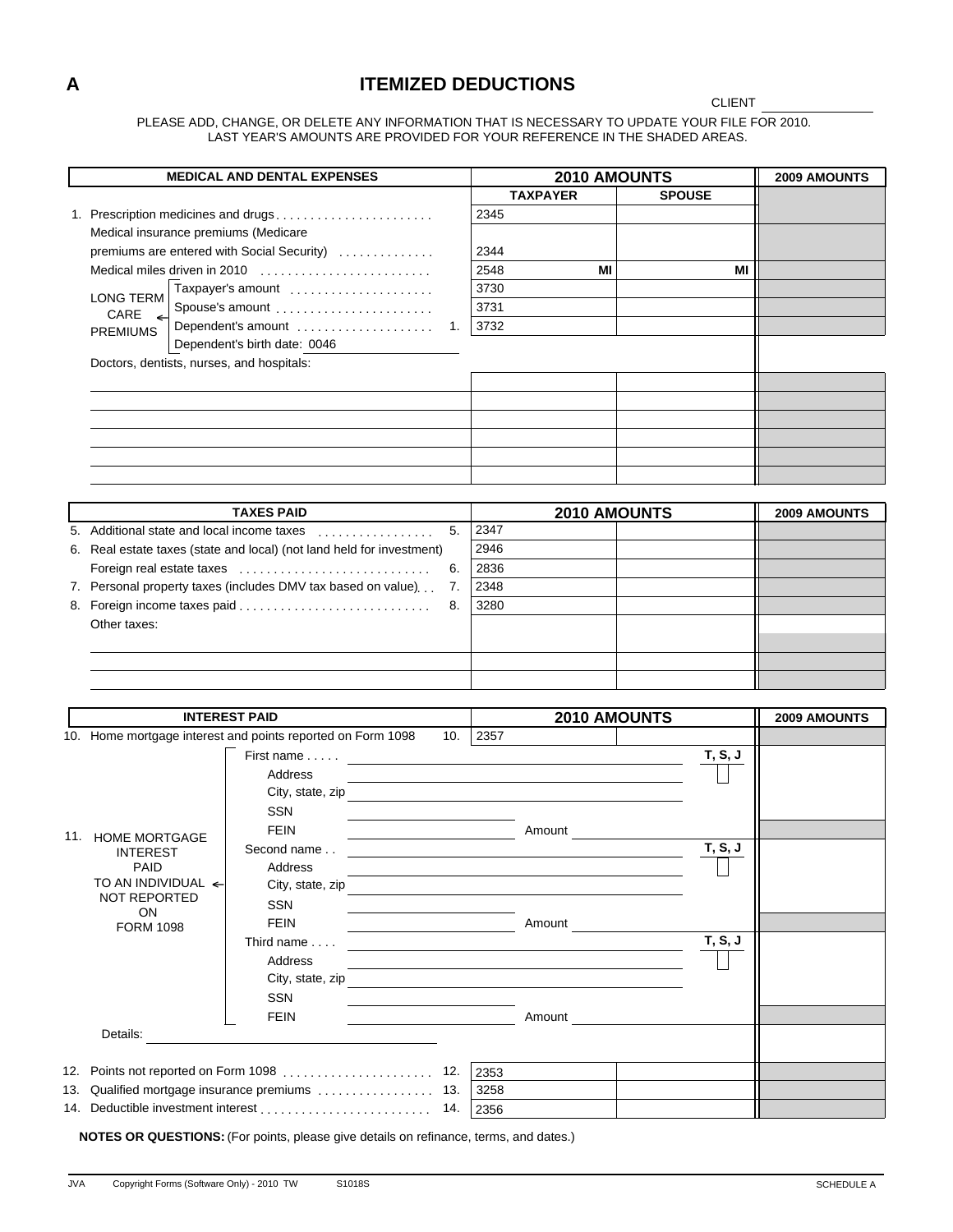### **A ITEMIZED DEDUCTIONS, CONT'D**

CLIENT

PLEASE ADD, CHANGE, OR DELETE ANY INFORMATION THAT IS NECESSARY TO UPDATE YOUR FILE FOR 2010. LAST YEAR'S AMOUNTS ARE PROVIDED FOR YOUR REFERENCE IN THE SHADED AREAS.

|     | <b>CONTRIBUTIONS</b>                                                  |                 | 2010 AMOUNTS  | 2009 AMOUNTS |
|-----|-----------------------------------------------------------------------|-----------------|---------------|--------------|
| 16. | Gifts made by cash or check:<br>16.                                   | <b>TAXPAYER</b> | <b>SPOUSE</b> |              |
|     |                                                                       |                 |               |              |
|     |                                                                       |                 |               |              |
|     |                                                                       |                 |               |              |
|     |                                                                       |                 |               |              |
|     |                                                                       |                 |               |              |
|     |                                                                       |                 |               |              |
|     |                                                                       |                 |               |              |
|     |                                                                       |                 |               |              |
|     |                                                                       |                 |               |              |
|     |                                                                       |                 |               |              |
|     |                                                                       |                 |               |              |
|     |                                                                       |                 |               |              |
|     | Total charitable mileage at 14 cents per mile                         | MI<br>2932      | MI            |              |
|     | Capital gain contributions limited to 30%                             | 3904            | 3907          |              |
|     | Contributions limited to 30% of AGI                                   | 2246            | 3908          |              |
|     | Contributions limited to 20% of AGI                                   | 2355            | 3906          |              |
|     |                                                                       |                 |               |              |
|     | 17. Contributions made other than by cash or check: (provide details) |                 |               |              |
|     |                                                                       |                 |               |              |
|     |                                                                       |                 |               |              |
|     |                                                                       |                 |               |              |
|     |                                                                       |                 |               |              |
|     | 18. Contribution carryover from prior year<br>18.                     | 2367            |               |              |
|     |                                                                       |                 |               |              |
|     | <b>CASUALTY AND THEFT</b>                                             |                 | 2010 AMOUNTS  | 2009 AMOUNTS |
|     | 20. Net loss before applying 10% of AGI<br>20.                        | 2362            |               |              |
|     | Details:                                                              |                 |               |              |
|     |                                                                       |                 |               |              |
|     | MISCELLANEOUS DEDUCTIONS SUBJECT TO 2% LIMITATION                     |                 | 2010 AMOUNTS  | 2009 AMOUNTS |
|     | 21. Union and professional dues                                       | 2426            |               |              |
|     | Job education                                                         | 2752            |               |              |
|     | Form 2106 or Form 2106-EZ<br>21.                                      |                 |               |              |
|     | Other unreimbursed expenses:                                          |                 |               |              |
|     |                                                                       |                 |               |              |
|     |                                                                       |                 |               |              |
|     |                                                                       |                 |               |              |
|     |                                                                       |                 |               |              |
|     |                                                                       |                 |               |              |
|     |                                                                       |                 |               |              |
|     | 22. Tax return preparation fees<br>22.                                | 2671            |               |              |
|     |                                                                       | 2749            |               |              |
|     | 23.                                                                   | 2258            |               |              |
|     | Other limited miscellaneous deductions:                               |                 |               |              |
|     |                                                                       |                 |               |              |
|     |                                                                       |                 |               |              |
|     |                                                                       |                 |               |              |
|     |                                                                       |                 |               |              |
|     |                                                                       |                 |               |              |
|     |                                                                       |                 |               |              |
|     |                                                                       |                 |               |              |
|     | OTHER MISCELLANEOUS DEDUCTIONS                                        |                 | 2010 AMOUNTS  | 2009 AMOUNTS |
|     | 28.                                                                   | 2826            |               |              |
|     |                                                                       |                 |               |              |
|     | Other miscellaneous deductions:                                       |                 |               |              |
|     |                                                                       |                 |               |              |
|     |                                                                       |                 |               |              |
|     |                                                                       |                 |               |              |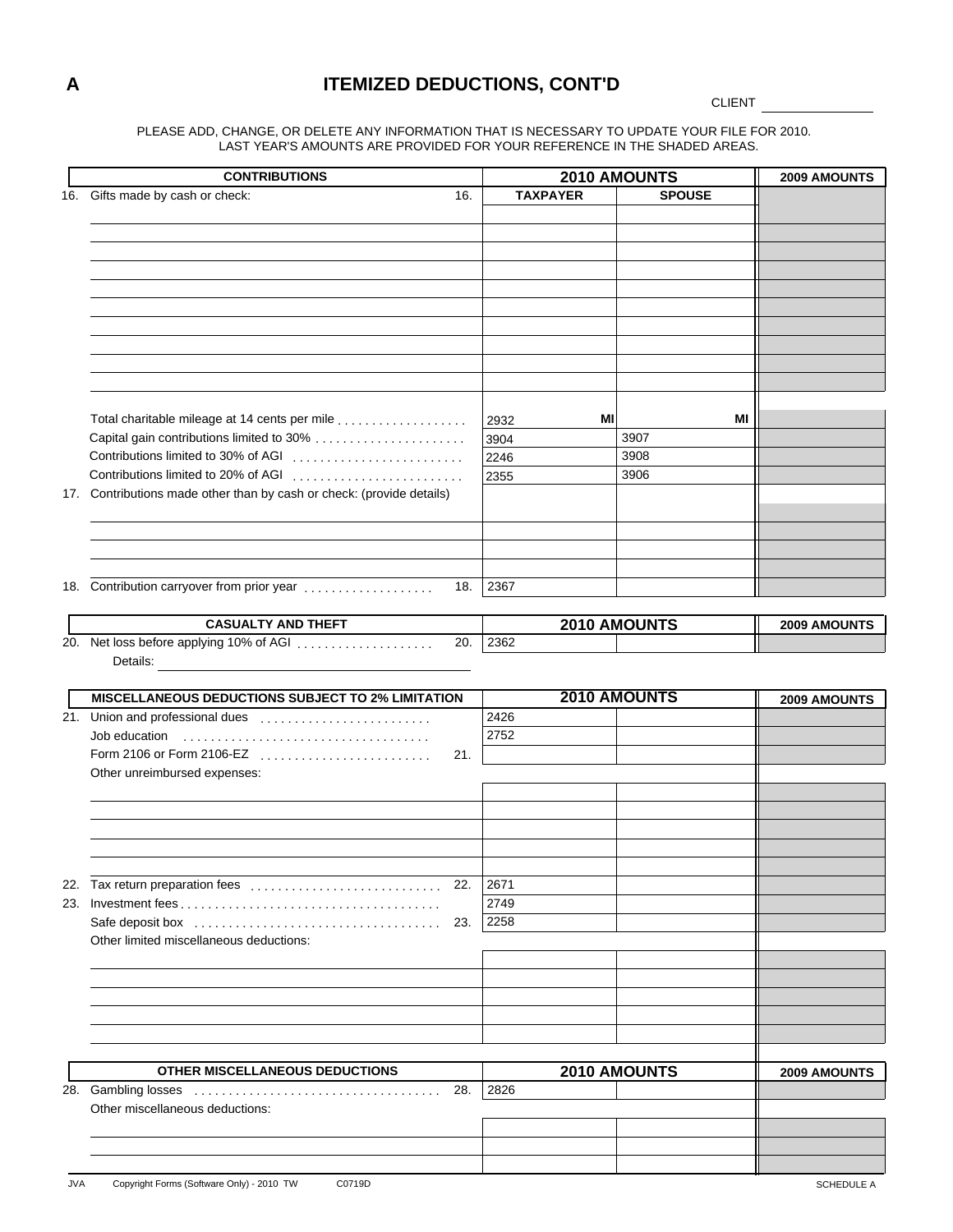# **8283 NONCASH CHARITABLE CONTRIBUTIONS**

CLIENT

IF YOU MADE ANY NONCASH CHARITABLE CONTRIBUTIONS IN 2010, PLEASE LIST THE APPLICABLE INFORMATION FOR EACH CONTRIBUTION BELOW.

|    |                                                                                                                                             | SECTION A - DEDUCTIONS OF \$5,000 OR LESS PER ITEM AND CERTAIN PUBLICLY TRADED SECURITIES |                                             |                                  |                 |                                                                                             |                             |                                                  |
|----|---------------------------------------------------------------------------------------------------------------------------------------------|-------------------------------------------------------------------------------------------|---------------------------------------------|----------------------------------|-----------------|---------------------------------------------------------------------------------------------|-----------------------------|--------------------------------------------------|
|    |                                                                                                                                             |                                                                                           | <b>INFORMATION ON DONATED PROPERTY</b>      |                                  |                 |                                                                                             |                             |                                                  |
|    | Donee Organization<br>Donee Address                                                                                                         | Description of<br>Donation                                                                | Date<br>Contributed                         | Date<br>Acquired<br>by Donor     | How<br>Acquired | Donor's<br>Cost or Basis                                                                    | Fair<br>Market<br>Value     | <b>Method Used</b><br>to Determine<br><b>FMV</b> |
|    |                                                                                                                                             |                                                                                           |                                             |                                  |                 |                                                                                             |                             |                                                  |
|    |                                                                                                                                             |                                                                                           |                                             |                                  |                 |                                                                                             |                             |                                                  |
|    |                                                                                                                                             |                                                                                           |                                             |                                  |                 |                                                                                             |                             |                                                  |
|    |                                                                                                                                             |                                                                                           |                                             |                                  |                 |                                                                                             |                             |                                                  |
|    |                                                                                                                                             |                                                                                           |                                             |                                  |                 |                                                                                             |                             |                                                  |
|    |                                                                                                                                             |                                                                                           |                                             |                                  |                 |                                                                                             |                             |                                                  |
|    |                                                                                                                                             |                                                                                           |                                             |                                  |                 |                                                                                             |                             |                                                  |
|    |                                                                                                                                             |                                                                                           |                                             |                                  |                 |                                                                                             |                             |                                                  |
|    |                                                                                                                                             |                                                                                           |                                             |                                  |                 | (Complete line 2 if less than an entire interest in property listed in Part I was given up) |                             |                                                  |
|    | <b>PART II OTHER INFORMATION</b>                                                                                                            |                                                                                           |                                             |                                  |                 | (Complete line 3 if conditions were placed on a contribution listed in Part I)              |                             |                                                  |
|    | 2a. Enter letter from Part I that identifies the property 0256                                                                              |                                                                                           |                                             |                                  |                 |                                                                                             |                             |                                                  |
|    | b. Total amount claimed as deduction for property listed in Part I: (1) For this tax year 2379                                              |                                                                                           |                                             |                                  |                 |                                                                                             |                             |                                                  |
|    |                                                                                                                                             |                                                                                           |                                             | (2) For any prior tax years 2501 |                 |                                                                                             |                             |                                                  |
| c. | Name and address of each organization to which any such contribution was made in a prior year (only if different from above)                |                                                                                           |                                             |                                  |                 |                                                                                             |                             |                                                  |
|    | Name of charitable organization 0258                                                                                                        |                                                                                           |                                             |                                  |                 |                                                                                             |                             |                                                  |
|    | Address (number, street, and room or suite no.) 0312<br>City or town 0313                                                                   |                                                                                           |                                             | <b>State 0314</b>                |                 | ZIP code 0315                                                                               |                             |                                                  |
| d. | For tangible property, enter place where property is located or kept 0261                                                                   |                                                                                           |                                             |                                  |                 |                                                                                             |                             |                                                  |
| е. | Name of any person, other than the donee organization having actual possession of the property                                              |                                                                                           |                                             |                                  |                 |                                                                                             |                             |                                                  |
|    |                                                                                                                                             | 0262                                                                                      |                                             |                                  |                 |                                                                                             |                             |                                                  |
|    | If an agreement between the donor and donee places conditions on any contrib listed in Part I, answer the following questions. Attach stmt. |                                                                                           |                                             |                                  |                 |                                                                                             |                             |                                                  |
|    | 3a. Is there a restriction, either temporary or permanent, on the donee's right to use or dispose of the donated property?3a.               |                                                                                           |                                             |                                  |                 |                                                                                             |                             | $1301$  <br>Yes                                  |
|    | b. Did you give to anyone the right to the income from the donated property or to the possession of the property,                           |                                                                                           |                                             |                                  |                 |                                                                                             | b.                          |                                                  |
|    | including the right to vote donated securities, to acquire the property by purchase or otherwise, or to                                     |                                                                                           |                                             |                                  |                 |                                                                                             |                             |                                                  |
|    | designate the person having such income, possession, or right to acquire?                                                                   |                                                                                           |                                             |                                  |                 |                                                                                             | 1302                        | Yes                                              |
| c. |                                                                                                                                             |                                                                                           |                                             |                                  |                 |                                                                                             | 1303                        | Yes                                              |
|    |                                                                                                                                             | SECTION B - APPRAISAL SUMMARY (DEDUCTIONS OVER \$5,000 PER ITEM OR GROUP)                 |                                             |                                  |                 |                                                                                             |                             |                                                  |
|    |                                                                                                                                             |                                                                                           | <b>INFORMATION ON DONATED PROPERTY</b>      |                                  |                 |                                                                                             |                             |                                                  |
|    | Enter kind of donated property from the listing below:                                                                                      |                                                                                           |                                             |                                  |                 |                                                                                             |                             |                                                  |
|    | $1 = Art$ (contribution over \$20,000)                                                                                                      |                                                                                           | $4 =$ Qualified conservation contribution   |                                  |                 | $7 =$ Equipment                                                                             |                             |                                                  |
|    | $2 = Art$ (contribution under \$20,000)                                                                                                     |                                                                                           | $5 =$ Other real estate                     |                                  |                 | $8 =$ Securities                                                                            |                             |                                                  |
|    | $3 =$ Collectibles                                                                                                                          |                                                                                           | $6$ = Intellectual property (patents, etc.) |                                  |                 | $9 = Other$                                                                                 | 0176                        |                                                  |
|    | Donated Property Description                                                                                                                | <b>Physical Condition</b>                                                                 | Appraised<br>Fair Market<br>Value           | Date<br>Acquired                 | How<br>Acquired | Donor's<br>Cost or Basis                                                                    | Bargain<br>Sales:<br>Amount | Average<br><b>Trading Price</b><br>οf            |
|    |                                                                                                                                             |                                                                                           |                                             |                                  |                 |                                                                                             | Received                    | <b>Securities</b>                                |
|    |                                                                                                                                             |                                                                                           |                                             |                                  |                 |                                                                                             |                             |                                                  |
|    |                                                                                                                                             |                                                                                           |                                             |                                  |                 |                                                                                             |                             |                                                  |
|    |                                                                                                                                             |                                                                                           |                                             |                                  |                 |                                                                                             |                             |                                                  |
|    |                                                                                                                                             |                                                                                           |                                             |                                  |                 |                                                                                             |                             |                                                  |
|    |                                                                                                                                             |                                                                                           |                                             |                                  |                 |                                                                                             |                             |                                                  |
|    |                                                                                                                                             |                                                                                           |                                             |                                  |                 |                                                                                             |                             |                                                  |

Attach any declarations of appraisal and donee acknowledgments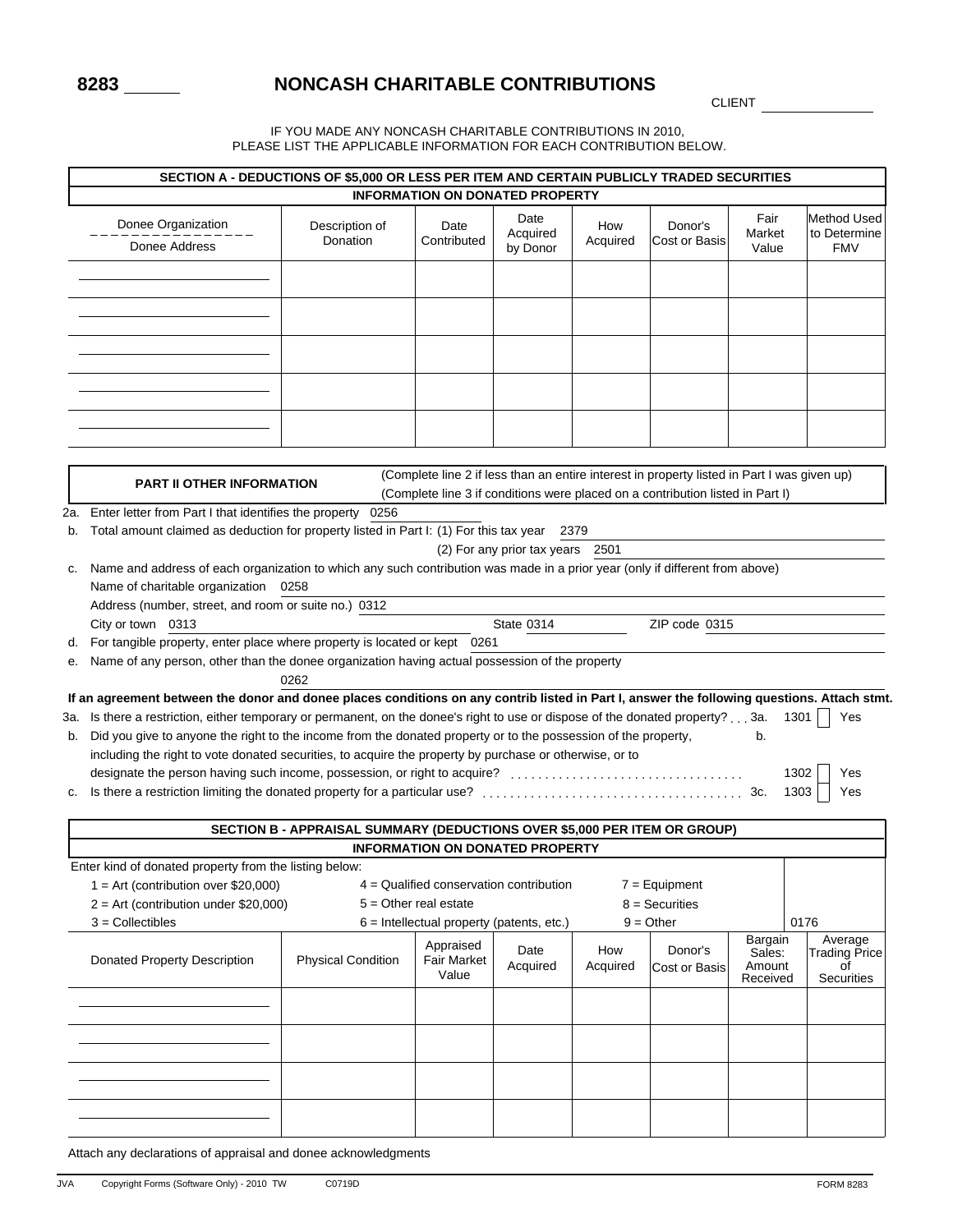### **2106 EMPLOYEE BUSINESS EXPENSES**

**CLIENT** 

PLEASE ADD, CHANGE, OR DELETE ANY INFORMATION THAT IS NECESSARY TO UPDATE YOUR FILE FOR 2010. LAST YEAR'S AMOUNTS ARE PROVIDED FOR YOUR REFERENCE IN THE SHADED AREAS.

|    |                                                                                                                |      |  | <b>GENERAL INFORMATION</b>                   |      |                                                   |                                                 |                  |                     |
|----|----------------------------------------------------------------------------------------------------------------|------|--|----------------------------------------------|------|---------------------------------------------------|-------------------------------------------------|------------------|---------------------|
|    | Occupation in which expenses were incurred                                                                     |      |  |                                              | 0032 |                                                   |                                                 |                  |                     |
|    |                                                                                                                |      |  |                                              |      |                                                   | 0356                                            |                  |                     |
|    | Two-letter state code entertainment code and code code code and contact the code of the code and code and code |      |  |                                              |      |                                                   |                                                 | 0391             |                     |
|    |                                                                                                                |      |  |                                              |      |                                                   | 2010 AMOUNTS                                    |                  | 2009 AMOUNTS        |
|    | Employee business expense is for a Clergy return                                                               |      |  |                                              |      | 1449                                              | Yes                                             |                  |                     |
|    |                                                                                                                |      |  |                                              |      |                                                   |                                                 |                  |                     |
|    | <b>EMPLOYEE BUSINESS EXPENSE</b>                                                                               |      |  |                                              |      |                                                   | 2010 AMOUNTS                                    |                  | 2009 AMOUNTS        |
|    | 2. Parking fees, tolls, local transportation, etc                                                              |      |  |                                              |      | 2. 2449                                           |                                                 |                  |                     |
| 3. | <b>TRAVEL EXPENSE</b>                                                                                          |      |  |                                              |      | 3. 2440                                           |                                                 |                  |                     |
|    | <b>AWAY FROM HOME</b><br>$\leftarrow$                                                                          |      |  | Car rental                                   |      | 2215                                              |                                                 |                  |                     |
|    | (Not Meals and Entertainment)                                                                                  |      |  |                                              |      | 2216                                              |                                                 |                  |                     |
| 4. |                                                                                                                |      |  |                                              |      | 4. 2454                                           |                                                 |                  |                     |
| 5. |                                                                                                                |      |  |                                              |      | 2450                                              |                                                 |                  |                     |
|    |                                                                                                                |      |  |                                              | 5.1  | 1137                                              | Yes                                             |                  |                     |
| 6. | REIMBURSEMENT NOT ON                                                                                           |      |  | Other than meals and entertainment  7A. 2453 |      |                                                   |                                                 |                  |                     |
|    | FORM(S) W-2                                                                                                    |      |  | Meals and entertainment                      |      | B. 2238                                           |                                                 |                  |                     |
|    |                                                                                                                |      |  |                                              |      |                                                   |                                                 |                  |                     |
|    |                                                                                                                |      |  |                                              |      | LINE 10 AMOUNTS ALLOCATED TO DEDUCT ON SCHEDULE A |                                                 |                  |                     |
|    | 10. Business owner is Armed Forces Reservist                                                                   | 1178 |  |                                              |      |                                                   | Amount allocated to Armed Forces Reservist      | 2441             |                     |
|    | Business owner is a Qualified Performing Artist                                                                | 1168 |  |                                              |      |                                                   | Amount allocated to Qualified Performing Artist | 2442             |                     |
|    | Business owner is a fee-basis state/local                                                                      |      |  |                                              |      |                                                   | Amount allocated to fee-basis state/local       |                  |                     |
|    | government employee                                                                                            | 1118 |  |                                              |      |                                                   | government employee                             | 2443             |                     |
|    | Business owner is a disabled employee                                                                          | 1169 |  |                                              |      |                                                   | Amount allocated to disabled employee           | 2444             |                     |
|    |                                                                                                                |      |  | <b>VEHICLE 1</b>                             |      |                                                   |                                                 | <b>VEHICLE 2</b> |                     |
|    |                                                                                                                |      |  | 2010 AMOUNTS                                 |      | 2009 AMOUNTS                                      | 2010 AMOUNTS                                    |                  | <b>2009 AMOUNTS</b> |
|    | (refer to the vehicle depreciation organizer)                                                                  |      |  |                                              |      |                                                   |                                                 |                  |                     |
|    | Vehicle description                                                                                            |      |  |                                              |      |                                                   |                                                 |                  |                     |
|    | Method                                                                                                         |      |  |                                              |      |                                                   |                                                 |                  |                     |
|    | Date vehicle was placed in service                                                                             |      |  |                                              |      |                                                   |                                                 |                  |                     |
|    | Total vehicle miles driven in 2010                                                                             |      |  |                                              |      |                                                   |                                                 |                  |                     |
|    | Business miles vehicle driven in 2010                                                                          |      |  |                                              |      |                                                   |                                                 |                  |                     |
|    | Average daily round trip commuting miles                                                                       |      |  |                                              |      |                                                   |                                                 |                  |                     |
|    | Commuting miles included in the total miles                                                                    |      |  |                                              |      |                                                   |                                                 |                  |                     |
|    | Gasoline                                                                                                       |      |  |                                              |      |                                                   |                                                 |                  |                     |
|    |                                                                                                                |      |  |                                              |      |                                                   |                                                 |                  |                     |
|    | Repairs                                                                                                        |      |  |                                              |      |                                                   |                                                 |                  |                     |
|    | Auto insurance                                                                                                 |      |  |                                              |      |                                                   |                                                 |                  |                     |
|    | Other maintenance expense                                                                                      |      |  |                                              |      |                                                   |                                                 |                  |                     |
|    | Vehicle rental or lease expense                                                                                |      |  |                                              |      |                                                   |                                                 |                  |                     |
|    | Inclusion amount                                                                                               |      |  |                                              |      |                                                   |                                                 |                  |                     |
|    | Value of employer-provided vehicle                                                                             |      |  |                                              |      |                                                   |                                                 |                  |                     |
|    | Cost or other basis                                                                                            |      |  |                                              |      |                                                   |                                                 |                  |                     |
|    | Amount of section 179 deduction                                                                                |      |  |                                              |      |                                                   |                                                 |                  |                     |
|    | Depreciation method                                                                                            |      |  |                                              |      |                                                   |                                                 |                  |                     |
|    | Depreciation percentage                                                                                        |      |  |                                              |      |                                                   |                                                 |                  |                     |
|    | Depreciation before limitation and sec 179 dedn                                                                |      |  |                                              |      |                                                   |                                                 |                  |                     |
|    | Limitation amount                                                                                              |      |  |                                              |      |                                                   |                                                 |                  |                     |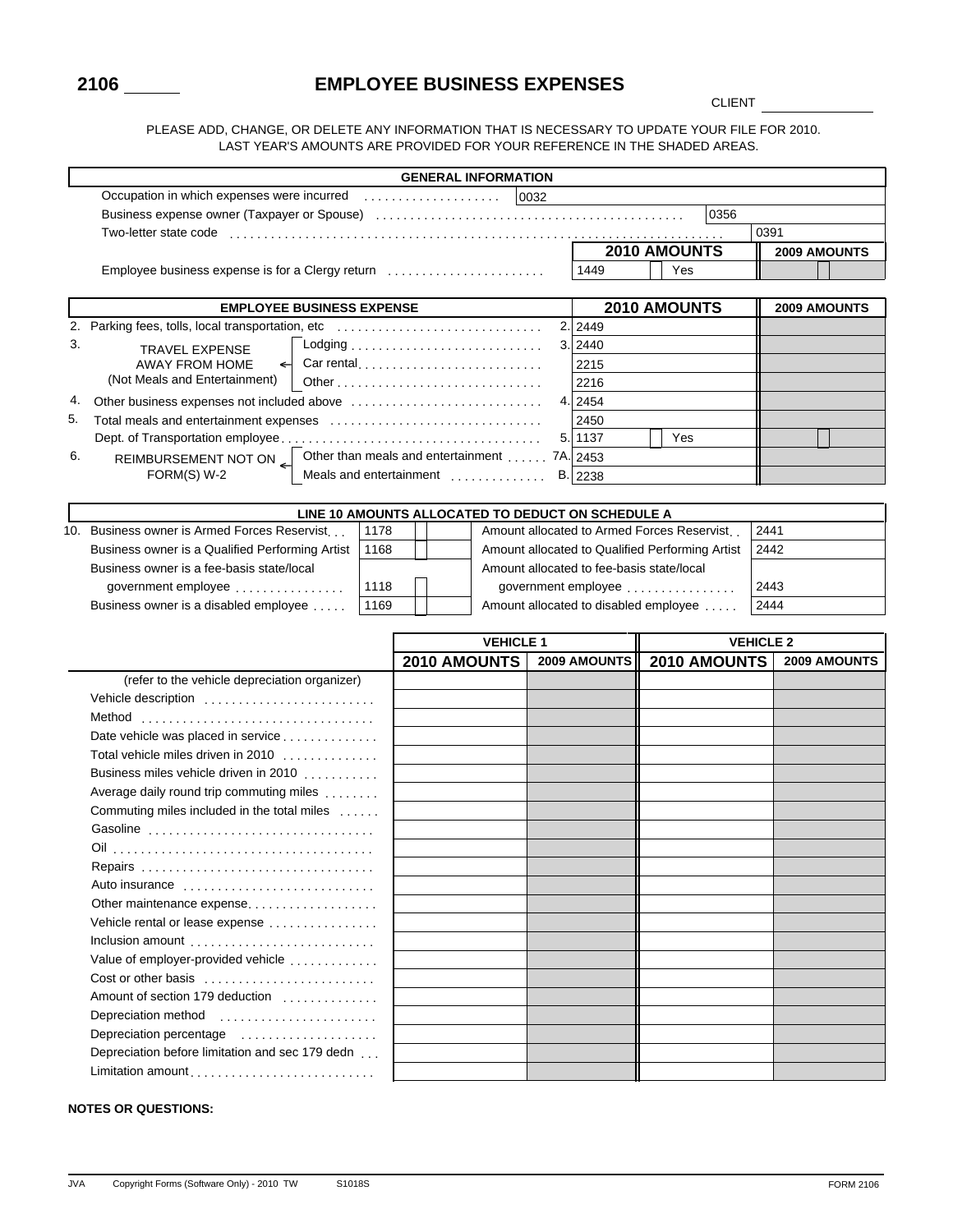$\overline{\phantom{0}}$ 

# **2106 EMPLOYEE BUSINESS EXPENSES, PG 2**

**CLIENT** 

#### PLEASE ADD, CHANGE, OR DELETE ANY INFORMATION THAT IS NECESSARY TO UPDATE YOUR FILE FOR 2010. LAST YEAR'S AMOUNTS ARE PROVIDED FOR YOUR REFERENCE IN THE SHADED AREAS.

|                                                 | <b>VEHICLE 3</b> |              | <b>VEHICLE 4</b> |                     |
|-------------------------------------------------|------------------|--------------|------------------|---------------------|
|                                                 | 2010 AMOUNTS     | 2009 AMOUNTS | 2010 AMOUNTS     | <b>2009 AMOUNTS</b> |
| (refer to the vehicle depreciation organizer)   |                  |              |                  |                     |
| Vehicle description                             |                  |              |                  |                     |
| Method                                          |                  |              |                  |                     |
| Date vehicle was placed in service              |                  |              |                  |                     |
| Total vehicle miles driven in 2010              |                  |              |                  |                     |
| Business miles vehicle driven in 2010           |                  |              |                  |                     |
| Average daily round trip commuting miles        |                  |              |                  |                     |
| Commuting miles included in the total miles     |                  |              |                  |                     |
| Gasoline                                        |                  |              |                  |                     |
|                                                 |                  |              |                  |                     |
| Repairs                                         |                  |              |                  |                     |
| Auto insurance                                  |                  |              |                  |                     |
| Other maintenance expense                       |                  |              |                  |                     |
| Vehicle rental or lease expense                 |                  |              |                  |                     |
| Inclusion amount                                |                  |              |                  |                     |
| Value of employer-provided vehicle              |                  |              |                  |                     |
| Cost or other basis                             |                  |              |                  |                     |
| Amount of section 179 deduction                 |                  |              |                  |                     |
| Depreciation method                             |                  |              |                  |                     |
| Depreciation percentage                         |                  |              |                  |                     |
| Depreciation before limitation and sec 179 dedn |                  |              |                  |                     |
| Limitation amount                               |                  |              |                  |                     |

|                                                 | <b>VEHICLE 5</b>    |                     | <b>VEHICLE 6</b>    |                     |
|-------------------------------------------------|---------------------|---------------------|---------------------|---------------------|
|                                                 | <b>2010 AMOUNTS</b> | <b>2009 AMOUNTS</b> | <b>2010 AMOUNTS</b> | <b>2009 AMOUNTS</b> |
| (refer to the vehicle depreciation organizer)   |                     |                     |                     |                     |
| Vehicle description                             |                     |                     |                     |                     |
| Method                                          |                     |                     |                     |                     |
| Date vehicle was placed in service              |                     |                     |                     |                     |
| Total vehicle miles driven in 2010              |                     |                     |                     |                     |
| Business miles vehicle driven in 2010           |                     |                     |                     |                     |
| Average daily round trip commuting miles        |                     |                     |                     |                     |
| Commuting miles included in the total miles     |                     |                     |                     |                     |
| Gasoline                                        |                     |                     |                     |                     |
|                                                 |                     |                     |                     |                     |
| Repairs                                         |                     |                     |                     |                     |
| Auto insurance                                  |                     |                     |                     |                     |
| Other maintenance expense                       |                     |                     |                     |                     |
| Vehicle rental or lease expense                 |                     |                     |                     |                     |
| Inclusion amount                                |                     |                     |                     |                     |
| Value of employer-provided vehicle              |                     |                     |                     |                     |
| Cost or other basis                             |                     |                     |                     |                     |
| Amount of section 179 deduction                 |                     |                     |                     |                     |
| Depreciation method                             |                     |                     |                     |                     |
| Depreciation percentage                         |                     |                     |                     |                     |
| Depreciation before limitation and sec 179 dedn |                     |                     |                     |                     |
|                                                 |                     |                     |                     |                     |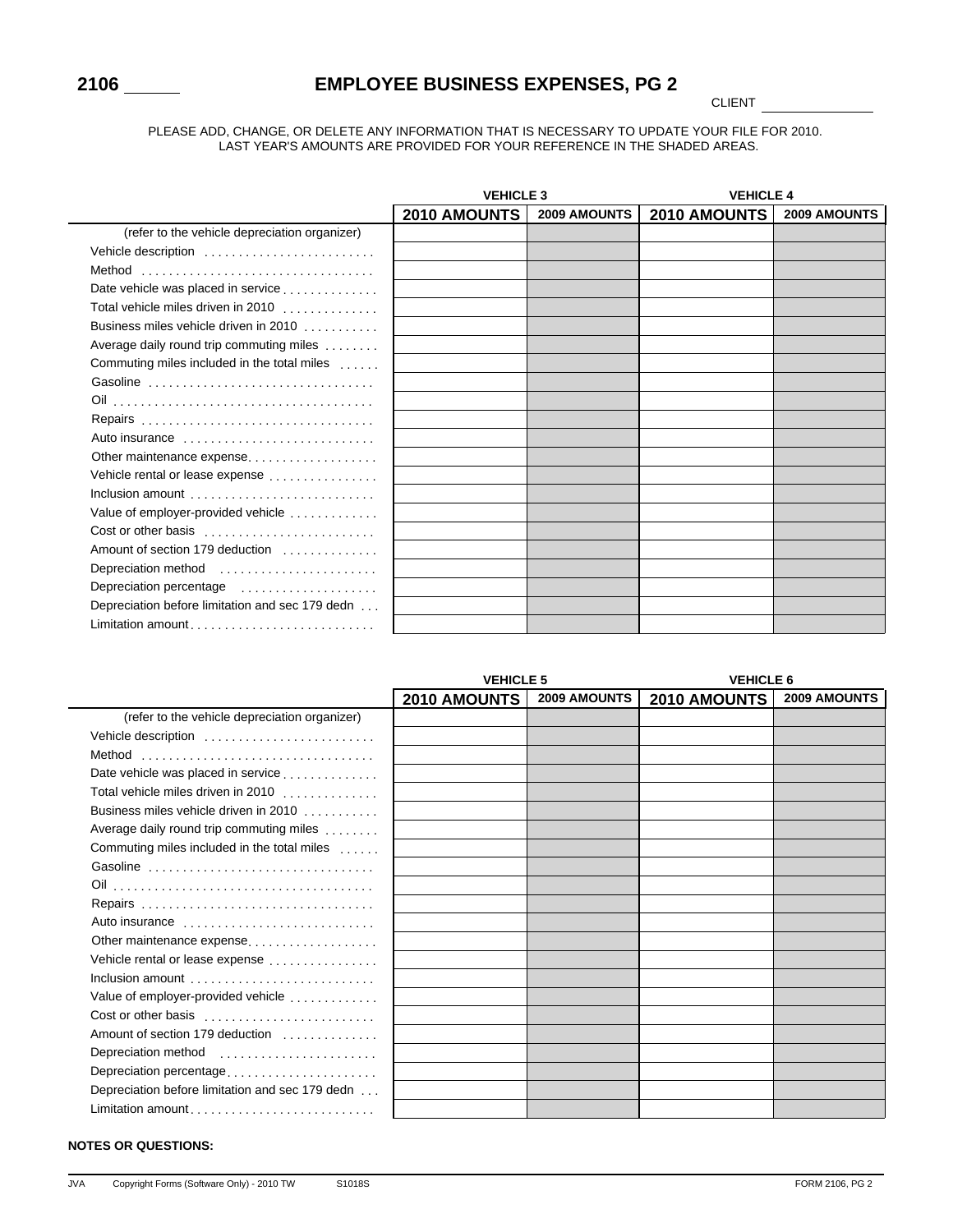# **2441 CHILD AND DEPENDENT CARE EXPENSES**

CLIENT <u>\_\_\_\_\_\_</u>

PLEASE ADD, CHANGE, OR DELETE ANY INFORMATION THAT IS NECESSARY TO UPDATE YOUR FILE FOR 2010. LAST YEAR'S AMOUNTS ARE PROVIDED FOR YOUR REFERENCE IN THE SHADED AREAS.

|                      | <b>PART I - PERSONS OR ORGANIZATIONS WHO PROVIDED THE CARE</b>   |                          |                     |                        |
|----------------------|------------------------------------------------------------------|--------------------------|---------------------|------------------------|
| Care Provider's Name | Address<br>(Number, street, apt. no., city, state, and ZIP code) | Identification<br>Number | 2010<br><b>Amts</b> | 2009<br><b>Amounts</b> |
|                      |                                                                  |                          |                     |                        |
|                      |                                                                  | SSN                      |                     |                        |
|                      | Telephone number:                                                | EIN                      |                     |                        |
|                      |                                                                  | SSN                      |                     |                        |
|                      | Telephone number:                                                | EIN                      |                     |                        |
|                      |                                                                  |                          |                     |                        |
|                      |                                                                  | SSN                      |                     |                        |
|                      | Telephone number:                                                | EIN                      |                     |                        |
|                      |                                                                  | <b>SSN</b>               |                     |                        |
|                      | Telephone number:                                                | EIN                      |                     |                        |
|                      |                                                                  | SSN                      |                     |                        |
|                      |                                                                  |                          |                     |                        |
|                      | Telephone number:                                                | EIN                      |                     |                        |
|                      |                                                                  | <b>SSN</b>               |                     |                        |
|                      | Telephone number:                                                | EIN                      |                     |                        |

|    | <b>PART II - CREDIT FOR CHILD AND DEPENDENT CARE EXPENSES</b>                         |     | <b>2010 AMOUNTS</b> |      | <b>2009 AMOUNTS</b> |
|----|---------------------------------------------------------------------------------------|-----|---------------------|------|---------------------|
|    | Record dependent care expenses for each dependent on the Dependent Information sheet. |     |                     |      |                     |
|    | 4. Pension or annuity from nongualified deferred compensation plan or                 |     |                     |      |                     |
|    |                                                                                       | 4.1 | 7544                |      |                     |
|    | 5. Number of months taxpayer was a student or disabled, if applicable                 |     | 5. 3226             |      |                     |
|    | Number of months spouse was a student or disabled, if applicable                      |     | 2513                |      |                     |
|    | Worksheet for 2009 Expenses Paid for Dependent Care Expenses in 2010                  |     |                     |      |                     |
|    | Amount of 2009 qualified expenses paid in 2009                                        | 1.I | 7820                |      |                     |
| 2  | Amount of 2009 qualified expenses paid in 2010                                        | 2.1 | 7821                |      |                     |
| 4  | Care for 2009 was for 2 or more qualifying children $\ldots$ , $\ldots$ , $\ldots$ ,  | 4.1 | 1490<br>Yes         |      |                     |
| 5  | Dependent care benefits received for 2009 and excluded from income                    | 5.  | 7822                |      |                     |
|    | Smaller of taxpayer's earned income and spouse's earned income for 2009               | 7.1 | 7823                |      |                     |
| 9  | Amount on which the credit for 2009 was figured                                       | 9.  | 7824                |      |                     |
| 11 |                                                                                       |     | 11.7825             |      |                     |
|    | Name                                                                                  |     |                     |      | <b>SSN</b>          |
|    | Expenses paid for: 0141                                                               |     |                     | 0359 |                     |
|    | Explanation of expenses:                                                              |     |                     |      |                     |
|    |                                                                                       |     |                     |      |                     |
|    |                                                                                       |     |                     |      |                     |

|     | <b>PART III - DEPENDENT CARE BENEFITS</b>                                              | <b>2010 AMOUNTS</b> | <b>2009 AMOUNTS</b> |
|-----|----------------------------------------------------------------------------------------|---------------------|---------------------|
|     |                                                                                        | 14. 2354            |                     |
|     | 15. Carryover from 2009 that was used in 2010 during the grace period                  | 15. 3604            |                     |
|     | 16. Forfeited amount of employer-provided dependent care benefits                      | 16. 2643            |                     |
|     |                                                                                        | 18. 2527            |                     |
| 20. |                                                                                        | Yes                 | <b>Yes</b>          |
|     | Spouse elects to include nontaxable combat pay                                         | 1412<br>Yes         | Yes                 |
| 23. | Amount of depn care benefits received from sole proprietorship or partnership 23. 2875 |                     |                     |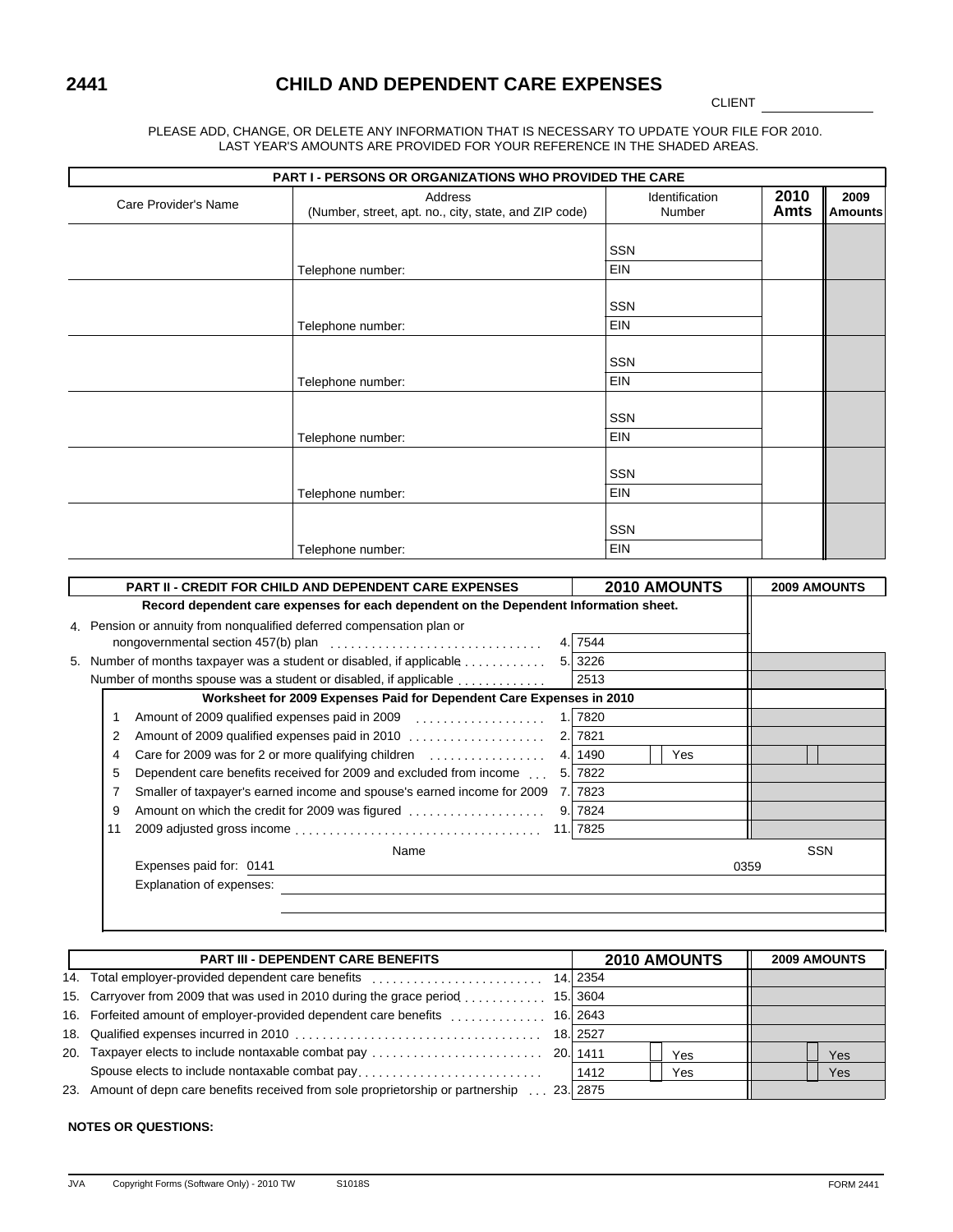### **ES 2009 FEDERAL UNDERPAYMENT AND ESTIMATED TAX INFORMATION**

**CLIENT** 

PLEASE ENTER ALL PERTINENT 2010 INFORMATION.

|                                                                                                                                                                                                                                                                                                                                                                                                                                                                                                                                                                                                                                                                                                           |            | <b>2010 FEDERAL ESTIMATED TAX PAYMENTS</b> |             |                |                            |                              |
|-----------------------------------------------------------------------------------------------------------------------------------------------------------------------------------------------------------------------------------------------------------------------------------------------------------------------------------------------------------------------------------------------------------------------------------------------------------------------------------------------------------------------------------------------------------------------------------------------------------------------------------------------------------------------------------------------------------|------------|--------------------------------------------|-------------|----------------|----------------------------|------------------------------|
|                                                                                                                                                                                                                                                                                                                                                                                                                                                                                                                                                                                                                                                                                                           | Due Date   | <b>Amount Due</b>                          |             | Date Paid      |                            | Amount Paid                  |
| Overpayment applied from 2009 return.                                                                                                                                                                                                                                                                                                                                                                                                                                                                                                                                                                                                                                                                     |            |                                            |             |                | 3319                       |                              |
| 1st quarter payment                                                                                                                                                                                                                                                                                                                                                                                                                                                                                                                                                                                                                                                                                       | 04-15-2010 |                                            | 4477        | $\blacksquare$ | 4472                       |                              |
| 2nd quarter payment                                                                                                                                                                                                                                                                                                                                                                                                                                                                                                                                                                                                                                                                                       | 06-15-2010 |                                            | 4478        | $\blacksquare$ | 4473                       |                              |
| 3rd quarter payment                                                                                                                                                                                                                                                                                                                                                                                                                                                                                                                                                                                                                                                                                       | 09-15-2010 |                                            | 4479        | $\blacksquare$ | 4474                       |                              |
| 4th quarter payment                                                                                                                                                                                                                                                                                                                                                                                                                                                                                                                                                                                                                                                                                       | 01-18-2011 |                                            | 4480        | $\blacksquare$ | 4475                       |                              |
|                                                                                                                                                                                                                                                                                                                                                                                                                                                                                                                                                                                                                                                                                                           |            |                                            | 4481        | $\blacksquare$ | 4476                       |                              |
| <b>UNDERPAYMENT INFORMATION</b>                                                                                                                                                                                                                                                                                                                                                                                                                                                                                                                                                                                                                                                                           |            |                                            |             |                |                            |                              |
| Prior year (2009) tax amount                                                                                                                                                                                                                                                                                                                                                                                                                                                                                                                                                                                                                                                                              |            |                                            |             |                | 2401                       |                              |
|                                                                                                                                                                                                                                                                                                                                                                                                                                                                                                                                                                                                                                                                                                           |            |                                            |             |                | 1148                       | Yes                          |
| Prior year adjusted gross income                                                                                                                                                                                                                                                                                                                                                                                                                                                                                                                                                                                                                                                                          |            |                                            |             |                | 3314                       |                              |
|                                                                                                                                                                                                                                                                                                                                                                                                                                                                                                                                                                                                                                                                                                           |            |                                            |             |                |                            | Yes                          |
|                                                                                                                                                                                                                                                                                                                                                                                                                                                                                                                                                                                                                                                                                                           |            |                                            |             |                |                            |                              |
| If you have an overpayment of 2010 taxes, do you want the excess refunded?     <br>Other (please explain):                                                                                                                                                                                                                                                                                                                                                                                                                                                                                                                                                                                                |            |                                            |             |                |                            | or applied to 2011 estimate? |
|                                                                                                                                                                                                                                                                                                                                                                                                                                                                                                                                                                                                                                                                                                           |            |                                            |             |                |                            |                              |
| <b>2011 ESTIMATED TAX INFORMATION</b>                                                                                                                                                                                                                                                                                                                                                                                                                                                                                                                                                                                                                                                                     |            |                                            |             |                |                            |                              |
| 0435                                                                                                                                                                                                                                                                                                                                                                                                                                                                                                                                                                                                                                                                                                      |            |                                            | Yes         | $\mathsf{I}$   | No                         |                              |
| 3709                                                                                                                                                                                                                                                                                                                                                                                                                                                                                                                                                                                                                                                                                                      |            | TP over 65 1460                            | Yes         |                | TP blind  1462             | Yes                          |
|                                                                                                                                                                                                                                                                                                                                                                                                                                                                                                                                                                                                                                                                                                           |            | SP over 65  1461                           | Yes         |                | SP blind  1463             | Yes                          |
| 3710                                                                                                                                                                                                                                                                                                                                                                                                                                                                                                                                                                                                                                                                                                      |            |                                            |             |                |                            |                              |
| 3711                                                                                                                                                                                                                                                                                                                                                                                                                                                                                                                                                                                                                                                                                                      |            |                                            |             |                |                            |                              |
|                                                                                                                                                                                                                                                                                                                                                                                                                                                                                                                                                                                                                                                                                                           |            |                                            | Spouse 3937 |                |                            |                              |
|                                                                                                                                                                                                                                                                                                                                                                                                                                                                                                                                                                                                                                                                                                           |            |                                            |             |                | 3712<br>1 <sub>1</sub>     |                              |
|                                                                                                                                                                                                                                                                                                                                                                                                                                                                                                                                                                                                                                                                                                           |            |                                            |             |                | 3713<br>2.                 |                              |
| Self-employment income  3. Taxpayer 3714                                                                                                                                                                                                                                                                                                                                                                                                                                                                                                                                                                                                                                                                  |            |                                            | Spouse 3938 |                |                            |                              |
|                                                                                                                                                                                                                                                                                                                                                                                                                                                                                                                                                                                                                                                                                                           |            |                                            |             |                | 3715<br>4.                 |                              |
|                                                                                                                                                                                                                                                                                                                                                                                                                                                                                                                                                                                                                                                                                                           |            |                                            |             |                | 3716<br>6.                 |                              |
|                                                                                                                                                                                                                                                                                                                                                                                                                                                                                                                                                                                                                                                                                                           |            |                                            |             |                | 3717<br>9.                 |                              |
|                                                                                                                                                                                                                                                                                                                                                                                                                                                                                                                                                                                                                                                                                                           |            |                                            |             |                | 10.                        |                              |
|                                                                                                                                                                                                                                                                                                                                                                                                                                                                                                                                                                                                                                                                                                           |            |                                            |             |                | 3718<br>3719<br>11.        |                              |
|                                                                                                                                                                                                                                                                                                                                                                                                                                                                                                                                                                                                                                                                                                           |            |                                            |             |                | 12.                        |                              |
| Nonrefundable credits increase or (-) decrease example and contain an array and contain a series of the credit                                                                                                                                                                                                                                                                                                                                                                                                                                                                                                                                                                                            |            |                                            |             |                | 3720                       |                              |
|                                                                                                                                                                                                                                                                                                                                                                                                                                                                                                                                                                                                                                                                                                           |            |                                            |             |                | 3721<br>14.                |                              |
|                                                                                                                                                                                                                                                                                                                                                                                                                                                                                                                                                                                                                                                                                                           |            |                                            |             |                | 3722<br>15.                |                              |
| Do you expect your 2011 taxable income to be generally the same as 2010?<br>If ``No," enter any differences in income, deductions, dependents, etc.<br>Filing Status<br>Personal exemptions<br>Dependent exemptions<br>Qualified Child tax credit<br>1. Wages increase or (-) decrease  Taxpayer 3936<br>2. Qualified dividends and/or long-term capital gain increase or (-) decrease (5% or 15%)<br>3.<br>10. Tax increase or (-) decrease<br>12.<br>14.<br>15.<br>Withholding increase or (-) decrease entitled as the contract of the contract of the contract of the contract of the contract of the contract of the contract of the contract of the contract of the contract of the contract<br>19. |            |                                            |             |                | 19.<br>3723<br>3724<br>20. |                              |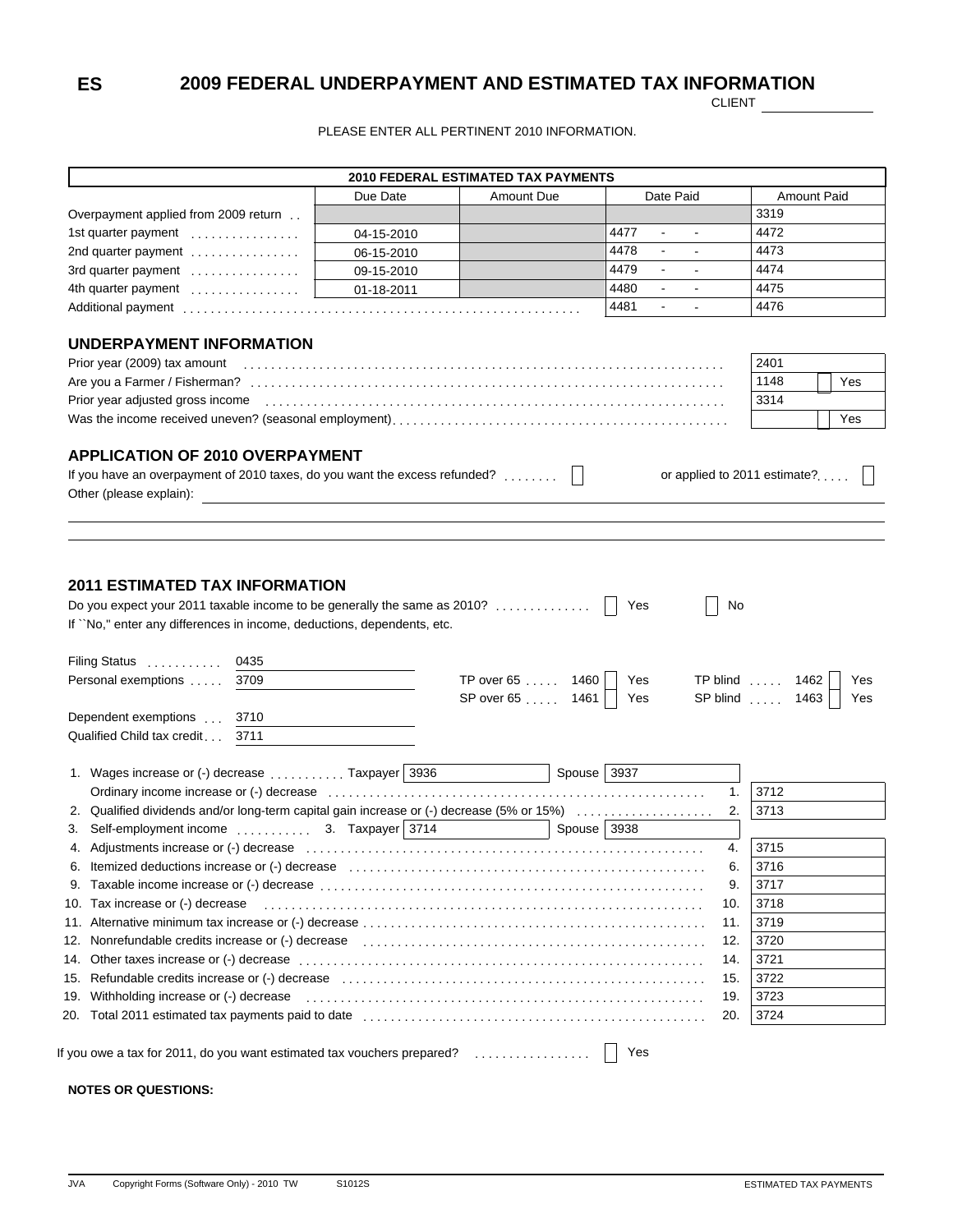# **ES 2010 STATE UNDERPAYMENT AND ESTIMATED TAX INFORMATION**

CLIENT

PLEASE ENTER ALL PERTINENT 2010 INFORMATION.

|                                                                                                                                                                                                                                |            | <b>2010 STATE ESTIMATED TAX PAYMENTS</b> |                                                   |                                   |
|--------------------------------------------------------------------------------------------------------------------------------------------------------------------------------------------------------------------------------|------------|------------------------------------------|---------------------------------------------------|-----------------------------------|
|                                                                                                                                                                                                                                | Due Date   | <b>Amount Due</b>                        | Date Paid                                         | <b>Amount Paid</b>                |
| Overpayment applied from 2009 return.                                                                                                                                                                                          |            |                                          |                                                   | 3539                              |
| 1st quarter payment                                                                                                                                                                                                            | 04-15-2010 |                                          | 6042<br>$\sim$<br>$\sim$                          | 3130                              |
| 2nd quarter payment                                                                                                                                                                                                            | 06-15-2010 |                                          | 6043<br>$\Delta \sim 10^{11}$ m $^{-1}$<br>$\sim$ | 3131                              |
| 3rd quarter payment                                                                                                                                                                                                            | 09-15-2010 |                                          | 6044<br>$\sim$                                    | 3132                              |
| 4th quarter payment                                                                                                                                                                                                            | 01-17-2011 |                                          | 6045<br>$\sim$<br>$\sim$                          | 3133                              |
|                                                                                                                                                                                                                                |            |                                          | $\sim$                                            |                                   |
| Prior year (2009) tax amount encourance contains a series of the control of the control of the control of the control of the control of the control of the control of the control of the control of the control of the control |            |                                          |                                                   | 2401<br>1148<br>Yes               |
|                                                                                                                                                                                                                                |            |                                          |                                                   |                                   |
|                                                                                                                                                                                                                                |            |                                          |                                                   |                                   |
|                                                                                                                                                                                                                                |            |                                          |                                                   | 3314                              |
| Was the income received uneven? (seasonal employment), $\ldots$ , $\ldots$ , $\ldots$ , $\ldots$ , $\ldots$ , $\ldots$ , $\ldots$ , $\ldots$ , $\ldots$ , $\ldots$ , $\ldots$                                                  |            |                                          |                                                   | Yes                               |
| <b>APPLICATION OF 2010 OVERPAYMENT</b><br>If you have an overpayment of 2010 taxes, do you want the excess refunded? $\ldots \ldots$                                                                                           |            |                                          |                                                   | or applied to 2011 estimate? $  $ |
| Other (please explain):                                                                                                                                                                                                        |            |                                          |                                                   |                                   |
|                                                                                                                                                                                                                                |            |                                          |                                                   |                                   |
|                                                                                                                                                                                                                                |            |                                          |                                                   |                                   |
|                                                                                                                                                                                                                                |            |                                          |                                                   |                                   |
|                                                                                                                                                                                                                                |            |                                          |                                                   |                                   |
| <b>2011 ESTIMATED TAX INFORMATION</b>                                                                                                                                                                                          |            |                                          |                                                   |                                   |
| Do you expect your 2011 taxable income to be generally the same as 2008?<br>If "No," enter any differences:                                                                                                                    |            |                                          | Yes<br>No                                         |                                   |
| 1. Taxable income                                                                                                                                                                                                              |            |                                          | 1.                                                | 5079                              |

| <u>L.</u> | $\sim$<br>i dX<br>. | 5082 |
|-----------|---------------------|------|
|           | Withholding<br>.    | 508  |

| If you owe a tax for 2011, do you want estimated tax vouchers prepared?    Yes |  |
|--------------------------------------------------------------------------------|--|
|--------------------------------------------------------------------------------|--|

**NOTES OR QUESTIONS:**

State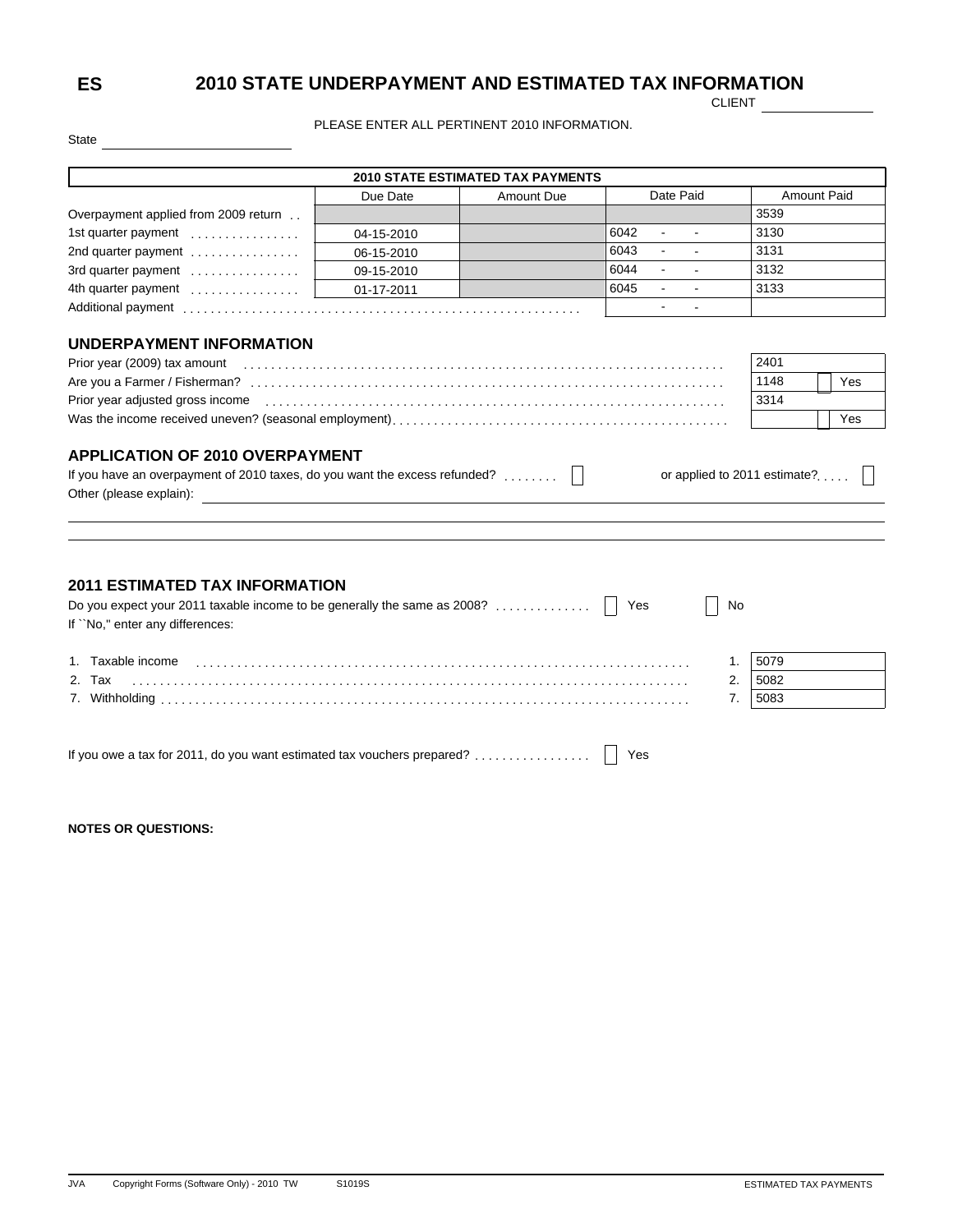| (Rev. December 2009)<br>Department of the Treasury |                                            |                                                                                                                                                                                                                                                                                                                           |                                                | <b>Paid Preparer's Earned Income Credit Checklist</b>              |                     | OMB No. 1545-1629        |           |
|----------------------------------------------------|--------------------------------------------|---------------------------------------------------------------------------------------------------------------------------------------------------------------------------------------------------------------------------------------------------------------------------------------------------------------------------|------------------------------------------------|--------------------------------------------------------------------|---------------------|--------------------------|-----------|
| Internal Revenue Service                           |                                            |                                                                                                                                                                                                                                                                                                                           | Do not send to the IRS. Keep for your records. |                                                                    |                     |                          |           |
|                                                    |                                            | For the definitions of the following terms, see Pub. 596 for the year for which you are completing this form.<br>• Investment Income                                                                                                                                                                                      | • Qualifying Child                             | • Earned Income                                                    | • Full-time Student |                          |           |
| А                                                  | Taxpayer's name $\blacktriangleright$      | <u> 1989 - Johann Stoff, deutscher Stoffen und der Stoffen und der Stoffen und der Stoffen und der Stoffen und der</u>                                                                                                                                                                                                    |                                                |                                                                    |                     |                          |           |
| в                                                  |                                            |                                                                                                                                                                                                                                                                                                                           |                                                |                                                                    |                     |                          |           |
| Part I                                             | <b>All Taxpayers</b>                       |                                                                                                                                                                                                                                                                                                                           |                                                |                                                                    |                     |                          |           |
| 1                                                  |                                            | Year after 2008 for which you are completing this form $\blacktriangleright$                                                                                                                                                                                                                                              |                                                | <u> 1980 - Jan Samuel Barbara, margaret eta idazlea (h. 1980).</u> |                     |                          |           |
| 2                                                  |                                            |                                                                                                                                                                                                                                                                                                                           |                                                |                                                                    |                     | Yes                      | No        |
|                                                    | continue.                                  | • If you checked "Yes" on line 2, stop; the taxpayer cannot take the EIC. Otherwise,                                                                                                                                                                                                                                      |                                                |                                                                    |                     |                          |           |
| 3                                                  |                                            | Does the taxpayer (and the taxpayer's spouse if filing jointly) have a social security number                                                                                                                                                                                                                             |                                                |                                                                    |                     |                          |           |
|                                                    |                                            | (SSN) that allows him or her to work or is valid for EIC purposes? See the instructions<br>before answering with an array and the contract of the contract of the contract of the contract of the contract of the contract of the contract of the contract of the contract of the contract of the contract of the contrac |                                                |                                                                    |                     | Yes                      | <b>No</b> |
|                                                    | continue.                                  | If you checked "No" on line 3, stop; the taxpayer cannot take the EIC. Otherwise,                                                                                                                                                                                                                                         |                                                |                                                                    |                     |                          |           |
| 4                                                  |                                            | Is the taxpayer filing Form 2555 or Form 2555-EZ (relating to the exclusion of foreign earned                                                                                                                                                                                                                             |                                                |                                                                    |                     |                          |           |
|                                                    |                                            |                                                                                                                                                                                                                                                                                                                           |                                                |                                                                    |                     | Yes                      | No        |
|                                                    | continue.                                  | If you checked "Yes" on line 4, stop; the taxpayer cannot take the EIC. Otherwise,                                                                                                                                                                                                                                        |                                                |                                                                    |                     |                          |           |
| 5a                                                 |                                            | Was the taxpayer a nonresident alien for any part of the year on line 1?                                                                                                                                                                                                                                                  |                                                |                                                                    |                     | Yes                      | No        |
|                                                    |                                            | If you checked "Yes" on line 5a, go to line 5b. Otherwise, skip line 5b and go to line 6.                                                                                                                                                                                                                                 |                                                |                                                                    |                     |                          |           |
| b                                                  |                                            |                                                                                                                                                                                                                                                                                                                           |                                                |                                                                    |                     | Yes                      | No        |
|                                                    | the EIC. Otherwise, continue.              | If you checked "Yes" on line 5a and "No" on line 5b, stop; the taxpayer cannot take                                                                                                                                                                                                                                       |                                                |                                                                    |                     |                          |           |
| 6                                                  |                                            | Is the taxpayer's investment income more than the limit that applies to the year on line 1?                                                                                                                                                                                                                               |                                                |                                                                    |                     | Yes                      | No        |
|                                                    | continue.                                  | If you checked "Yes" on line 6, stop; the taxpayer cannot take the EIC. Otherwise,                                                                                                                                                                                                                                        |                                                |                                                                    |                     |                          |           |
| 7                                                  |                                            | Could the taxpayer, or the taxpayer's spouse if filing jointly, be a qualifying child of another                                                                                                                                                                                                                          |                                                |                                                                    |                     | Yes                      | No        |
|                                                    | to Part II or Part III, whichever applies. | If you checked "Yes" on line 7, stop; the taxpayer cannot take the EIC. Otherwise, go                                                                                                                                                                                                                                     |                                                |                                                                    |                     |                          |           |
|                                                    |                                            | For Paperwork Reduction Act Notice, see instructions.                                                                                                                                                                                                                                                                     |                                                |                                                                    |                     | Form 8867 (Rev. 12-2009) |           |

JVA 10 88671 TWF 38739 Copyright Forms (Software Only) - 2010 TW **10 88671**

Form **8867**

 $\overline{\phantom{a}}$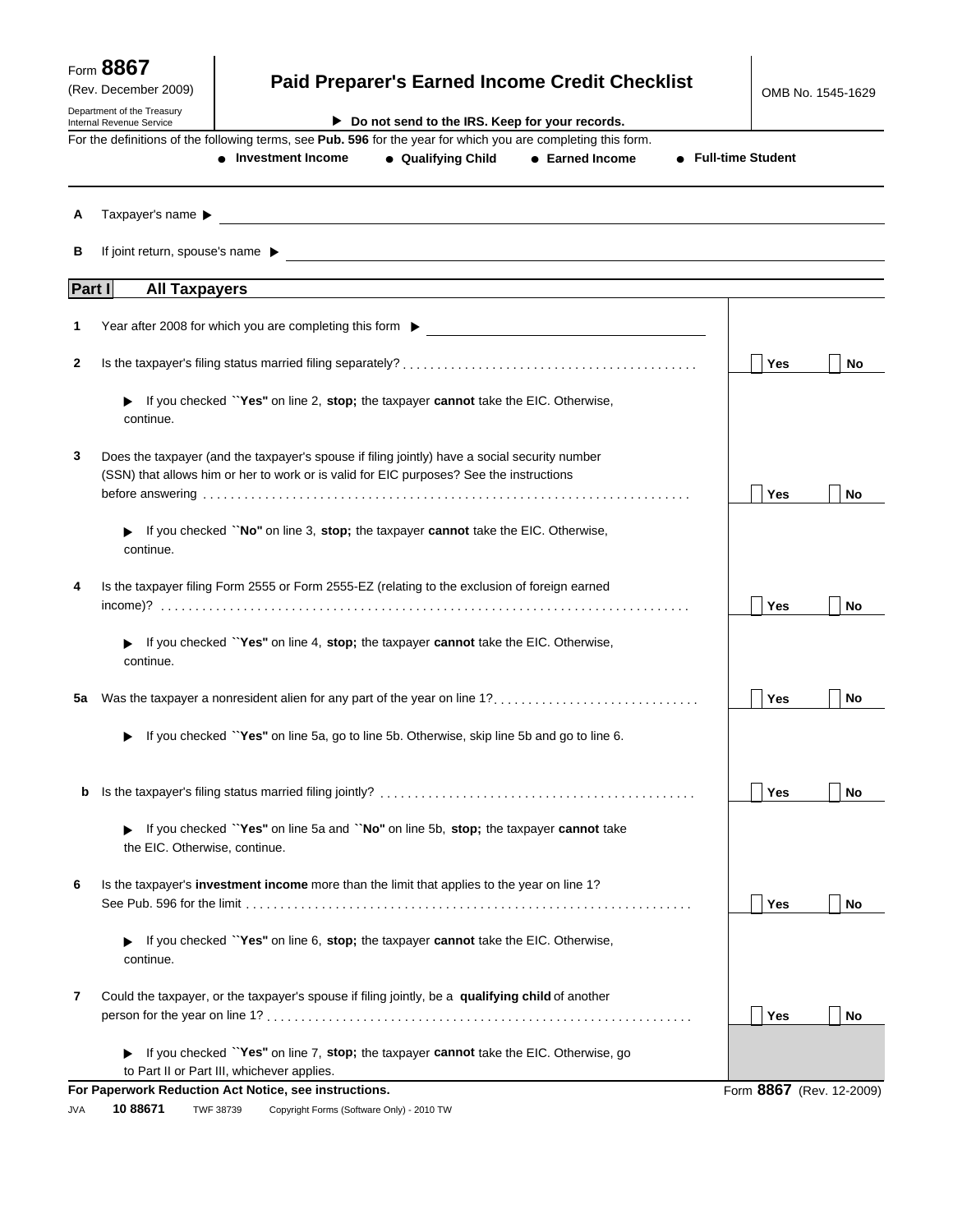|         | Form 8867 (Rev. 12-2009)<br>Page 2                                                                                                                                                                                                                                                                                          |                                |                                  |                  |  |  |  |
|---------|-----------------------------------------------------------------------------------------------------------------------------------------------------------------------------------------------------------------------------------------------------------------------------------------------------------------------------|--------------------------------|----------------------------------|------------------|--|--|--|
| Part II | <b>Taxpayers With a Child</b>                                                                                                                                                                                                                                                                                               |                                |                                  |                  |  |  |  |
|         | Caution. If there is more than one child, complete lines 8 through 14 for one child<br>before going to the next column.                                                                                                                                                                                                     | Child 1                        | Child 2                          | Child 3          |  |  |  |
| 8       |                                                                                                                                                                                                                                                                                                                             |                                |                                  |                  |  |  |  |
| 9       | Is the child the taxpayer's son, daughter, stepchild, foster child, brother,                                                                                                                                                                                                                                                |                                |                                  |                  |  |  |  |
|         | sister, stepbrother, stepsister, or a descendant of any of them?                                                                                                                                                                                                                                                            | Yes<br><b>No</b>               | <b>Yes</b><br><b>No</b>          | Yes<br>No        |  |  |  |
| 10      | Is either of the following true?                                                                                                                                                                                                                                                                                            |                                |                                  |                  |  |  |  |
|         | The child is unmarried, or<br>The child is married, can be claimed as the taxpayer's dependent, and is                                                                                                                                                                                                                      |                                |                                  |                  |  |  |  |
|         | not filing a joint return (or is filing it only as a claim for refund)                                                                                                                                                                                                                                                      | <b>Yes</b><br><b>No</b>        | Yes  <br>No                      | Yes<br>No        |  |  |  |
| 11      | Did the child live with the taxpayer in the United States for over half of the                                                                                                                                                                                                                                              | Yes<br><b>No</b>               | <b>No</b><br><b>Yes</b>          | Yes<br>No        |  |  |  |
|         |                                                                                                                                                                                                                                                                                                                             |                                |                                  |                  |  |  |  |
| 12      | Was the child (at the end of the year on line 1) --<br>Under age 19 and younger than the taxpayer (or the taxpayer's spouse,                                                                                                                                                                                                |                                |                                  |                  |  |  |  |
|         | if the taxpayer files jointly),                                                                                                                                                                                                                                                                                             |                                |                                  |                  |  |  |  |
|         | Under age 24, a full-time student, and younger than the taxpayer (or the                                                                                                                                                                                                                                                    |                                |                                  |                  |  |  |  |
|         | taxpayer's spouse, if the taxpayer files jointly), or                                                                                                                                                                                                                                                                       |                                |                                  |                  |  |  |  |
|         | Any age and permanently and totally disabled?                                                                                                                                                                                                                                                                               | <b>Yes</b><br><b>No</b>        | Yes  <br><b>No</b>               | Yes<br>No        |  |  |  |
|         | If you checked "Yes" on lines 9, 10, 11, and 12, the child is the taxpayer's                                                                                                                                                                                                                                                |                                |                                  |                  |  |  |  |
|         | qualifying child; go to line 13a. If you checked "No" on line 9, 10, 11 or 12,                                                                                                                                                                                                                                              |                                |                                  |                  |  |  |  |
|         | the child is not the taxpayer's qualifying child; see the instructions for line 12.                                                                                                                                                                                                                                         |                                |                                  |                  |  |  |  |
|         | <b>13a</b> Could any other person check "Yes" on lines 9, 10, 11, and 12 for the child? $\cdots$                                                                                                                                                                                                                            | <b>Yes</b><br><b>No</b>        | Yes  <br><b>No</b>               | Yes<br>No        |  |  |  |
|         | If you checked "No" on line 13a, go to line 14. Otherwise, go to line 13b.<br>▶                                                                                                                                                                                                                                             |                                |                                  |                  |  |  |  |
|         |                                                                                                                                                                                                                                                                                                                             |                                |                                  |                  |  |  |  |
|         | c Under the tiebreaker rules, is the child treated as the taxpayer's qualifying                                                                                                                                                                                                                                             | <b>No</b><br>Yes<br>Don't know | No<br>Yes  <br>- 1<br>Don't know | Yes<br>No        |  |  |  |
|         | child? See the instructions before answering<br>> If you checked "Yes" on line 13c, go to line 14. If you checked "No,"<br>the taxpayer cannot take the EIC based on this child and cannot take the                                                                                                                         |                                |                                  | Don't know       |  |  |  |
|         | EIC for taxpayers who do not have a qualifying child. If there is more than<br>one child, see the Note at the bottom of this page. If you checked "Don't<br>know," explain to the taxpayer that, under the tiebreaker rules, the taxpayer's<br>EIC and other tax benefits may be disallowed. Then, if the taxpayer wants to |                                |                                  |                  |  |  |  |
|         | take the EIC based on this child, complete lines 14 and 15. If not, and<br>there are no other qualifying children, the taxpayer cannot take the EIC,<br>including the EIC for taxpayers without a qualifying child; do not complete                                                                                         |                                |                                  |                  |  |  |  |
|         | Part III. If there is more than one child, see the <b>Note</b> at the bottom of this<br>page.                                                                                                                                                                                                                               |                                |                                  |                  |  |  |  |
|         | 14 Does the qualifying child have an SSN that allows him or her to work or is                                                                                                                                                                                                                                               |                                |                                  |                  |  |  |  |
|         | valid for EIC purposes? See the instructions before answering                                                                                                                                                                                                                                                               | <b>Yes</b><br>No               | Yes  <br>  No                    | Yes<br>No        |  |  |  |
|         | $\blacktriangleright$ If you checked "No" on line 14, the taxpayer cannot take the EIC<br>based on this child and cannot take the EIC for taxpayers who do not                                                                                                                                                              |                                |                                  |                  |  |  |  |
|         | have a qualifying child. If there is more than one child, see the Note at<br>the bottom of this page. If you checked "Yes" on line 14, continue.                                                                                                                                                                            |                                |                                  |                  |  |  |  |
| 15.     | Are the taxpayer's earned income and adjusted gross income each less<br>than the limit that applies to the taxpayer for the year on line 1? See Pub.                                                                                                                                                                        |                                |                                  |                  |  |  |  |
|         | 596 for the limit                                                                                                                                                                                                                                                                                                           |                                |                                  | Yes<br><b>No</b> |  |  |  |
|         | If you checked "No" on line 15, stop; the taxpayer cannot take the<br>EIC. If you checked "Yes" on line 15, the taxpayer can take the EIC.                                                                                                                                                                                  |                                |                                  |                  |  |  |  |
|         | Complete Schedule EIC and attach it to the taxpayer's return. If there                                                                                                                                                                                                                                                      |                                |                                  |                  |  |  |  |
|         | are two or three qualifying children with valid SSNs, list them on Schedule EIC                                                                                                                                                                                                                                             |                                |                                  |                  |  |  |  |
|         | in the same order as they are listed here. If the taxpayer's EIC was                                                                                                                                                                                                                                                        |                                |                                  |                  |  |  |  |
|         | reduced or disallowed for a year after 1996, see Pub. 596 to see if                                                                                                                                                                                                                                                         |                                |                                  |                  |  |  |  |
|         | <b>Form 8862</b> must be filed. Go to line 20.                                                                                                                                                                                                                                                                              |                                |                                  |                  |  |  |  |
|         | <b>Note.</b> If you checked "No" on line 13c or 14 but there is more than one child,                                                                                                                                                                                                                                        |                                |                                  |                  |  |  |  |
|         | complete lines 8 through 14 for the other child(ren) (but for no more than three                                                                                                                                                                                                                                            |                                |                                  |                  |  |  |  |
|         | qualifying children). Also do this if you checked "Don't know" on line 13c and                                                                                                                                                                                                                                              |                                |                                  |                  |  |  |  |
|         | the taxpayer is not taking the EIC based on this child.                                                                                                                                                                                                                                                                     |                                |                                  |                  |  |  |  |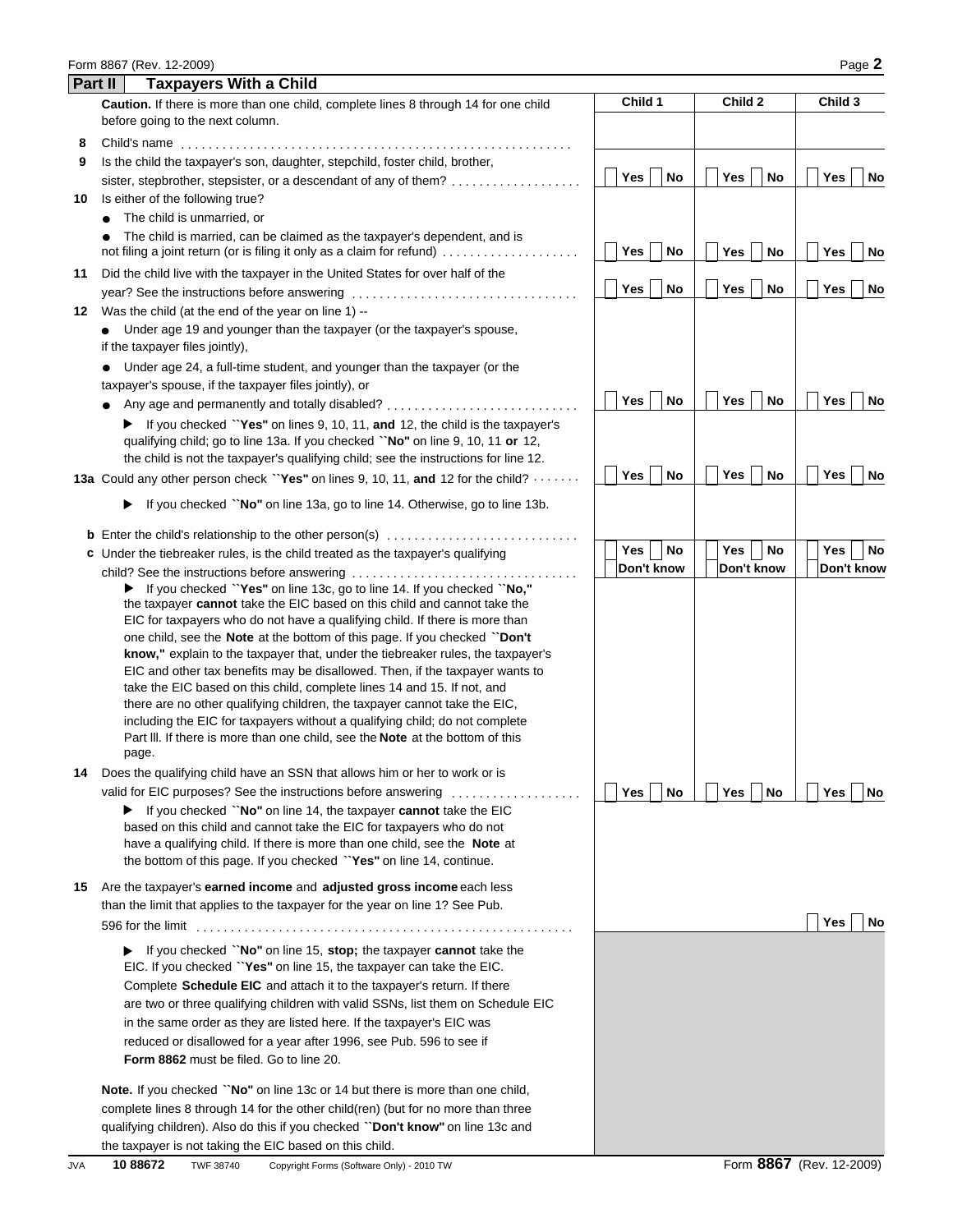|    | Form 8867 (Rev. 12-2009)                                                                                                                                                                                                                                                                                                                                                                                                                                                                                                               |            | Page 3    |
|----|----------------------------------------------------------------------------------------------------------------------------------------------------------------------------------------------------------------------------------------------------------------------------------------------------------------------------------------------------------------------------------------------------------------------------------------------------------------------------------------------------------------------------------------|------------|-----------|
|    | <b>Taxpayers Without a Qualifying Child</b><br>Part III                                                                                                                                                                                                                                                                                                                                                                                                                                                                                |            |           |
|    | 16 Was the taxpayer's main home, and the main home of the taxpayer's spouse if filing jointly, in the<br>United States for more than half the year? (Military personnel on extended active duty outside the<br>United States are considered to be living in the United States during that duty period. See Pub. 596.)                                                                                                                                                                                                                  | Yes        | <b>No</b> |
|    | If you checked "No" on line 16, stop; the taxpayer cannot take the EIC. Otherwise, continue.                                                                                                                                                                                                                                                                                                                                                                                                                                           |            |           |
|    | 17 Was the taxpayer, or the taxpayer's spouse if filing jointly, at least age 25 but under age 65 at the end                                                                                                                                                                                                                                                                                                                                                                                                                           | Yes        | <b>No</b> |
|    | If you checked "No" on line 17, stop; the taxpayer cannot take the EIC. Otherwise, continue.                                                                                                                                                                                                                                                                                                                                                                                                                                           |            |           |
| 18 | Is the taxpayer, or the taxpayer's spouse if filing jointly, eligible to be claimed as a dependent on                                                                                                                                                                                                                                                                                                                                                                                                                                  | Yes        | <b>No</b> |
|    | If you checked "Yes" on line 18, stop; the taxpayer cannot take the EIC. Otherwise, continue.                                                                                                                                                                                                                                                                                                                                                                                                                                          |            |           |
| 19 | Are the taxpayer's earned income and adjusted gross income each less than the limit that applies                                                                                                                                                                                                                                                                                                                                                                                                                                       | Yes        | <b>No</b> |
|    | If you checked "No" on line 19, stop; the taxpayer cannot take the EIC. If you checked<br>"Yes" on line 19, the taxpayer can take the EIC. If the taxpayer's EIC was reduced or disallowed<br>for a year after 1996, see Pub. 596 to find out if Form 8862 must be filed. Go to line 20.                                                                                                                                                                                                                                               |            |           |
|    | <b>Due Diligence Requirements</b><br><b>Part IV</b>                                                                                                                                                                                                                                                                                                                                                                                                                                                                                    |            |           |
| 20 | Did you complete Form 8867 based on information provided by the taxpayer or reasonably obtained                                                                                                                                                                                                                                                                                                                                                                                                                                        | Yes        | No        |
| 21 | Did you complete the EIC worksheet found in the Form 1040, 1040A, or 1040EZ instructions (or your<br>own worksheet that provides the same information as the 1040, 1040A, or 1040EZ worksheet)?                                                                                                                                                                                                                                                                                                                                        | <b>Yes</b> | No        |
| 22 | Did you comply with the knowledge requirements? (To comply with the knowledge requirements, you<br>must not know or have reason to know that any information used to determine the taxpayer's eligibility<br>for, and the amount of, the EIC is incorrect. You may not ignore the implications of information furnished<br>to or known by you, and you must make reasonable inquiries if the information furnished appears to<br>be incorrect, inconsistent, or incomplete. At the time you make these inquiries, you must document in | Yes        | No        |
| 23 | Did you keep the following records?<br>Form 8867 (or your own form or files),<br>The EIC worksheet(s) or your own worksheet(s), and<br>A record of how, when, and from whom the information used to prepare the form and worksheet(s)<br>was obtained                                                                                                                                                                                                                                                                                  | Yes        | No        |
|    | If you checked "Yes" on lines 20, 21, 22, and 23, and keep the records described on line<br>23 for 3 years (see instructions), you have complied with all the due diligence requirements.                                                                                                                                                                                                                                                                                                                                              |            |           |
|    | If you checked "No" on line 20, 21, 22, or 23, you have not complied with all the due<br>diligence requirements and may have to pay a \$100 penalty for each failure to comply.                                                                                                                                                                                                                                                                                                                                                        |            |           |

JVA 10 88673 TWF 38741 Copyright Forms (Software Only) - 2010 TW **10 88673**

Form (Rev. 12-2009) **8867**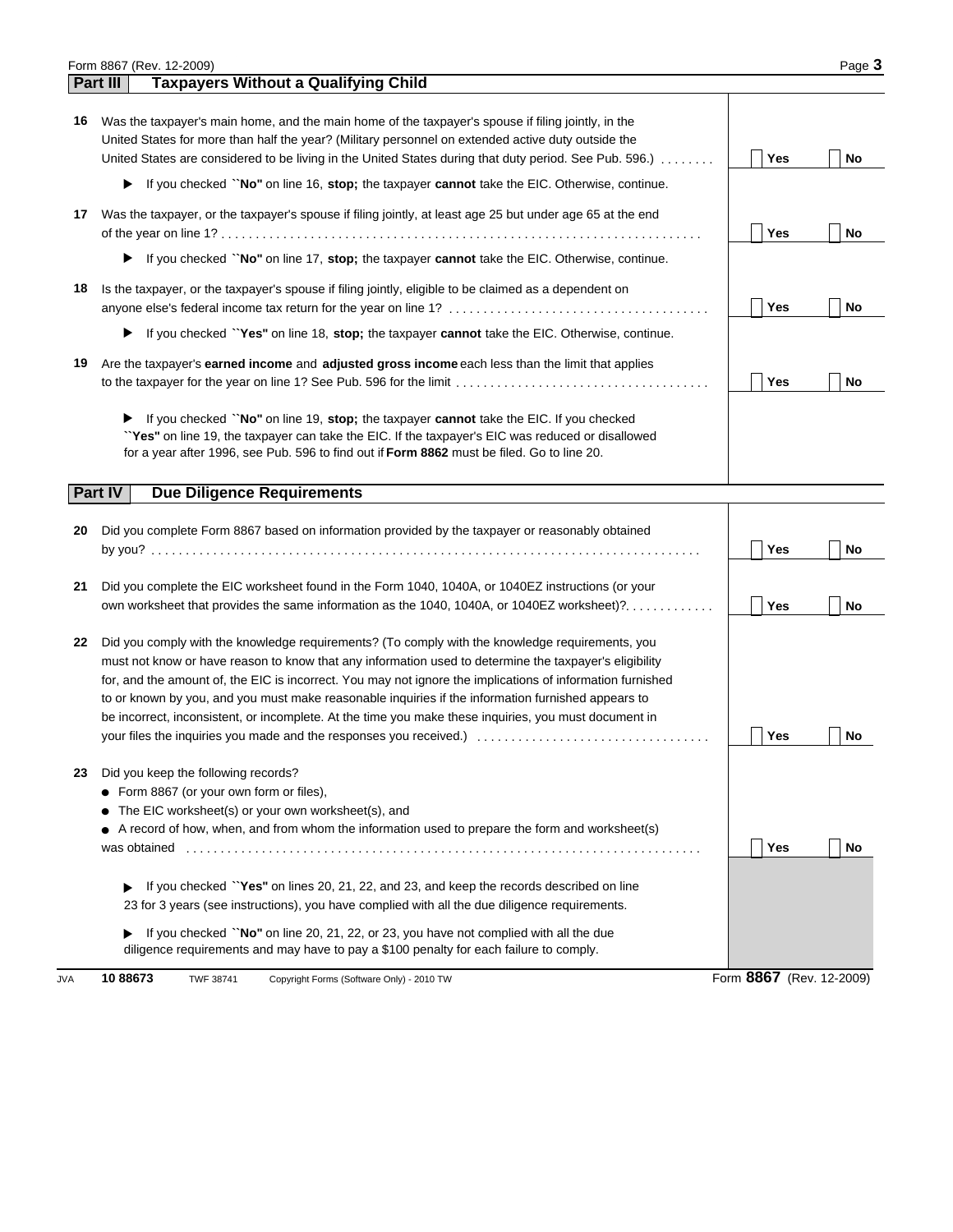# **ASSETS DEPRECIATION**

CLIENT

#### PLEASE ADD, CHANGE, OR DELETE ANY INFORMATION THAT IS NECESSARY TO UPDATE YOUR FILE FOR 2010.

| Description | T/S/J | Date Placed<br>in Service | Cost | Busn $\frac{9}{6}$ | Method | Life | Prior Depreciation | Date Sold |
|-------------|-------|---------------------------|------|--------------------|--------|------|--------------------|-----------|
|             |       |                           |      |                    |        |      |                    |           |
|             |       |                           |      |                    |        |      |                    |           |
|             |       |                           |      |                    |        |      |                    |           |
|             |       |                           |      |                    |        |      |                    |           |
|             |       |                           |      |                    |        |      |                    |           |
|             |       |                           |      |                    |        |      |                    |           |
|             |       |                           |      |                    |        |      |                    |           |
|             |       |                           |      |                    |        |      |                    |           |
|             |       |                           |      |                    |        |      |                    |           |
|             |       |                           |      |                    |        |      |                    |           |
|             |       |                           |      |                    |        |      |                    |           |
|             |       |                           |      |                    |        |      |                    |           |
|             |       |                           |      |                    |        |      |                    |           |
|             |       |                           |      |                    |        |      |                    |           |
|             |       |                           |      |                    |        |      |                    |           |
|             |       |                           |      |                    |        |      |                    |           |
|             |       |                           |      |                    |        |      |                    |           |
|             |       |                           |      |                    |        |      |                    |           |
|             |       |                           |      |                    |        |      |                    |           |
|             |       |                           |      |                    |        |      |                    |           |
|             |       |                           |      |                    |        |      |                    |           |
|             |       |                           |      |                    |        |      |                    |           |
|             |       |                           |      |                    |        |      |                    |           |
|             |       |                           |      |                    |        |      |                    |           |
|             |       |                           |      |                    |        |      |                    |           |
|             |       |                           |      |                    |        |      |                    |           |
|             |       |                           |      |                    |        |      |                    |           |
|             |       |                           |      |                    |        |      |                    |           |
|             |       |                           |      |                    |        |      |                    |           |
|             |       |                           |      |                    |        |      |                    |           |
|             |       |                           |      |                    |        |      |                    |           |
|             |       |                           |      |                    |        |      |                    |           |
|             |       |                           |      |                    |        |      |                    |           |
|             |       |                           |      |                    |        |      |                    |           |
|             |       |                           |      |                    |        |      |                    |           |
|             |       |                           |      |                    |        |      |                    |           |
|             |       |                           |      |                    |        |      |                    |           |
|             |       |                           |      |                    |        |      |                    |           |
|             |       |                           |      |                    |        |      |                    |           |
|             |       |                           |      |                    |        |      |                    |           |

#### **\* ATTACH ADDITIONAL INFORMATION FOR NEWLY ACQUIRED ASSETS OR DISPOSITION OF ASSETS**